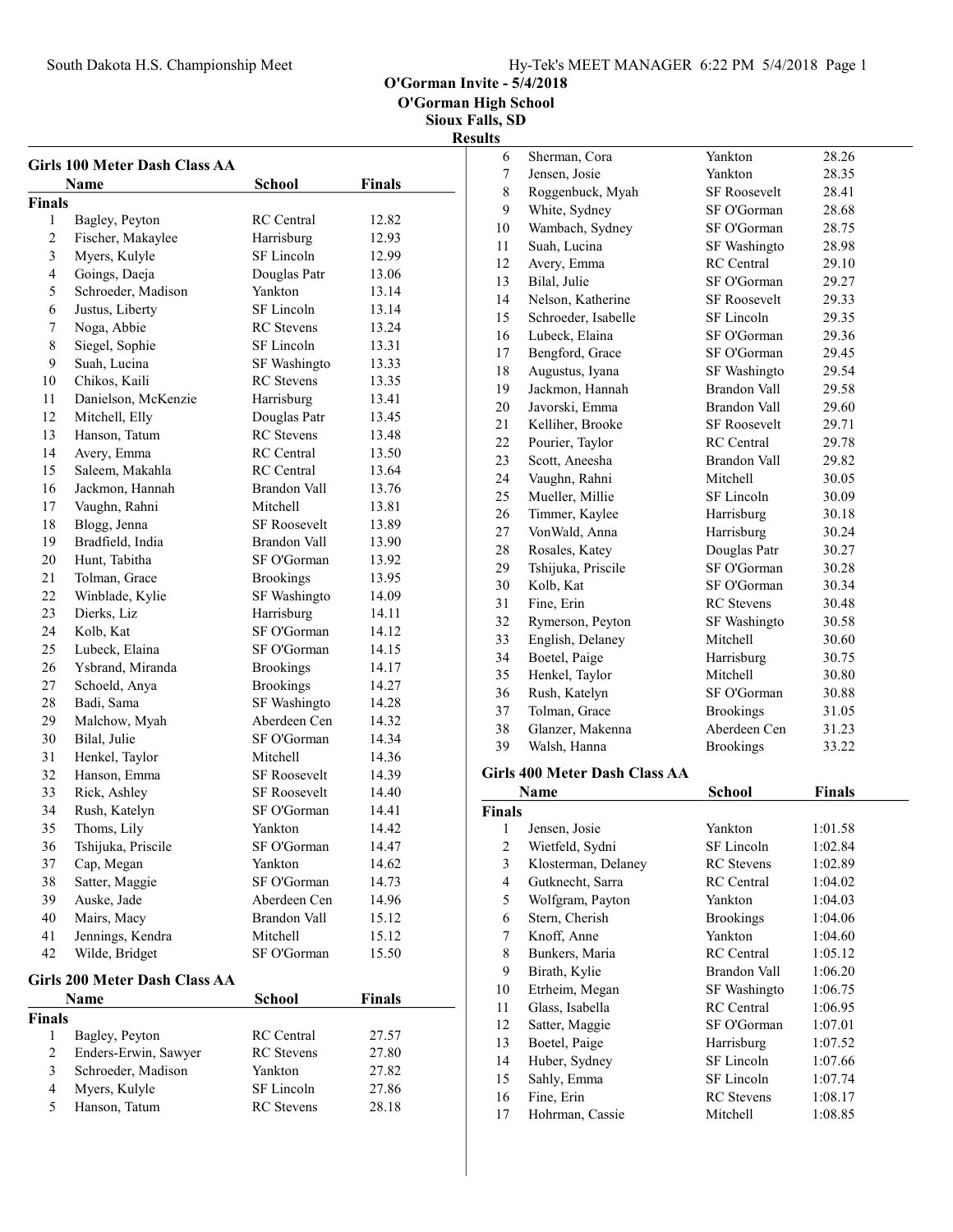O'Gorman Invite - 5/4/2018

Sioux Falls, SD Results

| <b>Finals</b>  | (Girls 400 Meter Dash Class AA)         |                                 |                |  |
|----------------|-----------------------------------------|---------------------------------|----------------|--|
|                | Name                                    | <b>School</b>                   | <b>Finals</b>  |  |
| 18             | Chatwell, Jennifer                      | <b>SF Roosevelt</b>             | 1:09.05        |  |
| 19             | Thornton, Paige                         | SF O'Gorman                     | 1:09.07        |  |
| 20             | English, Delaney                        | Mitchell                        | 1:09.25        |  |
| 21             | Madsen, Addyson                         | SF Washingto                    | 1:09.41        |  |
| 22             | Lein, Kennedy                           | Harrisburg                      | 1:09.62        |  |
| 23             | Kranz, Kimberly                         | Brandon Vall                    | 1:12.12        |  |
| 24             | Gajmer, Sanja                           | SF Washingto                    | 1:12.29        |  |
| 25             | Henkel, Taylor                          | Mitchell                        | 1:12.95        |  |
| 26             | Yellow Bird, Elena                      | SF O'Gorman                     | 1:13.51        |  |
| 27             | Hunt, Tabitha                           | SF O'Gorman                     | 1:13.80        |  |
| 28             | Johnson, Lilly                          | <b>SF Roosevelt</b>             | 1:15.02        |  |
| 29             | Fenderson, Jadalyn                      | <b>SF Roosevelt</b>             | 1:17.24        |  |
|                | Girls 800 Meter Run Class AA            |                                 |                |  |
|                | Name                                    | School                          | <b>Finals</b>  |  |
| <b>Finals</b>  |                                         |                                 |                |  |
| 1              | Karolevitz, Ellie                       | Yankton                         | 2:24.51        |  |
| $\overline{c}$ | Guerts, Jaide                           | <b>SF Roosevelt</b>             | 2:24.86        |  |
| 3              | Vavra, Carly                            | Yankton                         | 2:26.69        |  |
| 4              | Moore, Isabelle                         | SF O'Gorman                     | 2:35.55        |  |
| 5              | Juac, Khot                              | SF Washingto                    | 2:36.89        |  |
| 6              | Gilk, Megan                             | <b>Brookings</b>                | 2:37.85        |  |
| 7              | Tschetter, Allison                      | SF O'Gorman                     | 2:38.37        |  |
| 8              | Weigelt, Raina                          | <b>SF Roosevelt</b>             | 2:38.61        |  |
| 9              | Clark, Carly                            | <b>SF Roosevelt</b>             | 2:39.09        |  |
| 10             | Fanta, Mary                             | Yankton                         | 2:39.19        |  |
| 11             | Glass, Isabella                         | <b>RC</b> Central               | 2:40.51        |  |
| 12             | Vavra, Ashton                           | SF O'Gorman                     | 2:40.61        |  |
| 13             | Ripperda, Ellie                         | SF O'Gorman                     | 2:44.16        |  |
| 14             | Hart, TyAnn                             | Mitchell                        | 2:45.51        |  |
| 15             | Johnson, Emma                           | SF Washingto                    | 2:46.20        |  |
| 16             | Hermansen, Jordan                       | Aberdeen Cen                    | 2:46.24        |  |
| 17             | Winter, Gwyneth                         | SF O'Gorman                     | 2:47.98        |  |
| 18             | White, Presli                           | SF O'Gorman                     | 2:49.04        |  |
| 19             | Baker, Abbigail                         | <b>RC</b> Central               | 2:50.22        |  |
| 20             | Yellow Bird, Elena                      | SF O'Gorman                     | 2:50.72        |  |
| 21             | Bathke, Kiersten                        | Mitchell                        | 2:53.00        |  |
| 22             | Jensen, Sydney                          | SF Washingto                    | 2:53.77        |  |
| 23             | Lindsey, Brittany                       | RC Central                      | 2:54.15        |  |
| 24             | Tegstrom, Sara                          | Mitchell                        | 2:55.84        |  |
| 25             | Gran, Elizabeth                         | Harrisburg                      | 3:04.92        |  |
|                | <b>Girls 100 Meter Hurdles Class AA</b> |                                 |                |  |
|                | Name                                    | School                          | <b>Finals</b>  |  |
|                |                                         |                                 |                |  |
| Finals<br>1    | Fleming, Nadia                          | <b>SF</b> Lincoln               | 15.90          |  |
| $\overline{c}$ | Toliver, Jordynn                        | Douglas Patr                    | 16.02          |  |
| 3              | Budig, Kate                             | Yankton                         |                |  |
| 4              | Oswald, Kelsey                          | Yankton                         | 16.09<br>16.23 |  |
| 5              |                                         | SF Lincoln                      |                |  |
|                | Langseth, Anna<br>Yohana, Wini          |                                 | 16.53          |  |
| 6<br>7         |                                         | SF Lincoln<br><b>RC</b> Stevens | 16.68          |  |
| 8              | Van Zee, Baylee                         | SF O'Gorman                     | 17.01          |  |
|                | Moore, Isabelle                         |                                 | 17.04          |  |

| 9  | Mulvehill, Breah                          | Douglas Patr        | 17.07 |  |
|----|-------------------------------------------|---------------------|-------|--|
| 10 | Johnson, Majesta                          | Harrisburg          | 17.53 |  |
| 11 | Walsh, Hanna                              | <b>Brookings</b>    | 17.70 |  |
| 12 | Rubelt, Jordyn                            | <b>RC</b> Central   | 17.73 |  |
| 13 | Kolve, Sierra                             | Douglas Patr        | 17.90 |  |
| 14 | Salvatori, Carissa                        | Yankton             | 18.01 |  |
| 15 | Hemenway, Anaka                           | SF Roosevelt        | 18.07 |  |
| 16 | Silchuk, Olga                             | Harrisburg          | 18.15 |  |
| 17 | Bennett, Taryn                            | SF O'Gorman         | 18.28 |  |
| 18 | Augustus, Iyana                           | SF Washingto        | 18.57 |  |
| 19 | Wipf, Maggie                              | Harrisburg          | 18.77 |  |
| 20 | Smith, Ferren                             | <b>RC</b> Central   | 19.20 |  |
| 21 | Madison, Ashlyn                           | <b>SF Roosevelt</b> | 19.63 |  |
| 22 | Madison, Brenna                           | <b>SF Roosevelt</b> | 19.66 |  |
| 23 | Majok, Auot                               | SF O'Gorman         | 20.25 |  |
| 24 | Cihak, Jacey                              | SF O'Gorman         | 20.48 |  |
| 25 | Theobald, Elizabeth                       | SF O'Gorman         | 20.94 |  |
| 26 | Flynn, Mariah                             | SF O'Gorman         | 21.01 |  |
| 27 | Smith, Makenzie                           | Brandon Vall        | 21.52 |  |
| 28 | Wood, Keile                               | SF Washingto        | 21.52 |  |
| 29 | Sengchanh, Manivone                       | SF Washingto        | 22.77 |  |
|    | $\sim$ $\sim$ $\sim$ $\sim$ $\sim$ $\sim$ |                     |       |  |

#### Girls 300 Meter Hurdles Class AA

|                | Name                                    | School              | <b>Finals</b> |
|----------------|-----------------------------------------|---------------------|---------------|
| Finals         |                                         |                     |               |
| 1              | Yohana, Wini                            | SF Lincoln          | 50.44         |
| $\overline{2}$ | Gannon, Rachel                          | <b>Brookings</b>    | 50.75         |
| 3              | Kusler, Brooklyn                        | Aberdeen Cen        | 51.16         |
| $\overline{4}$ | Weisbeck, Riley                         | <b>Brookings</b>    | 51.69         |
| 5              | Van Zee, Baylee                         | <b>RC</b> Stevens   | 53.39         |
| 6              | Struble, Hannah                         | Aberdeen Cen        | 54.30         |
| 7              | Bennett, Taryn                          | SF O'Gorman         | 55.65         |
| 8              | Wipf, Maggie                            | Harrisburg          | 56.54         |
| 9              | Flynn, Mariah                           | SF O'Gorman         | 56.75         |
| 10             | Cihak, Jacey                            | SF O'Gorman         | 57.48         |
| 11             | Madison, Brenna                         | <b>SF Roosevelt</b> | 57.53         |
| 12             | Langseth, Anna                          | SF Lincoln          | 57.94         |
| 13             | Madison, Ashlyn                         | <b>SF Roosevelt</b> | 58.49         |
| 14             | Salvatori, Carissa                      | Yankton             | 58.53         |
| 15             | Majok, Auot                             | SF O'Gorman         | 59.02         |
| 16             | Wood, Keile                             | SF Washingto        | 59.07         |
| 17             | Abdulrahman, Samaa                      | SF Washingto        | 1:00.66       |
| 18             | Hemenway, Anaka                         | <b>SF Roosevelt</b> | 1:01.43       |
| 19             | Flock, Reyanne                          | SF Washingto        | 1:01.88       |
| 20             | Theobald, Elizabeth                     | SF O'Gorman         | 1:02.90       |
| 21             | Smith, Makenzie                         | <b>Brandon Vall</b> | 1:07.62       |
| 22             | Schmaltz, Sophia                        | Harrisburg          | 1:09.88       |
|                | <b>Girls 4x100 Meter Relay Class AA</b> |                     |               |
|                | Team                                    | Relay               | <b>Finals</b> |
| Finals         |                                         |                     |               |

| inals |                |                  |       |  |
|-------|----------------|------------------|-------|--|
|       | RC Stevens     | A                | 51.05 |  |
|       | 1) Keen, Sarah | 2) Hanson, Tatum |       |  |
|       | 3) Noga, Abbie | 4) Chikos, Kaili |       |  |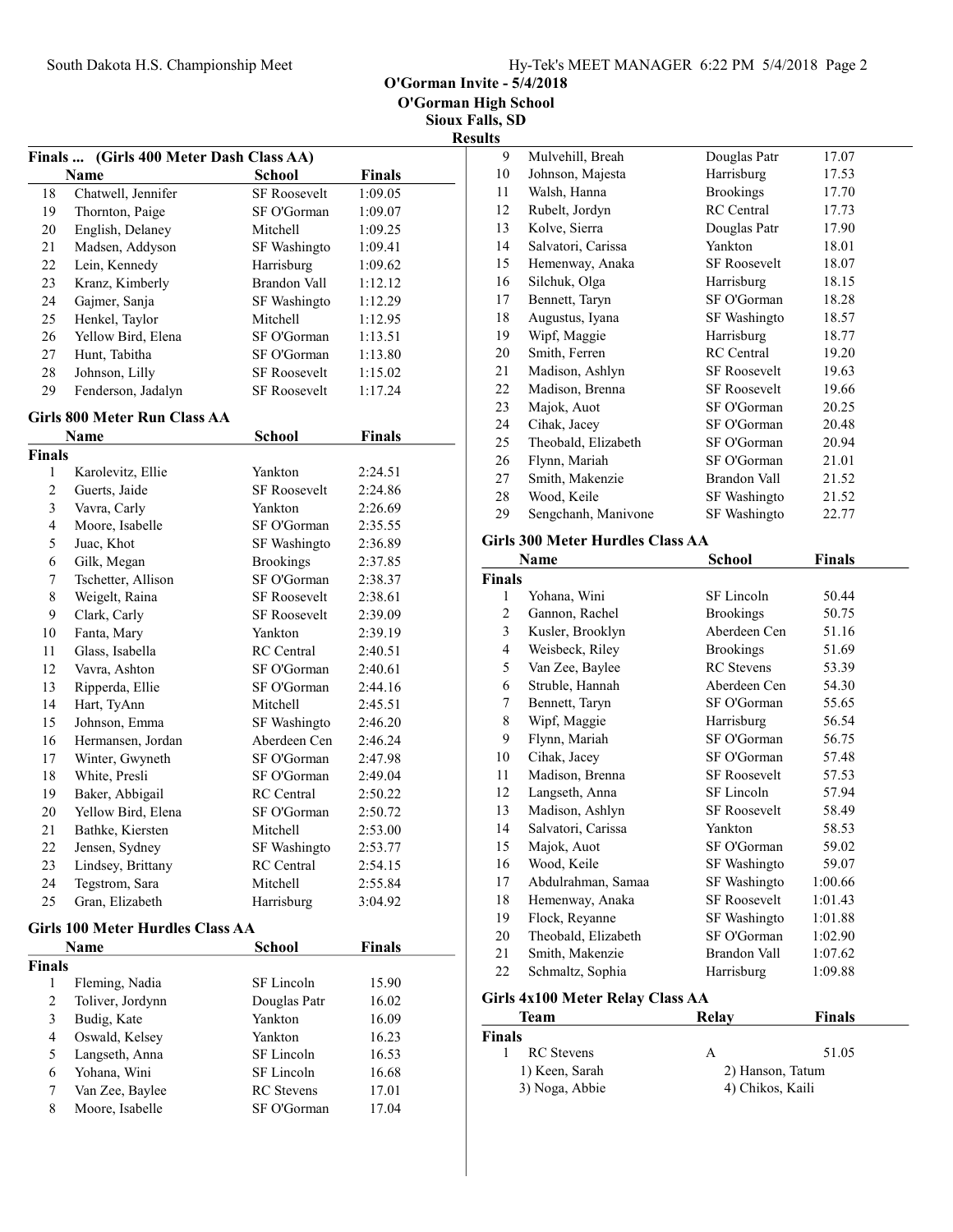O'Gorman High School

Sioux Falls, SD

#### Result

| Finals  (Girls 4x100 Meter Relay Class AA) |                       |   |                     |  |
|--------------------------------------------|-----------------------|---|---------------------|--|
| Team<br><b>Finals</b><br><b>Relay</b>      |                       |   |                     |  |
| 2                                          | SF Roosevelt          | A | 51.61               |  |
|                                            | 1) Kelley, Jadyn      |   | 2) Roggenbuck, Myah |  |
|                                            | 3) Nelson, Katherine  |   | 4) Grismer, Hope    |  |
| 3                                          | Douglas Patriots      | Α | 52.39               |  |
|                                            | 1) Toliver, Jordynn   |   | 2) Mitchell, Elly   |  |
|                                            | 3) Doud, Valerie      |   | 4) Goings, Daeja    |  |
| 4                                          | <b>RC</b> Central     | А | 52.45               |  |
|                                            | 1) Saleem, Makahla    |   | 2) Avery, Emma      |  |
|                                            | 3) Pourier, Taylor    |   | 4) Bagley, Peyton   |  |
| 5                                          | SF O'Gorman           | А | 52.88               |  |
|                                            | 1) White, Sydney      |   | 2) Waage, Emma      |  |
|                                            | 3) Pujado, Elisabeth  |   | 4) Bilal, Joy       |  |
| 6                                          | SF Lincoln            | A | 53.32               |  |
|                                            | 1) Myers, Kulyle      |   | 2) Bachelor, Morgan |  |
|                                            | 3) Siegel, Sophie     |   | 4) Mueller, Millie  |  |
| 7                                          | <b>Brandon Valley</b> | A | 53.53               |  |
|                                            | 1) Jackmon, Hannah    |   | 2) Bradfield, India |  |
|                                            | 3) Jarovski, Emma     |   | 4) Birath, Kylie    |  |
| 8                                          | Aberdeen Central      | A | 54.27               |  |
|                                            | 1) Sahli, Hannah      |   | 2) Martens, Maria   |  |
|                                            | 3) Malchow, Myah      |   | 4) Gellhaus, Jianna |  |
| 9                                          | Harrisburg            | A | 54.41               |  |
|                                            | 1) Dierks, Liz        |   | 2) Farrell, Lindsey |  |
|                                            | 3) Timmer, Kaylee     |   | 4) Schultz, Maycie  |  |
| 10                                         | SF Washington         | А | 54.59               |  |
|                                            | 1) Suah, Lucina       |   | 2) Biteler, Brielle |  |
|                                            | 3) Winblade, Kylie    |   | 4) Badi, Sama       |  |
| 11                                         | <b>Brookings</b>      | A | 55.30               |  |
|                                            | 1) Jorgenson, Olivia  |   | 2) Sheridan, Tatum  |  |
|                                            | 3) Ysbrand, Miranda   |   | 4) Schoeld, Anya    |  |
| Girls 4x200 Meter Relay Class AA           |                       |   |                     |  |
| Team<br>Finals<br>Relay                    |                       |   |                     |  |

| <b>Finals</b> |                         |              |                        |
|---------------|-------------------------|--------------|------------------------|
| 1             | <b>RC</b> Stevens       | A            | 1:47.11                |
|               | 1) Enders-Erwin, Sawyer |              | 2) Klosterman, Delaney |
|               | 3) Noga, Abbie          |              | 4) Chikos, Kaili       |
| $2^{\circ}$   | <b>SF Roosevelt</b>     | A            | 1:49.62                |
|               | 1) Roggenbuck, Myah     |              | 2) Grismer, Hope       |
|               | 3) Guerts, Jaide        |              | 4) Nelson, Katherine   |
| 3             | SF Lincoln              | A            | 1:50.17                |
|               | 1) Siegel, Sophie       |              | 2) Myers, Kulyle       |
|               | 3) Raak, Taylor         |              | 4) Wietfeld, Sydni     |
| 4             | SF O'Gorman             | A            | 1:50.72                |
|               | 1) White, Sydney        |              | 2) Bilal, Joy          |
|               | 3) Pujado, Elisabeth    |              | 4) Waage, Emma         |
| 5.            | Douglas Patriots        | $\mathsf{A}$ | 1:53.13                |
|               | 1) Martian, Jessica     |              | 2) Mitchell, Elly      |
|               | 3) Rosales, Katey       |              | 4) Goings, Daeja       |
| 6             | Harrisburg              | A            | 1:53.97                |
|               | 1) Lein, Kennedy        |              | 2) Farrell, Lindsey    |
|               | 3) VonWald, Anna        |              | 4) Schultz, Maycie     |
|               |                         |              |                        |

| ts |                      |   |                      |
|----|----------------------|---|----------------------|
| 7  | Brandon Valley       | A | 1:54.11              |
|    | 1) Jackmon, Hannah   |   | 2) Bradfield, India  |
|    | 3) Javorski, Emma    |   | 4) Birath, Kylie     |
| 8  | Aberdeen Central     | A | 1:55.11              |
|    | 1) Sahli, Hannah     |   | 2) Martens, Maria    |
|    | 3) Struble, Hannah   |   | 4) Riggs, Ava        |
| 9  | <b>RC</b> Central    | A | 1:55.17              |
|    | 1) Rubelt, Jordyn    |   | 2) Smith, Ferren     |
|    | 3) Saleem, Makahla   |   | 4) Pourier, Taylor   |
| 10 | <b>SF</b> Washington | A | 1:55.64              |
|    | 1) Suah, Lucina      |   | 2) Biteler, Brielle  |
|    | 3) Winblade, Kylie   |   | 4) Badi, Sama        |
| 11 | <b>Brookings</b>     | A | 1:55.67              |
|    | 1) Weisbeck, Riley   |   | 2) Sheridan, Tatum   |
|    | 3) Ardry, Jane       |   | 4) Jorgenson, Olivia |
| 12 | Yankton              | A | 1:56.77              |
|    | 1) Specht, Cameryn   |   | 2) Savey, Anna       |
|    | 3) Wuebben, Madison  |   | 4) Hoesing, Paige    |
|    |                      |   |                      |

#### Girls 4x400 Meter Relay Class AA

| Team                                     | Relay           | Finals                  |
|------------------------------------------|-----------------|-------------------------|
| <b>Finals</b>                            |                 |                         |
| 1<br>Yankton                             | A               | 4:26.94                 |
| 1) Wolfgram, Payton                      |                 | 2) Bietz, Madisyn       |
| 3) Fanta, Mary                           | 4) Knoff, Anne  |                         |
| <b>SF</b> Washington<br>2                | A               | 4:33.31                 |
| 1) Johnson, Halle                        | 2) Juac, Khot   |                         |
| 3) Johnson, Emma                         |                 | 4) Cochrun, Taysia      |
| 3<br><b>RC</b> Stevens                   | A               | 4:34.01                 |
| 1) Dadah, Jersi                          |                 | 2) Enders-Erwin, Sawyer |
| 3) Van Zee, Baylee                       | 4) Fine, Erin   |                         |
| Aberdeen Central<br>4                    | A               | 4:36.50                 |
| 1) Riggs, Ava                            |                 | 2) Schopp, Bailee       |
| 3) Martens, Maria                        |                 | 4) Erickson, Katherine  |
| SF O'Gorman<br>5.                        | A               | 4:36.61                 |
| 1) Tschetter, Allison                    |                 | 2) Theobald, Maggie     |
| 3) Vavra, Ashton                         | 4) Bilal, Julie |                         |
| <b>Girls 1600 Sprint Medley Class AA</b> |                 |                         |
| Team                                     | Relav           | Finals                  |

| 1 сані                | лески у           | т піано                |  |
|-----------------------|-------------------|------------------------|--|
| <b>Finals</b>         |                   |                        |  |
| SF O'Gorman<br>1      | A                 | 4:39.50                |  |
| 1) White, Sydney      | 2) Bilal, Joy     |                        |  |
| 3) Lubeck, Elaina     |                   | 4) Theobald, Maggie    |  |
| SF Washington<br>2    | А                 | 4:42.33                |  |
| 1) Winblade, Kylie    | 2) Johnson, Halle |                        |  |
| 3) Cochrun, Taysia    | 4) Kashi, Adaga   |                        |  |
| Aberdeen Central<br>3 | A                 | 4:48.27                |  |
| 1) Sahli, Hannah      | 2) Auske, Jade    |                        |  |
| 3) Riggs, Ava         |                   | 4) Erickson, Katherine |  |
| SF Lincoln<br>4       | А                 | 4:48.76                |  |
| 1) Croghan, Sara      | 2) Raak, Taylor   |                        |  |
| 3) Wietfeld, Sydni    | 4) Peters, Eliza  |                        |  |
|                       |                   |                        |  |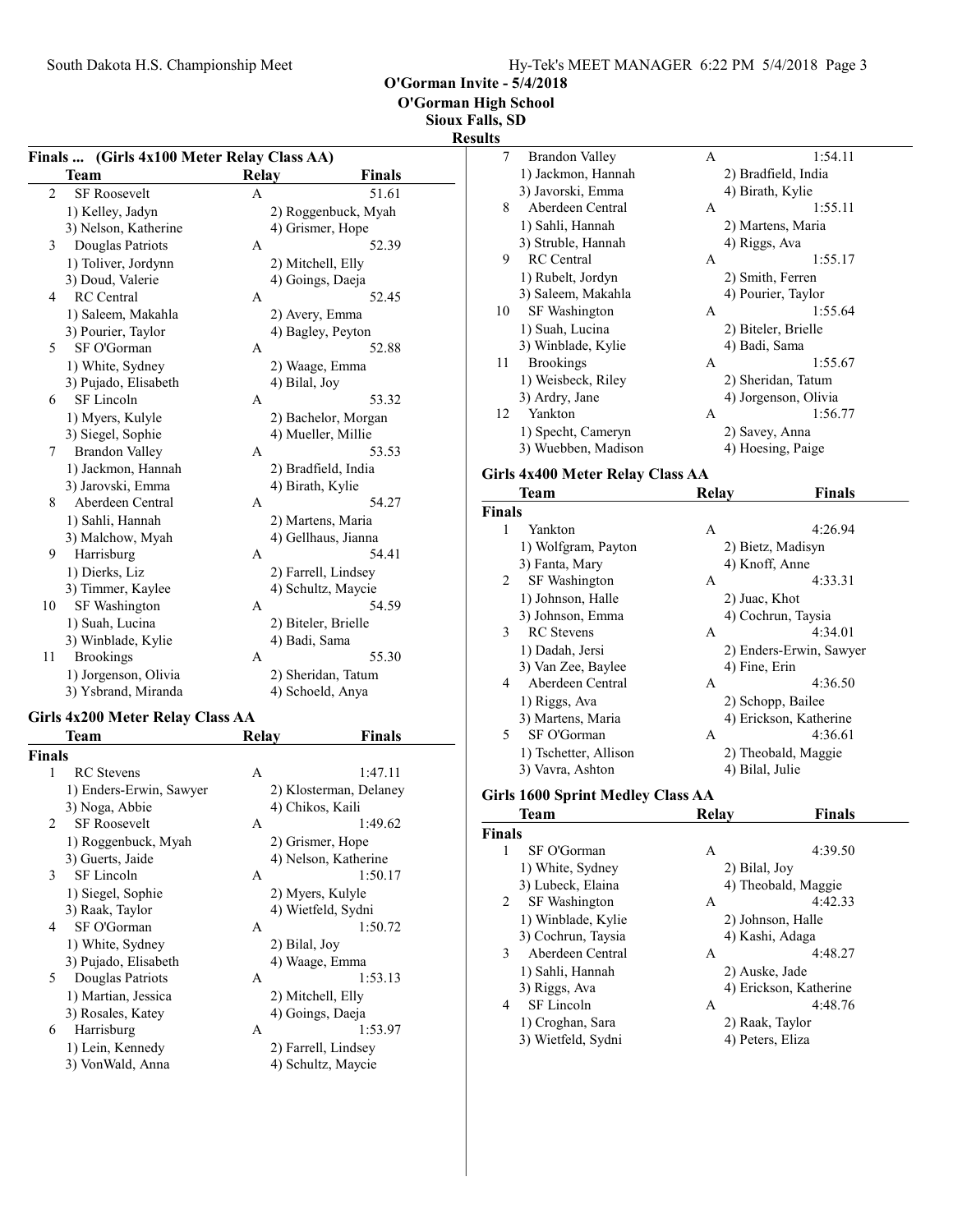O'Gorman High School

Sioux Falls, SD

### Results

|                | Finals  (Girls 1600 Sprint Medley Class AA) |                     |               |  |
|----------------|---------------------------------------------|---------------------|---------------|--|
|                | Team                                        | <b>Relay</b>        | <b>Finals</b> |  |
| 5              | <b>Brandon Valley</b>                       | A                   | 4:53.29       |  |
|                | 1) Kranz, Kimberly                          | 2) Driscoll, Karsyn |               |  |
|                | 3) Mairs, Macy                              | 4) Pickering, Megan |               |  |
| 6              | Harrisburg                                  | А                   | 4:54.99       |  |
|                | 1) Farrell, Lindsey                         | 2) Schultz, Maycie  |               |  |
|                | 3) Haar, Carolyn                            | 4) Hanson, Tyffani  |               |  |
| 7              | <b>Brookings</b>                            | A                   | 4:57.94       |  |
|                | 1) Ysbrand, Miranda                         | 2) Sheridan, Tatum  |               |  |
|                | 3) Miller, Clarissa                         | 4) Law, Maci        |               |  |
| 8              | Yankton                                     | A                   | 5:04.48       |  |
|                | 1) Cap, Megan                               | 2) Thoms, Lily      |               |  |
|                | 3) Savey, Anna                              | 4) Muth, Hannah     |               |  |
|                | <b>Girls 100 Meter Dash Class A</b>         |                     |               |  |
|                | Name                                        | School              | <b>Finals</b> |  |
| <b>Finals</b>  |                                             |                     |               |  |
| 1              | Lakness, Miranda                            | Hamlin              | 12.77         |  |
| 2              | Druecker, Kenna                             | Vermillion          | 13.14         |  |
| 3              |                                             |                     | 13.16         |  |
| $\overline{4}$ | Sees, Lauren                                | Avon<br>Vermillion  |               |  |
|                | Schroeder, Ellie                            | St. Thomas M        | 13.23         |  |
| 5              | Kirsch, Klaire                              |                     | 13.39         |  |
| 6              | Deitrich, Madi                              | St. Thomas M        | 13.40         |  |
| 7              | Hettich, Taryn                              | Aberdeen Cen        | 13.47         |  |
| 8              | Miller, Rachel                              | Sioux Valley        | 13.54         |  |
| 9              | Johnke, Kenzie                              | Irene-Wakond        | 13.69         |  |
| 10             | Hofer, Cora                                 | Estelline/He        | 13.70         |  |
| 11             | Anderson, Allie                             | Hamlin              | 13.73         |  |
| 12             | Arnold, Naomi                               | Hamlin              | 13.83         |  |
| 13             | Leighton, Kendra                            | Madison             | 13.84         |  |
| 14             | Gilbertson, Mady                            | Arlington           | 14.07         |  |
| 14             | Nielsen, Brooklyn                           | Elkton/LB           | 14.07         |  |
| 16             | Brody, Trinity                              | Elkton/LB           | 14.15         |  |
| 17             | Holloway, Sydney                            | West Central        | 14.19         |  |
| 18             | Wirth, Aubrey                               | Elkton/LB           | 14.23         |  |
| 19             | Stockwell, Emily                            | Vermillion          | 14.24         |  |
| 20             | Krusemark, Kylie                            | Madison             | 14.27         |  |
| 21             | Gruntmeir, Caley                            | Sioux Valley        | 14.31         |  |
| 22             | Golas, Marissa                              | Estelline/He        | 14.36         |  |
| 23             | Nefzger, Christine                          | Estelline/He        | 14.40         |  |
| 24             | Ruden, Kaitlin                              | Sioux Valley        | 14.48         |  |
| 25             | Westley, Braiden                            | Colman-Egan         | 14.54         |  |
| 26             | Hardy, Teiloni                              | Flandreau Fl        | 14.63         |  |
| 27             | Grassrope-Brouse, Justina                   | Lower Brule         | 14.68         |  |
| 28             | Emmick, Abbey                               | Irene-Wakond        | 14.95         |  |
| 29             | Long, Hanah                                 | Avon                | 15.01         |  |
| 30             | LaRoche, Chasidy                            | Lower Brule         | 15.05         |  |
| 31             | Aune, Samantha                              | Irene-Wakond        | 15.16         |  |
| 32             | Carlson, Danielle                           | Arlington           | 15.18         |  |
| 33             | Franka, Paige                               | Colman-Egan         | 15.25         |  |
| 34             | Foster, Alexus                              | West Central        | 15.53         |  |
| 35             | Sternhagen, Macy                            | Avon                | 15.87         |  |
| 36             | Engelkes, Raelynn                           | Colman-Egan         | 16.09         |  |
| 37             | Andal, Shaylen                              | Beresford           | 16.19         |  |
|                |                                             |                     |               |  |

| ultə          |                              |               |               |  |
|---------------|------------------------------|---------------|---------------|--|
| 38            | Ellis, Kaitlyn               | Beresford     | 16.20         |  |
| 39            | Koch, Josie                  | West Central  | 16.96         |  |
| 40            | Winberg, Emily               | DR St. Mary   | 18.14         |  |
| $---$         | Hardy, Tishara               | Flandreau Fl  | FS            |  |
|               | Girls 200 Meter Dash Class A |               |               |  |
|               | Name                         | <b>School</b> | <b>Finals</b> |  |
| <b>Finals</b> |                              |               |               |  |
| 1             | Deitrich, Madi               | St. Thomas M  | 28.03         |  |
| 2             | Sees, Lauren                 | Avon          | 28.39         |  |
| 3             | Delay, Isabel                | Beresford     | 28.74         |  |
| 4             | Beeson, Savannah             | Beresford     | 29.17         |  |
| 5             | Moore, Elizabeth             | Colman-Egan   | 29.21         |  |
| 6             | Gaulke, Sydney               | Custer        | 29.34         |  |
| 7             | Johnson, Tyrae               | Custer        | 29.44         |  |
| 8             | Johnke, Kenzie               | Irene-Wakond  | 29.53         |  |
| 9             | Nielsen, Brooklyn            | Elkton/LB     | 29.90         |  |
| 10            | Mousel, Josie                | Colman-Egan   | 30.29         |  |
| 11            | Killian, Kaitlin             | Vermillion    | 30.32         |  |
| 12            | Johnson, Reagan              | Sioux Valley  | 30.36         |  |
| 13            | Gilbertson, Mady             | Arlington     | 30.73         |  |
| 14            | Nicol, Haleigh               | Colman-Egan   | 30.73         |  |
| 15            | Lakness, Miranda             | Hamlin        | 30.96         |  |
| 16            | Stockwell, Emily             | Vermillion    | 31.23         |  |
| 17            | Opdahl, Taryn                | Hamlin        | 31.54         |  |
| 18            | LaRoche, Bariah              | Lower Brule   | 31.62         |  |
| 19            | Schulz, Amber                | Vermillion    | 31.64         |  |
| 20            | Bucher, Rachel               | West Central  | 31.66         |  |
| 21            | Hauge, Haydyn                | Sioux Valley  | 31.73         |  |
| 22            | Grassrope-Brouse, Justina    | Lower Brule   | 32.16         |  |
| 23            | Hardy, Teiloni               | Flandreau Fl  | 32.25         |  |
| 24            | Ruden, Kaitlin               | Sioux Valley  | 32.47         |  |
| 25            | Hardy, Tishara               | Flandreau Fl  | 32.48         |  |
| 26            | Lytle, Dallas                | Elkton/LB     | 32.75         |  |
| 27            | LaRoche, Chasidy             | Lower Brule   | 33.17         |  |
| 28            | Carlson, Danielle            | Arlington     | 33.25         |  |
| 29            | Jager, MacKenzie             | Avon          | 33.39         |  |
| 30            | Hansen, Kaylee               | Irene-Wakond  | 33.52         |  |
| 31            | Hallem. Faith                | West Central  | 34.01         |  |
| 32            | Gassman, Anna                | Flandreau Fl  | 34.52         |  |
| 33            | O'Malley, Malloy             | Irene-Wakond  | 34.66         |  |
| 34            | Rausch, Tiffany              | West Central  | 35.21         |  |
| 35            | Sternhagen, Macy             | Avon          | 38.94         |  |
|               | Girls 400 Meter Dash Class A |               |               |  |
|               | Name                         | School        | <b>Finals</b> |  |
| <b>Finals</b> |                              |               |               |  |
| $1 \quad$     | Nagel, Chevlee               | Avon          | 1:03.00       |  |

| <b>Finals</b> |                   |                  |         |
|---------------|-------------------|------------------|---------|
|               | Nagel, Cheylee    | Avon             | 1:03.00 |
| 2             | Beare, Kylie      | Estelline/He     | 1:04.10 |
| 3             | Goebel, Tanley    | Arlington        | 1:05.52 |
| 4             | Nielsen, Brooklyn | Elkton/LB        | 1:07.50 |
| 5             | Stevenson, Cami   | Hamlin           | 1:08.57 |
| 6             | Dressen, Kylie    | <b>Beresford</b> | 1:08.72 |
|               | Tucker, Ashton    | Sioux Valley     | 1:09.23 |
| 8             | Alfson, Brynn     | Hamlin           | 1:09.42 |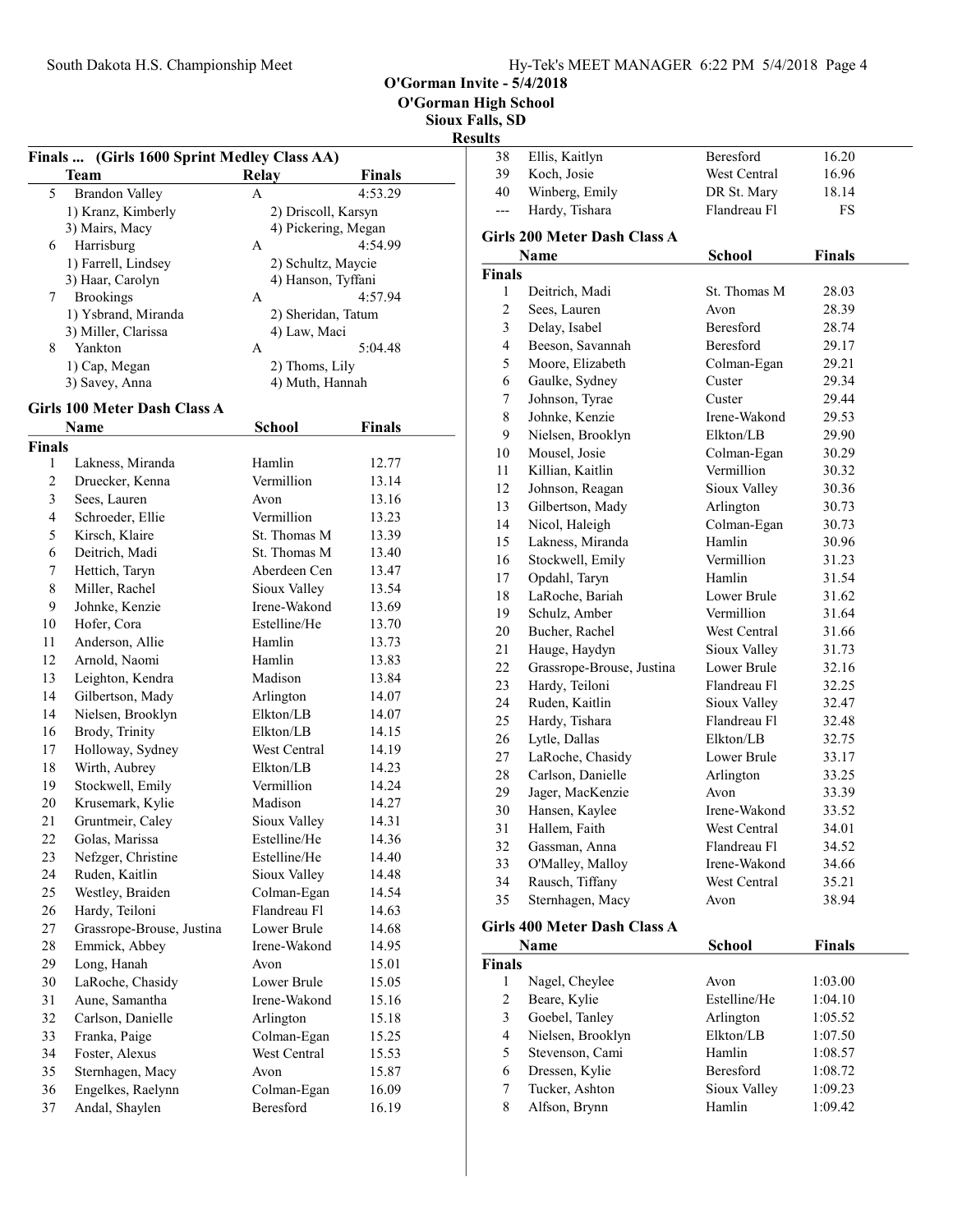O'Gorman High School

|                | Finals  (Girls 400 Meter Dash Class A) |                  |               |
|----------------|----------------------------------------|------------------|---------------|
|                | <b>Name</b>                            | <b>School</b>    | <b>Finals</b> |
| 9              | Comes, Kate                            | Madison          | 1:09.53       |
| 10             | Killian, Kaitlin                       | Vermillion       | 1:09.61       |
| 11             | Hansen, Adyson                         | <b>Beresford</b> | 1:09.68       |
| 12             | Brody, Trinity                         | Elkton/LB        | 1:10.66       |
| 13             | Schulz, Amber                          | Vermillion       | 1:11.12       |
| 14             | Wills, Addyson                         | Beresford        | 1:11.14       |
| 15             | Blaha, Ila                             | Avon             | 1:11.94       |
| 16             | Fraser, Zoie                           | Hamlin           | 1:12.11       |
| 17             | Haugen, Emma                           | West Central     | 1:12.59       |
| 18             | Thompson, Kaitlynn                     | Elkton/LB        | 1:12.74       |
| 19             | Van Driel, Monica                      | Irene-Wakond     | 1:13.00       |
| 20             | LaRoche, Chasidy                       | Lower Brule      | 1:13.43       |
| 21             | Harrington, Tana                       | DR St. Mary      | 1:14.16       |
| 22             | Boni, Elena                            | Sioux Valley     | 1:14.19       |
| 23             | Gassman, Anna                          | Flandreau Fl     | 1:15.52       |
| 24             | Namminga, Kristen                      | Avon             | 1:16.05       |
| 25             | Booton, Savannah                       | Madison          | 1:16.87       |
| 26             | Franka, Paige                          | Colman-Egan      | 1:21.03       |
| 27             | Kjeldseth, Freja                       | Irene-Wakond     | 1:41.63       |
|                |                                        |                  |               |
|                | <b>Girls 800 Meter Run Class A</b>     |                  |               |
|                | <b>Name</b>                            | School           | <b>Finals</b> |
| <b>Finals</b>  |                                        |                  |               |
| 1              | Theophilus, Anna                       | Madison          | 2:28.11       |
| $\overline{c}$ | Fischer, Jaycee                        | <b>Beresford</b> | 2:36.31       |
| 3              | Bogue, Laura                           | Beresford        | 2:36.83       |
| $\overline{4}$ | Fischer, Jordyn                        | Beresford        | 2:38.50       |
| 5              | Sahr, Ally                             | Madison          | 2:39.19       |
| 6              | Sees, Alexis                           | Avon             | 2:41.91       |
| 7              | Nelson, Tessa                          | Arlington        | 2:42.56       |
| 8              | Emmick, Ashley                         | Irene-Wakond     | 2:42.59       |
| 9              | Lange, Bethany                         | Ipswich          | 2:42.79       |
| 10             | Tucker, Ashton                         | Sioux Valley     | 2:44.90       |
| 11             | Heinz, Halle                           | Ipswich          | 2:44.96       |
| 12             | Fraser, Zoie                           | Hamlin           | 2:48.34       |
| 13             | Harrington, Tana                       | DR St. Mary      | 2:48.71       |
| 14             | Rhode, Abby                            | Colman-Egan      | 2:48.74       |
| 15             | Martinez, Madisen                      | Vermillion       | 2:48.74       |
| 16             | Van Driel, Monica                      | Irene-Wakond     | 2:52.54       |
| 17             | Cain, Abigail                          | West Central     | 2:52.74       |
| 18             | Parry, Grace                           | Arlington        | 2:52.79       |
| 19             | Otkin, Callie                          | Elkton/LB        | 2:53.19       |
| 20             | Vincent, Miakken                       | Sioux Valley     | 2:54.09       |
| 21             | Pederson, Sadie                        | Vermillion       | 2:55.52       |
| 22             | Drietz, Julia                          | Elkton/LB        | 2:55.96       |
| 23             | Nettifee, Ashley                       | West Central     | 2:56.87       |
| 24             | Krog, Rachael                          | Elkton/LB        | 2:59.31       |
| 25             | Prouty, McKenna                        | Hamlin           | 3:06.32       |
| 26             | Libby, Isabelle                        | Irene-Wakond     | 3:06.96       |
| 27             | Droge, Hannah                          | West Central     | 3:11.42       |
| 28             | Jacobson, Allison                      | Sioux Valley     | 3:14.25       |
| 29             | Namminga, Kristen                      | Avon             | 3:15.95       |
| 30             | Martin, Christina                      | Madison          | 3:17.03       |

|                | <b>Girls 100 Meter Hurdles Class A</b> |                     |               |  |
|----------------|----------------------------------------|---------------------|---------------|--|
| Name           |                                        | School              | <b>Finals</b> |  |
| <b>Finals</b>  |                                        |                     |               |  |
| 1              | Giles, Jessi                           | Madison             | 16.28         |  |
| $\overline{c}$ | Grantham, Chloe                        | Hamlin              | 16.95         |  |
| 3              | Brooks, Abby                           | Madison             | 17.65         |  |
| $\overline{4}$ | Johnson, Greta                         | Estelline/He        | 17.85         |  |
| 5              | Lucas, Baylea                          | Sioux Valley        | 18.35         |  |
| 6              | Roelke, Summer                         | Beresford           | 18.49         |  |
| 7              | Mischke, Gabby                         | Hamlin              | 19.05         |  |
| 8              | Farley, Lucy                           | Beresford           | 19.56         |  |
| 9              | Carlson, Hadley                        | Arlington           | 19.70         |  |
| 10             | Mork, McKenna                          | Irene-Wakond        | 19.83         |  |
| 11             | Arnold, Brylie                         | Hamlin              | 19.91         |  |
| 12             | Glazier, Rhiannon                      | DR St. Mary         | 20.65         |  |
| 13             | Janke, Kenndy                          | Madison             | 20.90         |  |
| 14             | Krog, Hannah                           | Elkton/LB           | 21.89         |  |
| 15             | Hagen, Trinity                         | Elkton/LB           | 22.79         |  |
|                | <b>Girls 300 Meter Hurdles Class A</b> |                     |               |  |
|                | Name                                   | <b>School</b>       | <b>Finals</b> |  |
| <b>Finals</b>  |                                        |                     |               |  |
| 1              | Lewis, Anna                            | Custer              | 50.82         |  |
| $\overline{c}$ | Grantham, Chloe                        | Hamlin              | 51.42         |  |
| 3              | Brooks, Abby                           | Madison             | 52.60         |  |
| $\overline{4}$ | Lewis, Grace                           | Custer              | 54.20         |  |
| 5              | Roelke, Summer                         | Beresford           | 54.36         |  |
| 6              | Lucas, Baylea                          | Sioux Valley        | 54.53         |  |
| 7              | Farley, Lucy                           | Beresford           | 55.64         |  |
| 8              | Mork, McKenna                          | Irene-Wakond        | 55.67         |  |
| 9              | Foster, Lily                           | Vermillion          | 55.89         |  |
| 10             | Prouty, McKenna                        | Hamlin              | 56.44         |  |
| 11             | Carlson, Hadley                        | Arlington           | 57.27         |  |
| 12             | Geraets, Cassandra                     | DR St. Mary         | 57.61         |  |
| 13             | Arnold, Brylie                         | Hamlin              | 59.51         |  |
| 14             | Rhode, Abby                            | Colman-Egan         | 1:00.33       |  |
| 15             | Evans, Avery                           | <b>West Central</b> | 1:00.46       |  |
| 16             | Krog, Hannah                           | Elkton/LB           | 1:02.24       |  |
| 17             | Dockendorf, Lindsey                    | Madison             | 1:03.11       |  |
| $1\,8$         | Hagen, Trinity                         | Elkton/LB           | 1:03.34       |  |
| 19             | Janke, Kenndy                          | Madison             | 1:03.99       |  |
| 20             | Otheim, Elli                           | West Central        | 1:06.76       |  |
|                |                                        |                     |               |  |
|                | Girls 4x100 Meter Relay Class A        |                     |               |  |
|                | Team                                   | Relay               | <b>Finals</b> |  |
| Finals<br>1    | Madison                                |                     | 5262          |  |

| inals |                     |                     |       |
|-------|---------------------|---------------------|-------|
|       | Madison             | А                   | 52.62 |
|       | 1) Anderson, Morgan | 2) Giles, Jessi     |       |
|       | 3) Leighton, Kendra | 4) Gors, Izzy       |       |
|       | Hamlin              | А                   | 53.69 |
|       | 1) Poppen, Justine  | 2) Anderson, Allie  |       |
|       | 3) Arnold, Naomi    | 4) Lakness, Miranda |       |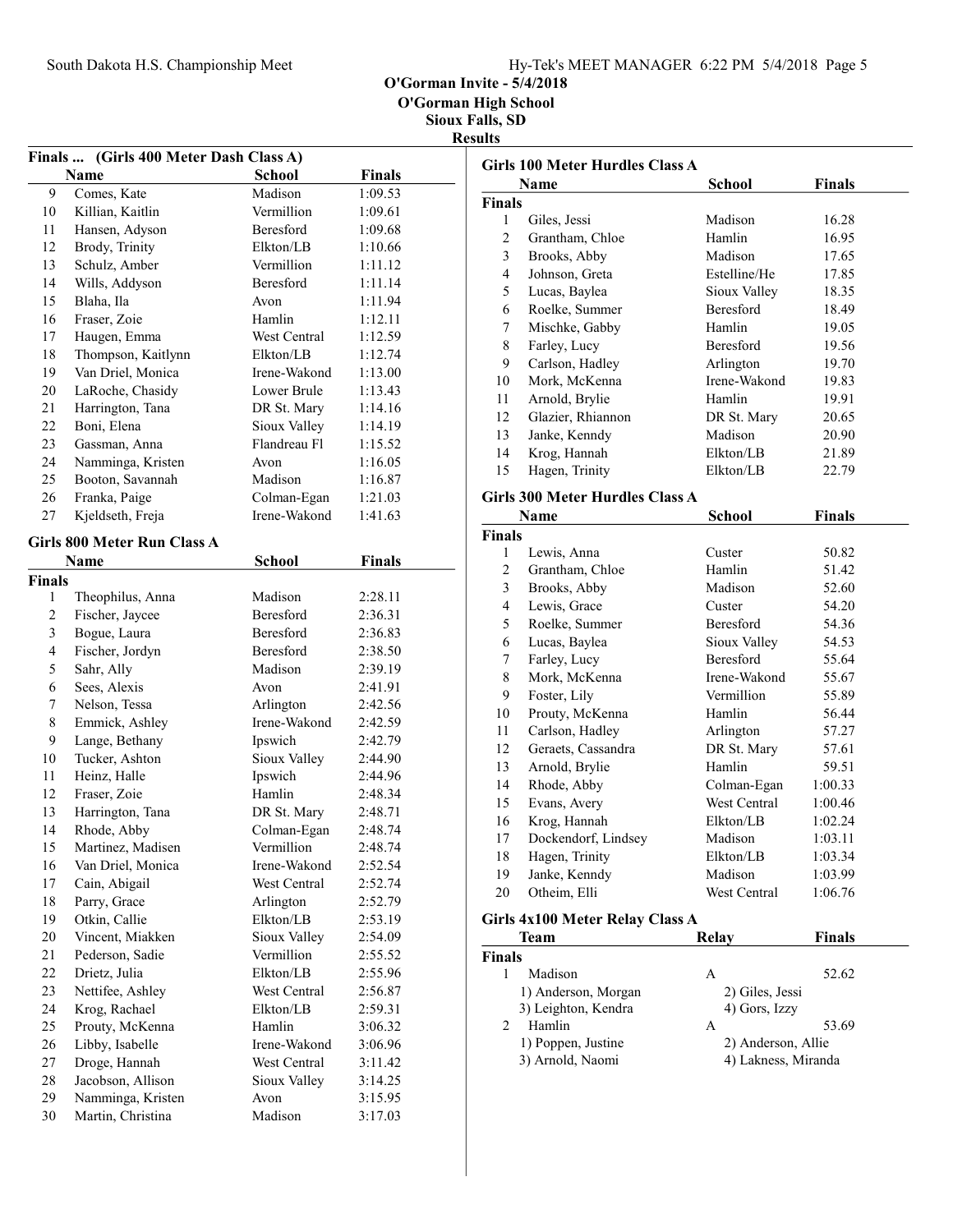O'Gorman High School

Sioux Falls, SD

#### Result

|    | Finals  (Girls 4x100 Meter Relay Class A) |   |                      |  |  |
|----|-------------------------------------------|---|----------------------|--|--|
|    | <b>Relay</b><br>Team<br>Finals            |   |                      |  |  |
| 3  | Sioux Valley                              | A | 53.89                |  |  |
|    | 1) Gruntmeir, Caley                       |   | 2) Johnson, Reagan   |  |  |
|    | 3) Miller, Rachel                         |   | 4) Kamps, Cheyenne   |  |  |
| 4  | Vermillion                                | A | 54.15                |  |  |
|    | 1) Saunders, Lexi                         |   | 2) Alemam, Fatima    |  |  |
|    | 3) Johnson, Lily                          |   | 4) Weber, Taylor     |  |  |
| 5  | Irene-Wakonda                             | A | 55.21                |  |  |
|    | 1) Johnke, Kenzie                         |   | 2) O'Malley, Shannon |  |  |
|    | 3) Knodel, Kaylen                         |   | 4) Knodel, Katie     |  |  |
| 6  | <b>Beresford</b>                          | A | 57.49                |  |  |
|    | 1) Beeson, Savannah                       |   | 2) Delay, Isabel     |  |  |
|    | 3) Fischer, Jordyn                        |   | 4) Bergland, Alana   |  |  |
| 7  | West Central                              | A | 57.53                |  |  |
|    | 1) Holloway, Sydney                       |   | 2) Meadors, Kaitlyn  |  |  |
|    | 3) Rausch, Tiffany                        |   | 4) Zirpel, Hannah    |  |  |
| 8  | DR St. Mary                               | A | 57.62                |  |  |
|    | 1) Geraets, Cassandra                     |   | 2) Klein, Sydney     |  |  |
|    | 3) Brown, Courtney                        |   | 4) Griffin, Ella     |  |  |
| 9  | Elkton/LB                                 | A | 58.50                |  |  |
|    | 1) Wirth, Aubrey                          |   | 2) Lytle, Dallas     |  |  |
|    | 3) Warren, Daisha                         |   | 4) Landsman, Abygail |  |  |
| 10 | Colman-Egan                               | A | 59.08                |  |  |
|    | 1) Groos, Berkley                         |   | 2) Voelker, Madison  |  |  |
|    | 3) Rhode, Abby                            |   | 4) Westley, Braiden  |  |  |
| 11 | Avon                                      | A | 1:00.01              |  |  |
|    | 1) Jager, MacKenzie                       |   | 2) Long, Hanah       |  |  |
|    | 3) Soukup, Megan                          |   | 4) Sternhagen, Macy  |  |  |
| 12 | Arlington                                 | A | 1:00.46              |  |  |
|    | 1) Weiss, Jennica                         |   | 2) DeVries, Jaida    |  |  |
|    | 3) Carlson, Danielle                      |   | 4) Weinberg, Sarah   |  |  |
| 13 | Estelline/Hendricks                       | A | 1:00.92              |  |  |
|    | 1) Golas, Marissa                         |   | 2) Johnson, Greta    |  |  |
|    | 3) Johnson, Sophie                        |   | 4) Hofer, Cora       |  |  |

# Girls 4x200 Meter Relay Class A<br>Team Relay

|                | <b>Team</b>           | Relay              | <b>Finals</b>         |
|----------------|-----------------------|--------------------|-----------------------|
| Finals         |                       |                    |                       |
| 1              | Hamlin                | A                  | 1:52.54               |
|                | 1) Poppen, Justine    | 2) Maag, Jaiden    |                       |
|                | 3) Stevenson, Cami    |                    | 4) Anderson, Allie    |
| $\overline{2}$ | Colman-Egan           | A                  | 1:53.11               |
|                | 1) Moore, Elizabeth   |                    | 2) Mousel, Josie      |
|                | 3) Nicol, Haleigh     |                    | 4) Baumberger, Olivia |
| 3              | <b>Beresford</b>      | A                  | 1:53.70               |
|                | 1) Bergland, Alana    |                    | 2) Roelke, Summer     |
|                | 3) Goblirsch, Kennedy |                    | 4) Weiland, Faith     |
| 4              | Sioux Valley          | A                  | 1:54.49               |
|                | 1) Lucas, Baylea      | 2) Stevens, Lynsey |                       |
|                | 3) Miller, Rachel     |                    | 4) Kamps, Cheyenne    |
| 5              | Avon                  | A                  | 1:56.00               |
|                | 1) Sees, Lauren       |                    | 2) Nagel, Cheylee     |
|                | 3) Soukup, Megan      |                    | 4) Jager, MacKenzie   |

| ĽS |                       |              |                      |  |
|----|-----------------------|--------------|----------------------|--|
| 6  | Estelline/Hendricks   | A            | 1:58.90              |  |
|    | 1) Johnson, Sophie    |              | 2) Golas, Marissa    |  |
|    | 3) Hofer, Cora        |              | 4) Beare, Kylie      |  |
| 7  | Arlington             | A            | 2:00.57              |  |
|    | 1) Gilbertson, Mady   |              | 2) Pistulka, Kasey   |  |
|    | 3) Goebel, Tanley     |              | 4) Nelson, Tessa     |  |
| 8  | West Central          | A            | 2:00.58              |  |
|    | 1) Bucher, Rachel     |              | 2) Pilker, Paige     |  |
|    | 3) Evans, Avery       |              | 4) Lewin, Allison    |  |
| 9  | Vermillion            | A            | 2:01.48              |  |
|    | 1) Schulz, Amber      |              | 2) Killian, Kaitlin  |  |
|    | 3) Kerkman, Morgan    |              | 4) Pederson, Sadie   |  |
| 10 | Irene-Wakonda         | $\mathsf{A}$ | 2:02.66              |  |
|    | 1) Hansen, Kaylee     |              | 2) Dalluge, Morgan   |  |
|    | 3) Bak, Morgan        |              | 4) Mohr, Maddie      |  |
| 11 | DR St. Mary           | A            | 2:03.70              |  |
|    | 1) Griffin, Ella      |              | 2) Klein, Sydney     |  |
|    | 3) Brown, Courtney    |              | 4) Harrington, Tana  |  |
| 12 | Elkton/LB             | A            | 2:09.18              |  |
|    | 1) Lytle, Dallas      |              | 2) Warren, Daisha    |  |
|    | 3) Thompson, Kaitlynn |              | 4) Landsman, Abygail |  |
|    |                       |              |                      |  |

#### Girls 4x400 Meter Relay Class A

|                | Team                             | Relay | <b>Finals</b>         |
|----------------|----------------------------------|-------|-----------------------|
| Finals         |                                  |       |                       |
| 1              | <b>Beresford</b>                 | A     | 4:20.02               |
|                | 1) Atwood, Anna                  |       | 2) Fischer, Jaycee    |
|                | 3) Bergland, Alana               |       | 4) Weiland, Faith     |
| $\mathfrak{D}$ | Irene-Wakonda                    | A     | 4:35.27               |
|                | 1) Sokolowski, Shannon           |       | 2) McDonald, Emma     |
|                | 3) O'Malley, Nora                |       | 4) Mohr, McKenna      |
| 3              | Hamlin                           | A     | 4:38.33               |
|                | 1) Fraser, Zoie                  |       | 2) Stevenson, Cami    |
|                | 3) Alfson, Brynn                 |       | 4) Mischke, Gabby     |
| 4              | Madison                          | A     | 4:41.74               |
|                | 1) Brooks, Abby                  |       | 2) Krusemark, Kylie   |
|                | 3) Rowland, Celina               |       | 4) Comes, Kate        |
| 5              | Sioux Valley                     | A     | 4:55.14               |
|                | 1) Tucker, Ashton                |       | 2) Sheets, Olivia     |
|                | 3) Vincent, Miakken              |       | 4) Tangen, Delanie    |
| 6              | Elkton/LB                        | A     | 4:56.87               |
|                | 1) Otkin, Callie                 |       | 2) Thompson, Kaitlynn |
|                | 3) Drietz, Julia                 |       | 4) Nielsen, Brooklyn  |
| 7              | West Central                     | A     | 4:58.09               |
|                | 1) Haugen, Emma                  |       | 2) Droge, Hannah      |
|                | 3) Cain, Abigail                 |       | 4) Lewin, Allison     |
|                | Girls 1600 Sprint Medley Class A |       |                       |
|                | Team                             | Relay | Finals                |

| IXUIA V | т піаіз            |
|---------|--------------------|
|         |                    |
|         | 4:57.90            |
|         | 2) Anderson, Allie |
|         |                    |
|         | 4) Fraser, Zoie    |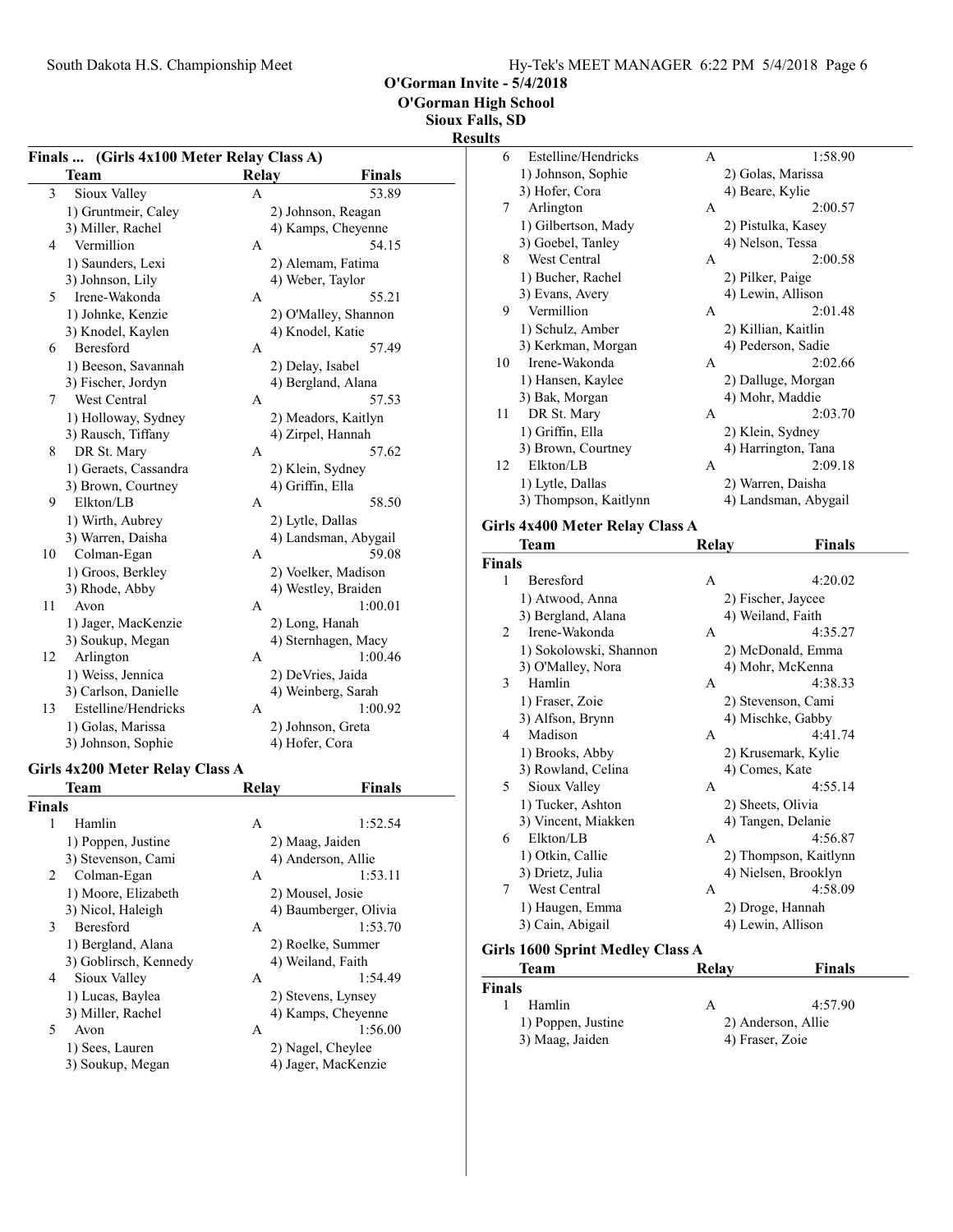O'Gorman High School

Sioux Falls, SD Results

|                | Finals  (Girls 1600 Sprint Medley Class A)<br>Team |                        | <b>Finals</b> |
|----------------|----------------------------------------------------|------------------------|---------------|
|                |                                                    | <b>Relay</b>           |               |
| $\overline{c}$ | Irene-Wakonda                                      | A                      | 4:58.21       |
|                | 1) Mohr, McKenna                                   | 2) Aune, Samantha      |               |
| 3              | 3) O'Malley, Nora                                  | 4) McDonald, Emma<br>А | 4:58.64       |
|                | Sioux Valley                                       |                        |               |
|                | 1) Tangen, Delanie                                 | 2) Ruden, Kaitlin      |               |
|                | 3) Johnson, Reagan<br>Madison                      | 4) Sheets, Olivia      |               |
| 4              |                                                    | A                      | 4:59.93       |
|                | 1) Krusemark, Kylie                                | 2) Gerry, Maddie       |               |
|                | 3) Rowland, Celina                                 | 4) Dorris, Karysn      |               |
| 5              | DR St. Mary                                        | A                      | 5:09.36       |
|                | 1) Brown, Courtney                                 | 2) Klein, Sydney       |               |
|                | 3) Geraets, Cassandra                              | 4) Gilbert, Addy       |               |
| 6              | Arlington                                          | А                      | 5:16.31       |
|                | 1) Weiss, Jennica                                  | 2) DeVries, Jaida      |               |
|                | 3) Carlson, Danielle                               | 4) Burns, Natalie      |               |
| 7              | Colman-Egan                                        | А                      | 5:18.88       |
|                | 1) Groos, Berkley                                  | 2) Landis, Kennedi     |               |
|                | 3) Westley, Braiden                                | 4) Mousel, Ava         |               |
| 8              | Avon                                               | А                      | 5:19.34       |
|                | 1) Nagel, Cheylee                                  | 2) Long, Hanah         |               |
| 9              | 3) Soukup, Megan<br>Elkton/LB                      | 4) Blaha, Ila          |               |
|                |                                                    | A                      | 5:22.73       |
|                | 1) Brody, Trinity                                  | 2) Wirth, Aubrey       |               |
|                | 3) Landsman, Abygail<br>Beresford                  | 4) Tooley, Autumn      |               |
|                |                                                    | А                      | DQ            |
|                | 1) Beeson, Savannah                                | 2) Weiland, Faith      |               |
|                | 3) Delay, Isabel                                   | 4) Atwood, Anna        |               |
|                | <b>Girls 1600 Meter Run Open</b>                   |                        |               |
| Finals         | Name                                               | School                 | Finals        |
| 1              | McClure, Maddy                                     | Yankton                | 5:23.39       |
| $\overline{c}$ | Chance, Thea                                       | Yankton                | 5:30.95       |
| 3              | Clausnitzer, Callie                                | bismarck hig           | 5:32.68       |
| 4              |                                                    | Yankton                |               |
|                | Bietz, Madisyn                                     |                        | 5:33.65       |
| 5              | Shoup, Kayla                                       | <b>Brookings</b>       | 5:36.49       |
| 6              | Hermansen, Jordan                                  | Aberdeen Cen           | 5:40.90       |
| 7              | DeBeer, Kayla                                      | SF Washingto           | 5:42.98       |
| 8              | Batcheller, Lila                                   | SF Lincoln             | 5:43.69       |
| 9              | Pickering, Megan                                   | <b>Brandon Vall</b>    | 5:43.90       |
| 10             | Kolb, Ella                                         | SF Washingto           | 5:46.90       |
| 11             | Moose, Natalie                                     | Brandon Vall           | 5:51.80       |
| 12             | O'Malley, Nora                                     | Irene-Wakond           | 5:53.37       |
| 13             | Bachelor, Kazlyn                                   | RC Central             | 5:58.54       |
| 14             | Johnson, Kaylee                                    | Estelline/He           | 6:03.76       |
| 15             | Factor, Tayler                                     | Mitchell               | 6:09.35       |
| 16             | Sees, Alexis                                       | Avon                   | 6:12.88       |
| 17             | Fine, Cherady                                      | RC Central             | 6:12.95       |
| 18             | Alfson, Brynn                                      | Hamlin                 | 6:14.52       |
| 19             | Ebert, Hannah                                      | Beresford              | 6:15.50       |
| 20             | Simeonova, Radiana                                 | SF Lincoln             | 6:16.60       |
| 21             | Rohan, Olivia                                      | West Central           | 6:18.80       |
| 22             | Waltman, Madisyn                                   | SF Washingto           | 6:19.14       |
|                |                                                    |                        |               |

| 23 | Gilbert, Addy      | DR St. Mary      | 6:21.42 |  |
|----|--------------------|------------------|---------|--|
| 24 | Dodson, Natalie    | SF Lincoln       | 6:23.09 |  |
| 25 | Donovan, Victoria  | Arlington        | 6:25.07 |  |
| 26 | Quartier, Grace    | <b>Beresford</b> | 6:27.72 |  |
| 27 | Siverson, Jesade   | Estelline/He     | 6:28.35 |  |
| 28 | Fraser, Zoie       | Hamlin           | 6:28.50 |  |
| 29 | Parry, Grace       | Arlington        | 6:33.40 |  |
| 30 | Mousel, Ava        | Colman-Egan      | 6:33.91 |  |
| 31 | Burns, Natalie     | Arlington        | 6:34.67 |  |
| 32 | Lockrem, Anna      | Harrisburg       | 6:38.29 |  |
| 33 | Nettifee, Ashley   | West Central     | 6:38.47 |  |
| 34 | Gile, Jessica      | <b>Brookings</b> | 6:39.26 |  |
| 35 | Wittrock, Jordan   | Colman-Egan      | 6:45.01 |  |
| 36 | Benard, Jenny      | Madison          | 6:52.01 |  |
| 37 | Libby, Isabelle    | Irene-Wakond     | 6:52.92 |  |
| 38 | Sprang, Mara       | Hamlin           | 6:53.66 |  |
| 39 | Martin, Christina  | Madison          | 6:54.38 |  |
| 40 | Jacobson, Allison  | Sioux Valley     | 6:56.42 |  |
| 41 | Sevold, Lauren     | Harrisburg       | 7:03.07 |  |
| 42 | Boni, Elena        | Sioux Valley     | 7:08.15 |  |
| 43 | Heldenbrand, Emma  | SF O'Gorman      | 7:08.26 |  |
| 44 | Munsterman, Holly  | <b>Brookings</b> | 7:09.32 |  |
| 45 | Zhou, Lindsay      | SF O'Gorman      | 7:10.66 |  |
| 46 | Robbins, Marie     | Elkton/LB        | 7:13.96 |  |
| 47 | Blue, Kayli        | West Central     | 7:19.91 |  |
| 48 | Johnson, Bobbie Jo | Elkton/LB        | 8:35.67 |  |
|    |                    |                  |         |  |

## Girls 3200 Meter Run Open

| Name          |                              | School              | <b>Finals</b> |  |  |
|---------------|------------------------------|---------------------|---------------|--|--|
| <b>Finals</b> |                              |                     |               |  |  |
| 1             | Chance, Thea                 | Yankton             | 12:26.73      |  |  |
| 2             | Lather, Sydney               | SF Washingto        | 12:32.79      |  |  |
| 3             | Eidsness, Lauren             | Yankton             | 12:56.68      |  |  |
| 4             | Dooley, Kadense              | Custer              | 12:57.63      |  |  |
| 5             | Bunkers, Maria               | <b>RC</b> Central   | 12:58.93      |  |  |
| 6             | Pearson, Lydia               | <b>SF Roosevelt</b> | 13:00.12      |  |  |
| 7             | Thornton, Paige              | SF O'Gorman         | 13:05.64      |  |  |
| 8             | Kolb, Ella                   | SF Washingto        | 13:05.76      |  |  |
| 9             | Serck, Sydney                | Yankton             | 13:15.39      |  |  |
| 10            | Laverick, Mackenzie          | Custer              | 13:22.13      |  |  |
| 11            | Bono, Josie                  | <b>Brookings</b>    | 13:24.37      |  |  |
| 12            | Severson, Katelyn            | SF Washingto        | 13:31.34      |  |  |
| 13            | Howard, Madison              | <b>SF Roosevelt</b> | 13:33.84      |  |  |
| 14            | Thompson, Grace              | Aberdeen Cen        | 14:04.51      |  |  |
| 15            | White, Presli                | SF O'Gorman         | 14:04.52      |  |  |
| 16            | Rolfson, Sayda               | West Central        | 14:15.33      |  |  |
| 17            | Haiar, Alexis                | Mitchell            | 14:33.90      |  |  |
| 18            | Thompson, Libby              | <b>Brookings</b>    | 15:39.97      |  |  |
|               | Girls 4x800 Meter Relay Open |                     |               |  |  |

| Team                 | Relay         | <b>Finals</b>    |
|----------------------|---------------|------------------|
| Finals               |               |                  |
| <b>SF</b> Washington | Α             | 10:15.75         |
| 1) Kashi, Adaga      | 2) Juac, Khot |                  |
| 3) Johnson, Emma     |               | 4) DeBeer, Kayla |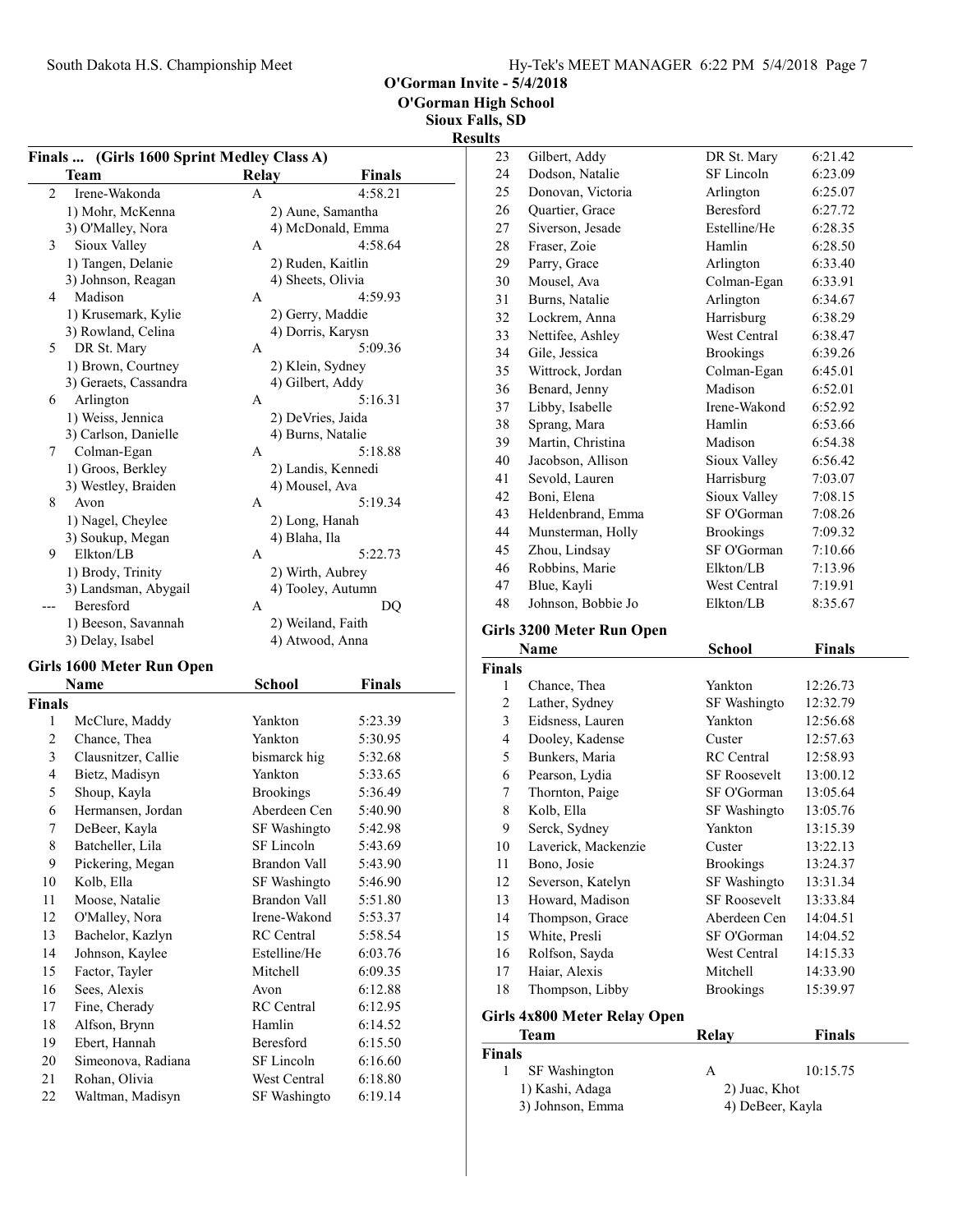9 Moore, Elizabeth Colman-Egan 4-08.00<br>9 Rubelt, Jordyn RC Central 4-08.00

Rubelt, Jordyn

O'Gorman Invite - 5/4/2018

O'Gorman High School

Sioux Falls, SD

|                |                                        |                                        |               | <b>Results</b> |                                              |                     |                    |
|----------------|----------------------------------------|----------------------------------------|---------------|----------------|----------------------------------------------|---------------------|--------------------|
|                | Finals  (Girls 4x800 Meter Relay Open) |                                        |               | 9              | Miedema, Aubrey                              | SF Washingto        | 4-08.00            |
|                | <b>Team</b>                            | Relay                                  | <b>Finals</b> | 9              | Reck, Gabrielle                              | SF Washingto        | 4-08.00            |
| 2              | Yankton                                | $\mathbf{A}$                           | 10:16.08      | 9              | Johnson, Katie                               | RC Central          | 4-08.00            |
|                | 1) Knoff, Anne                         | 2) Serck, Sydney                       |               | 9              | Uher, Amy                                    | Mitchell            | 4-08.00            |
|                | 3) Eidsness, Lauren                    | 4) Fanta, Mary                         |               | 9              | Beltman, Teya                                | <b>Brandon Vall</b> | 4-08.00            |
| 3              | <b>SF Roosevelt</b>                    | A                                      | 10:28.50      | 9              | Hayes, Taliyah                               | <b>SF Roosevelt</b> | 4-08.00            |
|                | 1) Howard, Danielle                    | 2) Pearson, Lydia                      |               | 9              | Joerger, Alli                                | Aberdeen Cen        | 4-08.00            |
|                | 3) Clark, Carly                        | 4) Weigelt, Raina                      |               | 9              | Masloski, Alexis                             | SF Lincoln          | 4-08.00            |
| 4              | <b>Brookings</b>                       | A                                      | 10:30.83      | 19             | Augustus, Iyana                              | SF Washingto        | 4-06.00            |
|                | 1) Dobrenski, Marah                    | 2) Gilk, Megan                         |               | 19             | Prouty, McKenna                              | Hamlin              | 4-06.00            |
|                | 3) Stern, Cherish                      | 4) Wika, Brooke                        |               | 19             | Scherer, Kaisie                              | <b>RC</b> Stevens   | 4-06.00            |
| 5              | SF O'Gorman                            | $\mathbf{A}$                           | 10:36.45      | 19             | Lein, Kennedy                                | Harrisburg          | 4-06.00            |
|                | 1) Tschetter, Allison                  | 2) Theobald, Maggie                    |               | 19             | Bucher, Rachel                               | West Central        | 4-06.00            |
|                | 3) Ripperda, Ellie                     | 4) Vavra, Ashton                       |               | 19             | Stormo, Hailey                               | Hamlin              | 4-06.00            |
| 6              | SF Lincoln                             | $\mathbf{A}$                           | 10:42.71      | 19             | Bradfield, India                             | Brandon Vall        | 4-06.00            |
|                | 1) Batcheller, Lila                    | 2) Peters, Eliza                       |               | 19             | Mann, Deeanne                                | Beresford           | 4-06.00            |
|                | 3) Houwman, Emma                       | 4) Sahly, Emma                         |               | 19             | Carlson, Hadley                              | Arlington           | 4-06.00            |
| 7              | Vermillion                             | A                                      | 10:52.28      | 19             | Schneider, Sydney                            | <b>Brookings</b>    | 4-06.00            |
|                | 1) Whisler, Taryn                      | 2) Martinez, Madisen                   |               | 19             | VanLiere, Emily                              | Madison             | 4-06.00            |
|                | 3) DeVelder, Kate                      | 4) Brady, Rachel                       |               | 19             | Bruns, Allison                               | Madison             | 4-06.00            |
| 8              | RC Central                             | A                                      | 11:05.46      | 31             | Griffin, Ella                                | DR St. Mary         | 4-04.00            |
|                | 1) Bachelor, Kazlyn                    | 2) Fine, Cherady                       |               | 31             | Zirpel, Hannah                               | West Central        | 4-04.00            |
|                | 3) Baker, Abbigail                     | 4) Lindsey, Brittany                   |               | 31             | Flynn, Mariah                                | SF O'Gorman         | 4-04.00            |
| 9              | Mitchell                               | A                                      | 11:12.20      | 31             | Kerkman, Morgan                              | Vermillion          | 4-04.00            |
|                | 1) Hart, TyAnn                         | 2) Factor, Tayler                      |               | 31             | McKee, Aubree                                | Harrisburg          | 4-04.00            |
|                | 3) Tegstrom, Sara                      | 4) Bathke, Kiersten                    |               | 36             | Schindler, Samantha                          | Elkton/LB           | 4-02.00            |
| 10             | Arlington                              | $\mathbf{A}$                           | 11:14.72      |                |                                              |                     |                    |
|                | 1) Gilbertson, Mady                    | 2) Parry, Grace                        |               | 36             | Krog, Hannah                                 | Elkton/LB           | 4-02.00            |
|                | 3) Donovan, Victoria                   | 4) Nelson, Tessa                       |               | 36             | Manning, Ava                                 | SF O'Gorman         | 4-02.00            |
| 11             | Harrisburg                             | A                                      | 11:17.25      | 36             | Waage, Emma                                  | SF O'Gorman         | 4-02.00            |
|                | 1) Hanson, Tyffani                     | 2) Haar, Carolyn                       |               | 36             | Voelker, Madison                             | Colman-Egan         | 4-02.00            |
|                | 3) Lockrem, Anna<br>Beresford          | 4) Pearson, Josie                      | 11:18.71      | 36             | Gerry, Maddie                                | Madison             | 4-02.00            |
| 12             |                                        | A                                      |               | $---$          | Lewis, Kaya                                  | Vermillion          | $\rm NH$           |
|                | 1) Hansen, Adyson<br>3) Mockler, Lacey | 2) Dressen, Kylie<br>4) Wills, Addyson |               | $---$          | Glanzer, Makenna                             | Aberdeen Cen        | NH                 |
| 13             | Elkton/LB                              | A                                      | 11:52.49      | ---            | Honor, Brecli                                | Harrisburg          | $\rm NH$           |
|                | 1) Otkin, Callie                       | 2) Krog, Rachael                       |               | ---            | Larsen, Peyton                               | Vermillion          | NH                 |
|                | 3) Robbins, Marie                      | 4) Drietz, Julia                       |               | $---$          | Wuebben, Madison                             | Yankton             | NH                 |
| 14             | Colman-Egan                            | A                                      | 11:57.06      | ---            | Mulder, Ella                                 | Yankton             | NH                 |
|                | 1) Larson, Hailey                      | 2) Rhode, Abby                         |               | ---            | Pilker, Paige                                | West Central        | NH                 |
|                | 3) Wittrock, Jordan                    | 4) Mousel, Ava                         |               | ---            | Budig, Kate                                  | Yankton             | $\rm NH$           |
|                |                                        |                                        |               | ---            | Nefzger, Christine                           | Estelline/He        | $\rm NH$           |
|                | <b>Girls High Jump Open</b>            |                                        |               | ---            | Tekrony, Evelyn                              | Estelline/He        | $\rm NH$           |
|                | Name                                   | <b>School</b>                          | <b>Finals</b> | ---            | Jennings, Par'es                             | RC Central          | NH                 |
| <b>Finals</b>  |                                        |                                        |               | $---$          | Schutz, Judian                               | RC Stevens          | NH                 |
| 1              | Mousel, Josie                          | Colman-Egan                            | 5-01.00       | ---            | Croghan, Sara                                | SF Lincoln          | $\rm NH$           |
| $\overline{c}$ | Telahun, Helen                         | SF Lincoln                             | 4-11.00       | ---            | Diede, Madelynn                              | Aberdeen Cen        | $\rm NH$           |
| 3              | Immeker, Aliyah                        | SF Roosevelt                           | J4-11.00      | ---            | Stevens, Lynsey                              | Sioux Valley        | $\rm NH$           |
| 3              | Birath, Kylie                          | Brandon Vall                           | J4-11.00      | $---$          | Duffy, Aislinn                               | St. Thomas M        | NH                 |
| 5              | Ziegler, Nikole                        | Sioux Valley                           | $4 - 10.00$   | ---            | Johnson, Kaylee                              | Estelline/He        | $\rm NH$           |
| 6              | Twedt, Aubrey                          | Beresford                              | J4-10.00      | $---$          | Haase, Carlie                                | Hamlin              | NH                 |
| 7              | Bengford, Grace                        | SF O'Gorman                            | J4-10.00      |                |                                              |                     |                    |
| 8              | Moore, Isabelle                        | SF O'Gorman                            | J4-10.00      |                | <b>Girls Pole Vault Open</b><br>$\mathbf{N}$ | $C_1$ $C_2$ $C_3$   | $E_{\text{total}}$ |

|               | <b>Name</b>     | School              | <b>Finals</b> |  |
|---------------|-----------------|---------------------|---------------|--|
| <b>Finals</b> |                 |                     |               |  |
| $\mathbf{1}$  | Kelley, Jadyn   | <b>SF Roosevelt</b> | $10-00.00$    |  |
| 2             | Johnson, Sophie | Estelline/He        | J10-00.00     |  |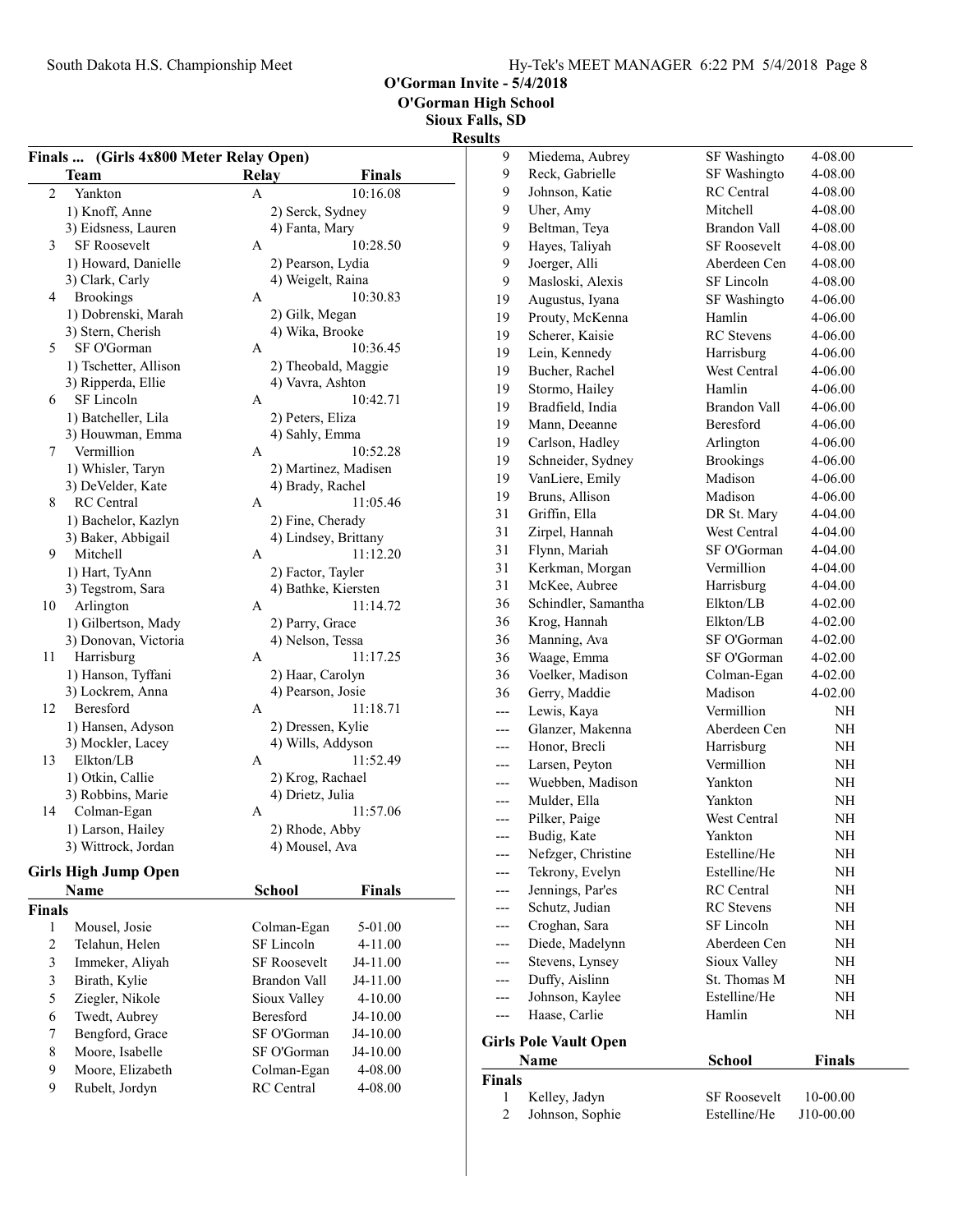O'Gorman High School

| Finals         |                                            |                                       |               |  |  |
|----------------|--------------------------------------------|---------------------------------------|---------------|--|--|
|                | (Girls Pole Vault Open)<br><b>Name</b>     | <b>School</b>                         | <b>Finals</b> |  |  |
| 3              | Maurer, Taylor                             | Ipswich                               | J10-00.00     |  |  |
| $\overline{4}$ | Schulte, Miranda                           | Yankton                               | 9-06.00       |  |  |
| 5              | Clausen, Daphne                            | SF O'Gorman                           | 9-00.00       |  |  |
| 6              | Hulberg, Erin                              | <b>Brookings</b>                      | 8-06.00       |  |  |
| 6              |                                            | Custer                                | 8-06.00       |  |  |
| 6              | Wahlstrom, Josey                           |                                       |               |  |  |
|                | Weisbeck, Regan                            | <b>Brookings</b><br><b>RC</b> Central | 8-06.00       |  |  |
| 7              | Henry, Alexa                               |                                       | J8-06.00      |  |  |
| 7              | Burdick, Carolyne                          | <b>SF Roosevelt</b>                   | J8-06.00      |  |  |
| 11             | Schmierer, Hannah                          | Aberdeen Cen                          | 8-03.00       |  |  |
| 11             | Glanzer, Makenna                           | Aberdeen Cen                          | 8-03.00       |  |  |
| 11             | Haufschild, Jayna                          | Arlington                             | 8-03.00       |  |  |
| 11             | Nefzger, Christine                         | Estelline/He                          | 8-03.00       |  |  |
| 15             | Schmidt, Danielle                          | <b>RC</b> Stevens                     | 8-00.00       |  |  |
| 15             | Hruby, Olivia                              | Harrisburg                            | 8-00.00       |  |  |
| 15             | Johnson, Trinity                           | Yankton                               | 8-00.00       |  |  |
| 18             | Norton, McKenzie                           | <b>Mitchell</b>                       | 7-06.00       |  |  |
| 18             | Vik, Lauren                                | Yankton                               | 7-06.00       |  |  |
| 18             | Sestak, Rachel                             | <b>Bon Homme</b>                      | 7-06.00       |  |  |
| 18             | Dorris, Karysn                             | Madison                               | 7-06.00       |  |  |
| 18             | Schindler, Samantha                        | Elkton/LB                             | 7-06.00       |  |  |
| 18             | Leighton, Elsa                             | Madison                               | 7-06.00       |  |  |
| 18             | Hansen, Morgan                             | Madison                               | 7-06.00       |  |  |
| 25             | Mork, McKenna                              | Irene-Wakond                          | 7-00.00       |  |  |
| 25             | Emmick, Ashley                             | Irene-Wakond                          | 7-00.00       |  |  |
| 25             | Nielsen, Grace                             | SF O'Gorman                           | 7-00.00       |  |  |
| 28             | Crouch, Lauren                             | SF O'Gorman                           | 6-06.00       |  |  |
| 28             | Fitzgerald, Skylyn                         | Irene-Wakond                          | 6-06.00       |  |  |
| 28             | Bachelor, Morgan                           | SF Lincoln                            | 6-06.00       |  |  |
| 28             | Schmaltz, Sophia                           | Harrisburg                            | 6-06.00       |  |  |
| 28             | Arballo, Klarissa                          | <b>SF Roosevelt</b>                   | 6-06.00       |  |  |
| $---$          | Miller, Emily                              | Elkton/LB                             | NH            |  |  |
| ---            | McQuarrie, Lexie                           | Custer                                | NH            |  |  |
| ---            | Lundquist, Aspyn                           | Aberdeen Cen                          | NH            |  |  |
| $---$          | Palmquist, Paige                           | SF O'Gorman                           | NH            |  |  |
| ---            | Johnson, Greta                             | Estelline/He                          | NH            |  |  |
|                |                                            |                                       |               |  |  |
|                | <b>Girls Long Jump Open</b><br><b>Name</b> | <b>School</b>                         | <b>Finals</b> |  |  |
| <b>Finals</b>  |                                            |                                       |               |  |  |
| 1              | Bagley, Peyton                             | <b>RC</b> Central                     | 17-10.50      |  |  |
| $\overline{c}$ | Boomsma, Jaiden                            | Yankton                               | 17-08.00      |  |  |
| $\mathfrak{Z}$ | Sees, Lauren                               | Avon                                  | J17-08.00     |  |  |
| $\overline{4}$ |                                            | Douglas Patr                          | 17-03.50      |  |  |
|                | Toliver, Jordynn                           |                                       |               |  |  |
| 5              | Wambach, Sydney                            | SF O'Gorman                           | 16-11.50      |  |  |
| 6              | Kurtz, Sydney                              | West Central                          | 16-11.00      |  |  |
| 7              | Keen, Sarah                                | <b>RC</b> Stevens                     | 16-08.50      |  |  |
| 8              | Hepner, Myah                               | <b>Beresford</b>                      | 16-05.00      |  |  |
| 9              | Danielson, McKenzie                        | Harrisburg                            | 16-04.00      |  |  |
| 10             | Doud, Valerie                              | Douglas Patr                          | 16-01.50      |  |  |
| 11             | Hoesing, Paige                             | Yankton                               | 16-01.00      |  |  |
| 11             | Weber, Taylor                              | Vermillion                            | 16-01.00      |  |  |
| 13             | Baumberger, Olivia                         | Colman-Egan                           | 16-00.50      |  |  |
| 14             | Saunders, Lexi                             | Vermillion                            | 16-00.00      |  |  |

| 15 | Ziegler, Nikole           | Sioux Valley        | 15-11.50 |
|----|---------------------------|---------------------|----------|
| 16 | Sherman, Cora             | Yankton             | 15-10.50 |
| 16 | Hase, Adrianna            | Aberdeen Cen        | 15-10.50 |
| 18 | Gannon, Rachel            | <b>Brookings</b>    | 15-09.50 |
| 19 | Jerstad, Elizabeth        | SF Lincoln          | 15-09.00 |
| 20 | Croghan, Sara             | SF Lincoln          | 15-05.50 |
| 20 | Alemam, Fatima            | Vermillion          | 15-05.50 |
| 22 | Fischer, Makaylee         | Harrisburg          | 15-05.00 |
| 23 | Anderson, Morgan          | Madison             | 15-04.00 |
| 24 | Hardin, Emma              | <b>Brookings</b>    | 15-03.50 |
| 25 | Kong, Phekran             | SF Washingto        | 15-02.00 |
| 26 | Bennett, Taryn            | SF O'Gorman         | 15-01.50 |
| 27 | Bengford, Grace           | SF O'Gorman         | 15-01.00 |
| 27 | Smith, Ferren             | <b>RC</b> Central   | 15-01.00 |
| 29 | Klinkhammer, Felicity     | Brandon Vall        | 15-00.50 |
| 29 | Arnold, Naomi             | Hamlin              | 15-00.50 |
| 31 | Hildebrandt, Tristen      | Mitchell            | 14-11.50 |
| 32 | Griffin, Ella             | DR St. Mary         | 14-11.00 |
| 32 | Hruby, Olivia             | Harrisburg          | 14-11.00 |
| 34 | Kolb, Kat                 | SF O'Gorman         | 14-10.00 |
| 35 | Fields, Shaleah           | <b>SF Roosevelt</b> | 14-09.00 |
| 36 | Rymerson, Peyton          | SF Washingto        | 14-08.50 |
| 37 | Iott, Rylee               | Flandreau Fl        | 14-08.00 |
| 38 | Raak, Taylor              | SF Lincoln          | 14-06.00 |
| 39 | O'Malley, Shannon         | Irene-Wakond        | 14-04.50 |
| 39 | Weiss, Jennica            | Arlington           | 14-04.50 |
| 39 | Peterson, Peyton          | Mitchell            | 14-04.50 |
| 39 | English, Delaney          | Mitchell            | 14-04.50 |
| 43 | Deming, Ramsey            | <b>RC</b> Central   | 14-04.00 |
| 43 | Siemonsma, Hannah         | <b>Brookings</b>    | 14-04.00 |
| 45 | Comes, Kate               | Madison             | 14-02.00 |
| 45 | Gellhaus, Jianna          | Aberdeen Cen        | 14-02.00 |
| 47 | Olson, Victoria           | Madison             | 14-00.50 |
| 48 | Goeden, Brooke            | Brandon Vall        | 14-00.00 |
| 48 | Zanter, Abigail           | <b>Beresford</b>    | 14-00.00 |
| 50 | Kuiken, Jessie            | West Central        | 13-10.50 |
| 50 | Auske, Jade               | Aberdeen Cen        | 13-10.50 |
| 52 | Miedema, Aubrey           | SF Washingto        | 13-09.00 |
| 52 | Glazier, Rhiannon         | DR St. Mary         | 13-09.00 |
| 54 | Haufschild, Jayna         | Arlington           | 13-07.00 |
| 54 | Beasley, Sydney           | <b>RC</b> Stevens   | 13-07.00 |
| 56 | Holcomb, Lily             | <b>SF Roosevelt</b> | 13-05.50 |
| 57 | Grassrope-Brouse, Justina | Lower Brule         | 13-05.00 |
| 58 | Strom, Marina             | Beresford           | 13-04.50 |
| 59 | Bailey, Kassidi           | Brandon Vall        | 13-02.50 |
| 59 | Foster, Alexus            | West Central        | 13-02.50 |
| 61 | Opdahl, Taryn             | Hamlin              | 13-01.00 |
| 62 | Pancich, Morgan           | <b>SF Roosevelt</b> | 13-00.50 |
| 63 | Stormo, Hailey            | Hamlin              | 13-00.00 |
| 63 | DeVries, Jaida            | Arlington           | 13-00.00 |
| 65 | Mohr, McKenna             | Irene-Wakond        | 12-10.50 |
| 66 | Landis, Kennedi           | Colman-Egan         | 12-06.00 |
| 67 | O'Malley, Malloy          | Irene-Wakond        | 12-05.00 |
| 68 | Gassman, Anna             | Flandreau Fl        | 11-10.00 |
| 69 | Franka, Paige             | Colman-Egan         | 11-07.00 |
|    |                           |                     |          |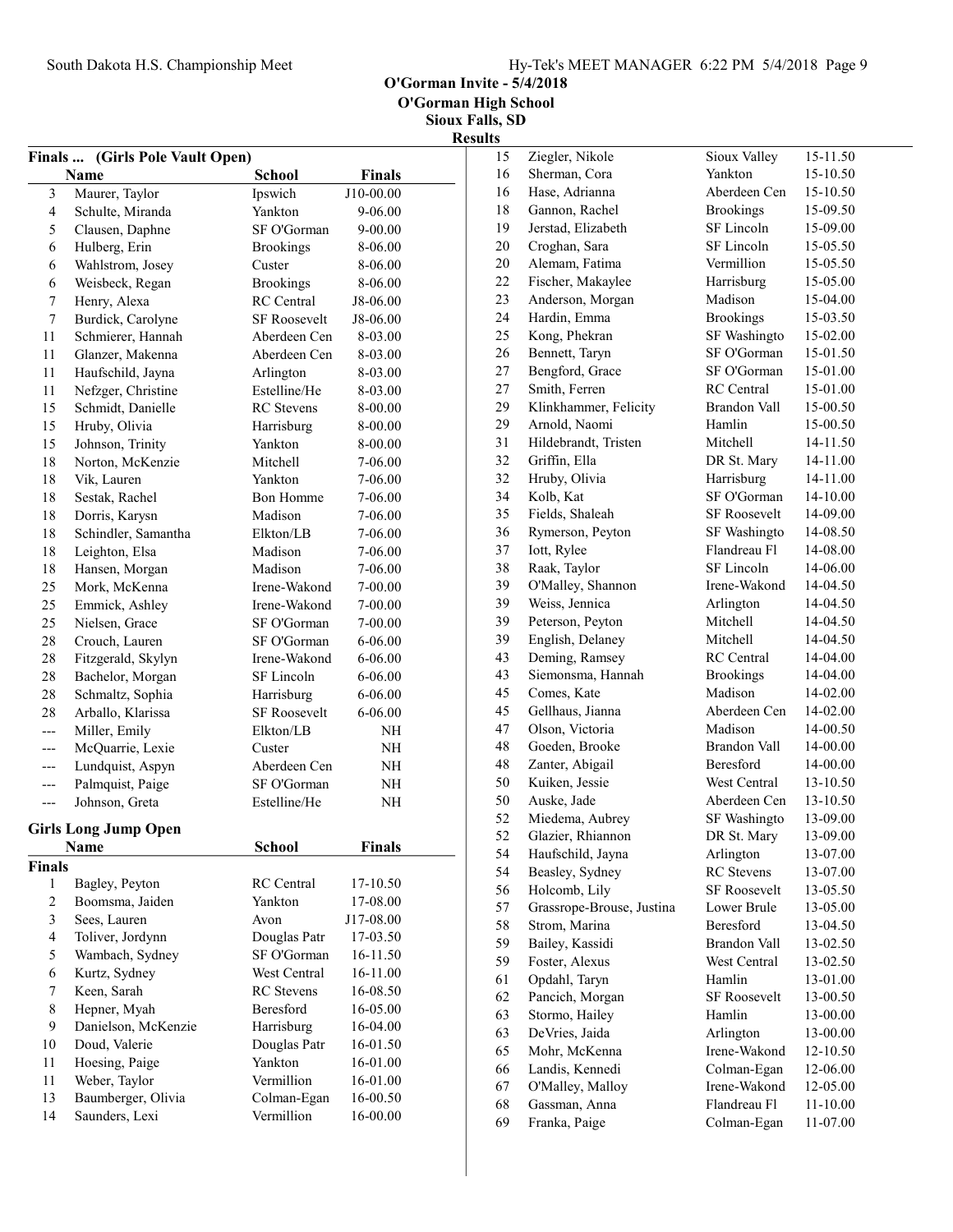O'Gorman Invite - 5/4/2018

|                     |                                          |                        |                      | $\mathbf{R}$ |
|---------------------|------------------------------------------|------------------------|----------------------|--------------|
|                     | (Girls Long Jump Open)<br>Finals<br>Name | <b>School</b>          | <b>Finals</b>        |              |
|                     | Schindler, Samantha                      | Elkton/LB              | ND                   |              |
| ---                 | Wirth, Aubrey                            | Elkton/LB              | ND                   |              |
| ---                 | Schwartz, Kamryn                         | Sioux Valley           | ND                   |              |
|                     | Hardy, Tishara                           | Flandreau Fl           | ND                   |              |
| ---                 | Stevens, Lynsey                          | Sioux Valley           | ND                   |              |
| ---                 | Beare, Kylie                             | Estelline/He           | ND                   |              |
| ---                 | Johnson, Greta                           | Estelline/He           | ND                   |              |
| $---$               | Johnson, Sophie                          | Estelline/He           | ND                   |              |
|                     | <b>Girls Triple Jump Open</b>            |                        |                      |              |
|                     | <b>Name</b>                              | <b>School</b>          | <b>Finals</b>        |              |
| <b>Finals</b>       |                                          |                        |                      |              |
| 1<br>$\overline{c}$ | Husman, Nykki                            | Yankton<br>SF O'Gorman | 36-01.00<br>34-04.50 |              |
|                     | Wambach, Sydney                          |                        |                      |              |
| 3                   | Schutz, Judian                           | <b>RC</b> Stevens      | 33-10.00             |              |
| $\overline{4}$      | Nicol, Haleigh                           | Colman-Egan            | 33-08.00             |              |
| 5                   | Gannon, Rachel                           | <b>Brookings</b>       | 33-07.00             |              |
| 6                   | Siegel, Sophie                           | SF Lincoln             | 33-05.00             |              |
| 7                   | Hoesing, Paige                           | Yankton                | 33-03.50             |              |
| 7                   | Hepner, Myah                             | Beresford              | 33-03.50             |              |
| 9                   | Ziegler, Nikole                          | Sioux Valley           | 33-00.00             |              |
| 10                  | Joerger, Alli                            | Aberdeen Cen           | 32-10.00             |              |
| 10                  | Martian, Jessica                         | Douglas Patr           | 32-10.00             |              |
| 12                  | Mudder, Kacie                            | Avon                   | 32-07.00             |              |
| 13                  | Grantham, Chloe                          | Hamlin                 | 32-05.50             |              |
| 14                  | Mueller, Millie                          | SF Lincoln             | 32-04.00             |              |
| 14                  | Raak, Taylor                             | SF Lincoln             | 32-04.00             |              |
| 14                  | Wuebben, Madison                         | Yankton                | 32-04.00             |              |
| 17                  | Klinkhammer, Felicity                    | Brandon Vall           | 32-03.00             |              |
| 18                  | Hardin, Emma                             | <b>Brookings</b>       | 31-09.00             |              |
| 19                  | Olson, Victoria                          | Madison                | 31-06.00             |              |
| 20                  | Hildebrandt, Tristen                     | Mitchell               | 31-05.50             |              |
| 21                  | Beasley, Sydney                          | <b>RC</b> Stevens      | 31-05.00             |              |
| 22                  | Hase, Adrianna                           | Aberdeen Cen           | 31-04.50             |              |
| 23                  | Zanter, Abigail                          | Beresford              | 31-03.00             |              |
| 24                  | Gellhaus, Jianna                         | Aberdeen Cen           | 30-11.50             |              |
| 24                  | Deming, Ramsey                           | RC Central             | 30-11.50             |              |
| 26                  | Kolb, Kat                                | SF O'Gorman            | 30-08.50             |              |
| 27                  | Hunt, Tabitha                            | SF O'Gorman            | 30-06.00             |              |
| 28                  | Iott, Rylee                              | Flandreau Fl           | 30-05.50             |              |
| 29                  | Immeker, Aliyah                          | SF Roosevelt           | 30-03.00             |              |
| 29                  | Saunders, Lexi                           | Vermillion             | 30-03.00             |              |
| 31                  | Manning, Ava                             | SF O'Gorman            | 30-02.50             |              |
| 32                  | Martinez, Madisen                        | Vermillion             | 30-01.50             |              |
| 33                  | Bak, Morgan                              | Irene-Wakond           | 30-01.00             |              |
| 34                  | Stormo, Hailey                           | Hamlin                 | 29-11.50             |              |
| 35                  | Comes, Kate                              | Madison                | 29-08.50             |              |
| 36                  | Mohr, Maddie                             | Irene-Wakond           | 29-07.00             |              |
| 37                  | Larson, Hailey                           | Colman-Egan            | 29-06.00             |              |
| 38                  | McDonald, Emma                           | Irene-Wakond           | 29-02.50             |              |
| 39                  | Fischer, Makaylee                        | Harrisburg             | 28-09.00             |              |
| 40                  | Thorstensen, Kate                        | SF Roosevelt           | 28-07.50             |              |
| 41                  | Mischke, Gabby                           | Hamlin                 | 28-07.00             |              |

| Haufschild, Jayna<br>42<br>Arlington<br>28-05.50<br>Mitchell<br>43<br>Hohrman, Cassie<br>28-04.50<br>44<br>Goeden, Brooke<br>Brandon Vall<br>28-03.50<br>44<br>Schindler, Samantha<br>Elkton/LB<br>28-03.50<br>46<br>Hyz, Elise<br>SF Washingto<br>28-02.00<br>47<br>Miedema, Aubrey<br>SF Washingto<br>27-09.50<br>Bailey, Kassidi<br><b>Brandon Vall</b><br>48<br>27-06.00<br>Gassman, Anna<br>49<br>Flandreau Fl<br>27-01.50 |               |
|---------------------------------------------------------------------------------------------------------------------------------------------------------------------------------------------------------------------------------------------------------------------------------------------------------------------------------------------------------------------------------------------------------------------------------|---------------|
|                                                                                                                                                                                                                                                                                                                                                                                                                                 |               |
|                                                                                                                                                                                                                                                                                                                                                                                                                                 |               |
|                                                                                                                                                                                                                                                                                                                                                                                                                                 |               |
|                                                                                                                                                                                                                                                                                                                                                                                                                                 |               |
|                                                                                                                                                                                                                                                                                                                                                                                                                                 |               |
|                                                                                                                                                                                                                                                                                                                                                                                                                                 |               |
|                                                                                                                                                                                                                                                                                                                                                                                                                                 |               |
|                                                                                                                                                                                                                                                                                                                                                                                                                                 |               |
| 50<br>Landis, Kennedi<br>26-11.50<br>Colman-Egan                                                                                                                                                                                                                                                                                                                                                                                |               |
| Mitchell<br>51<br>Jennings, Kendra<br>26-11.00                                                                                                                                                                                                                                                                                                                                                                                  |               |
| 52<br>Holcomb, Lily<br><b>SF Roosevelt</b><br>26-05.00                                                                                                                                                                                                                                                                                                                                                                          |               |
| Miller, Clarissa<br><b>Brookings</b><br>---                                                                                                                                                                                                                                                                                                                                                                                     | ND            |
| Hardy, Tishara<br>Flandreau Fl<br>---                                                                                                                                                                                                                                                                                                                                                                                           | ND            |
| Johnson, Sophie<br>Estelline/He                                                                                                                                                                                                                                                                                                                                                                                                 | ND            |
| Rymerson, Peyton<br>SF Washingto<br>---                                                                                                                                                                                                                                                                                                                                                                                         | ND            |
| Beare, Kylie<br>Estelline/He<br>---                                                                                                                                                                                                                                                                                                                                                                                             | ND            |
| Weber, Taylor<br>Vermillion<br>---                                                                                                                                                                                                                                                                                                                                                                                              | ND            |
| Stevens, Lynsey<br>Sioux Valley<br>---                                                                                                                                                                                                                                                                                                                                                                                          | ND            |
|                                                                                                                                                                                                                                                                                                                                                                                                                                 |               |
| <b>Girls Shot Put Open</b>                                                                                                                                                                                                                                                                                                                                                                                                      |               |
| <b>Name</b><br><b>School</b>                                                                                                                                                                                                                                                                                                                                                                                                    | <b>Finals</b> |
| <b>Finals</b>                                                                                                                                                                                                                                                                                                                                                                                                                   |               |
| Hamlin<br>39-11.50<br>1<br>Leiseth, Faith                                                                                                                                                                                                                                                                                                                                                                                       |               |
| $\overline{c}$<br>Fischer, Hailee<br>West Central<br>37-10.00                                                                                                                                                                                                                                                                                                                                                                   |               |
| 3<br>Boyer, Emilee<br>Harrisburg<br>37-09.00                                                                                                                                                                                                                                                                                                                                                                                    |               |
| 4<br>Kortemeyer, Kellyn<br>37-02.50<br>Custer                                                                                                                                                                                                                                                                                                                                                                                   |               |
| 5<br>Masterson, Cheyanne<br>West Central<br>36-11.00                                                                                                                                                                                                                                                                                                                                                                            |               |
| 6<br>McLaughlin, Cooper<br>36-08.50<br>Wall                                                                                                                                                                                                                                                                                                                                                                                     |               |
|                                                                                                                                                                                                                                                                                                                                                                                                                                 |               |
| Jensen, Kasey<br>Vermillion<br>36-05.50<br>7                                                                                                                                                                                                                                                                                                                                                                                    |               |
| Estelline/He<br>8<br>Hawley, Katelynn<br>35-08.00                                                                                                                                                                                                                                                                                                                                                                               |               |
| Papstein, Aurora<br>9<br>Yankton<br>35-06.50                                                                                                                                                                                                                                                                                                                                                                                    |               |
| Aberdeen Cen<br>10<br>Mork, Haylee<br>35-02.50                                                                                                                                                                                                                                                                                                                                                                                  |               |
| Larson, Britta<br>Harrisburg<br>34-04.50<br>11                                                                                                                                                                                                                                                                                                                                                                                  |               |
| Aberdeen Cen<br>12<br>Richardson, Zuri<br>33-11.50                                                                                                                                                                                                                                                                                                                                                                              |               |
| 13<br>Ladson, Tayah<br><b>RC</b> Central<br>33-09.50                                                                                                                                                                                                                                                                                                                                                                            |               |
| Behrens, Hannah<br>14<br>Brandon Vall<br>33-03.50                                                                                                                                                                                                                                                                                                                                                                               |               |
| Hollingshead, Madison<br>15<br>SF Washingto<br>33-03.00                                                                                                                                                                                                                                                                                                                                                                         |               |
| Vohlken, Tiffany<br>Estelline/He<br>16<br>33-02.00                                                                                                                                                                                                                                                                                                                                                                              |               |
| Dobrenski, Celia<br><b>Brookings</b><br>33-00.00<br>17                                                                                                                                                                                                                                                                                                                                                                          |               |
| 18<br>Dicus, Aubri<br><b>SF Roosevelt</b><br>32-09.00                                                                                                                                                                                                                                                                                                                                                                           |               |
| 32-07.50<br>19<br>Harken, Hailey<br>Harrisburg                                                                                                                                                                                                                                                                                                                                                                                  |               |
| Bawdon, Cassie<br>20<br>Custer<br>32-06.00                                                                                                                                                                                                                                                                                                                                                                                      |               |
| 21<br>Carson, Kenzie<br><b>Bon Homme</b><br>32-02.00                                                                                                                                                                                                                                                                                                                                                                            |               |
| 22<br>Knapp, Emily<br>Aberdeen Cen<br>32-01.00                                                                                                                                                                                                                                                                                                                                                                                  |               |
| Doeden, Audrey<br>23<br>Beresford<br>31-10.50                                                                                                                                                                                                                                                                                                                                                                                   |               |
| 24<br>Rasby, Angeline<br><b>RC</b> Central<br>31-09.50                                                                                                                                                                                                                                                                                                                                                                          |               |
| 25<br>Nelson, Makayla<br>Arlington<br>31-08.00                                                                                                                                                                                                                                                                                                                                                                                  |               |
| 26<br>Paluch, Makilie<br>SF O'Gorman<br>31-07.50                                                                                                                                                                                                                                                                                                                                                                                |               |
| 27<br>Schwebach, Maddie<br>DR St. Mary<br>31-04.50                                                                                                                                                                                                                                                                                                                                                                              |               |
| 28<br>Clark, Emmi<br>Madison<br>31-02.50                                                                                                                                                                                                                                                                                                                                                                                        |               |
| 29<br>Anderson, Grace<br>Colman-Egan<br>31-00.50                                                                                                                                                                                                                                                                                                                                                                                |               |
| Botha, Wilanrie<br>30<br>Hamlin<br>30-08.00                                                                                                                                                                                                                                                                                                                                                                                     |               |
| 31<br>Vohlken, Tasha<br>Estelline/He<br>30-06.00                                                                                                                                                                                                                                                                                                                                                                                |               |
| Hodges, Juliana<br>32<br>Madison<br>30-05.00<br>Hermanson, McKenzie<br>33<br>SF O'Gorman<br>30-04.50                                                                                                                                                                                                                                                                                                                            |               |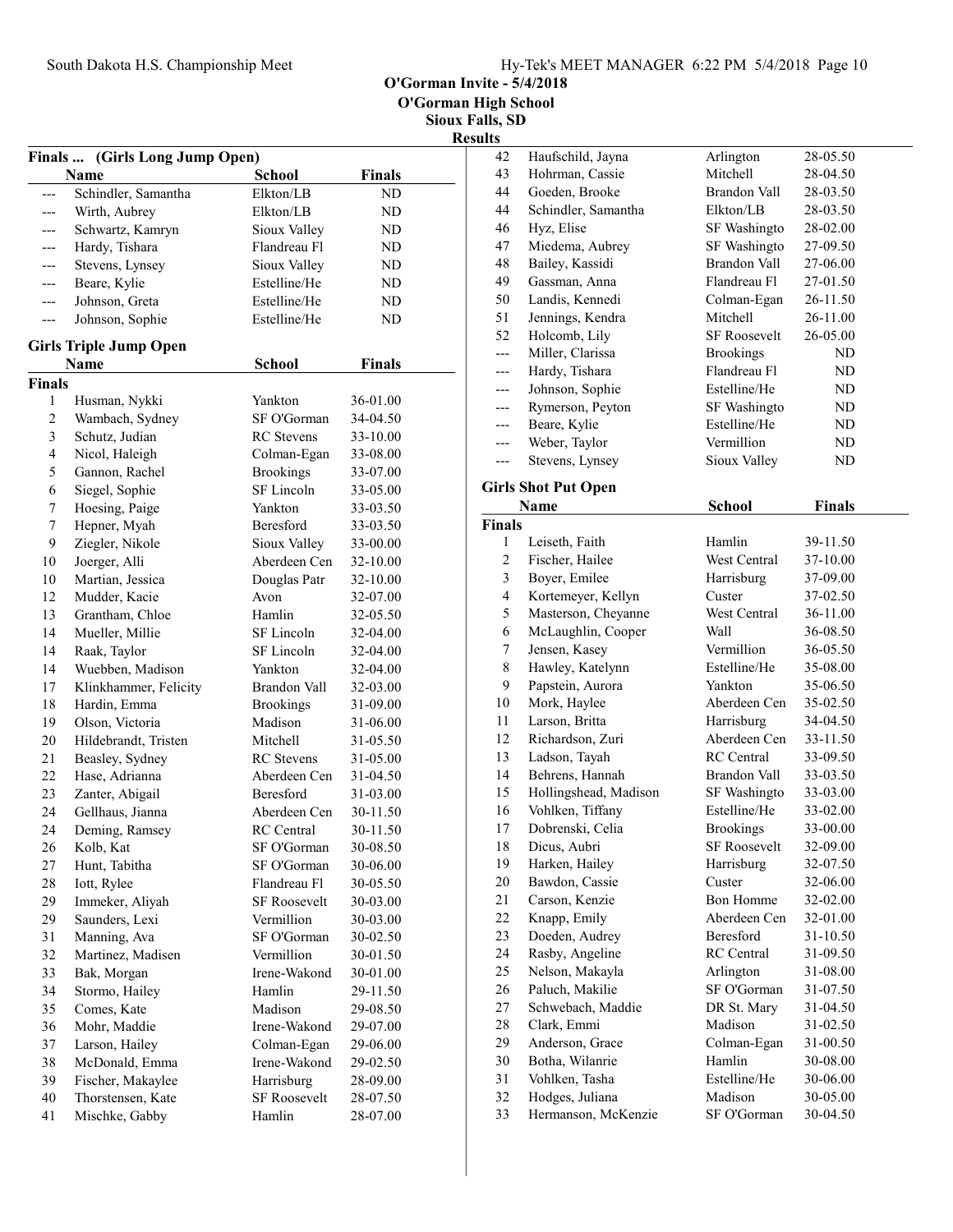O'Gorman Invite - 5/4/2018

|                                | Finals  (Girls Shot Put Open) |                     |               |
|--------------------------------|-------------------------------|---------------------|---------------|
|                                | Name                          | <b>School</b>       | <b>Finals</b> |
| 34                             | Fedders, Sadie                | Yankton             | 30-04.00      |
| 35                             | Cordell, Maddie               | Yankton             | 30-01.50      |
| 35                             | VanDrongelen, Allie           | SF Lincoln          | 30-01.50      |
| 37                             | Miller, Johanna               | <b>Brookings</b>    | 30-00.00      |
| 38                             | Perez, Savannah               | <b>RC</b> Stevens   | 29-11.50      |
| 39                             | Jorgensen, Sage               | Mitchell            | 29-08.50      |
| 40                             | Moore, Olivia                 | Colman-Egan         | 29-07.00      |
| 41                             | Denevan, Erin                 | <b>SF Roosevelt</b> | 29-03.50      |
| 42                             | Allen, Amari                  | Brandon Vall        | 29-03.00      |
| 43                             | Nieuwsma, Addison             | SF Washingto        | 29-02.50      |
| 44                             | Orr, Anna                     | Irene-Wakond        | 29-01.00      |
| 45                             | Mork, Kaija                   | Brandon Vall        | 28-11.50      |
| 46                             | Tuschen, Shayla               | <b>SF Roosevelt</b> | 28-11.00      |
| 47                             | Schad, Mya                    | <b>RC</b> Central   | 28-10.00      |
| 48                             | Peterson, Ella                | <b>RC</b> Stevens   | 28-08.00      |
| 49                             | Sampson, Haley                | <b>Brookings</b>    | 28-07.00      |
| 50                             | Brannan, Kiana                | <b>RC</b> Stevens   | 28-05.50      |
| 51                             | Gauger, Mackenzie             | Mitchell            | 28-02.50      |
| 52                             | Syverson, Sienna              | SF Lincoln          | 28-01.50      |
| 53                             | VanderWal, Alicia             | Sioux Valley        | 27-11.50      |
| 53                             | Johnson, Hope                 | <b>Beresford</b>    | 27-11.50      |
| 55                             | Steuerwald, Brianna           | Madison             | 27-08.50      |
| 56                             | Lakness, Payton               | Hamlin              | 27-04.00      |
| 57                             | Jung, Taylor                  | Sioux Valley        | 26-11.00      |
| 58                             | Wanner, Lyndsey               | Colman-Egan         | 26-09.50      |
| 59                             | Skeels, Ashley                | Elkton/LB           | 26-09.00      |
| 60                             | Hall, Aysia                   | West Central        | 26-08.50      |
| 61                             | Weinberg, Sarah               | Arlington           | 26-00.00      |
| 62                             | Zacharias, Natalie            | Avon                | 25-10.00      |
| 63                             | VanderWal, Lindsey            | Sioux Valley        | 25-07.00      |
| 64                             | Wilson, Tori                  | SF O'Gorman         | 25-05.00      |
| 65                             | Winberg, Emily                | DR St. Mary         | 25-03.00      |
| 66                             | McDonald, Ally                | SF O'Gorman         | 24-10.50      |
| 67                             | Ebert, Molly                  | Beresford           | 24-10.00      |
| 68                             | Mutziger, Sydney              | Arlington           | 24-05.00      |
| 69                             | Solvang, Malin                | Irene-Wakond        | 23-05.00      |
| $70\,$                         | Boyum, Eva                    | SF O'Gorman         | 23-00.00      |
| 71                             | Linke, Haley                  | Mitchell            | 22-11.00      |
| 72                             | Schindler, Aubrey             | Elkton/LB           | 22-07.50      |
| 73                             | Hach, Abigail                 | Elkton/LB           | 21-10.00      |
| 74                             | Wilde, Emily                  | SF O'Gorman         | 19-06.00      |
| 75                             | Scherff, Katie                | DR St. Mary         | 18-11.00      |
| ---                            | Elrod Gade, Reagan            | SF Lincoln          | ND            |
| ---                            | Freeman, Chaya                | SF Washingto        | ND            |
| ---                            | Knodel, Kaylen                | Irene-Wakond        | ND            |
|                                |                               |                     |               |
| <b>Girls Discus Throw Open</b> |                               |                     |               |
|                                | Name                          | <b>School</b>       | Finals        |
| Finals<br>1                    | Tuschen, Shayla               | SF Roosevelt        | 124-07        |
| $\sqrt{2}$                     | Boden, Cali                   | Beresford           | 122-08        |
| 3                              | Leiseth, Faith                | Hamlin              | 122-03        |
| 4                              | Jurrens, Livi                 |                     | 117-08        |
|                                |                               | Avon                |               |

| 5        | Flores Schulte, Amanda | <b>Brookings</b>      | 115-07     |
|----------|------------------------|-----------------------|------------|
| 6        | Richardson, Zuri       | Aberdeen Cen          | 114-06     |
| 7        | Anderson, Ashley       | <b>Brookings</b>      | 113-03     |
| 8        | McLaughlin, Cooper     | Wall                  | 109-06     |
| 9        | Miller, Ali            | <b>RC</b> Central     | 107-02     |
| 10       | Jensen, Kasey          | Vermillion            | 106-09     |
| 11       | Jami, Samiya           | SF Washingto          | 106-06     |
| 12       | Vohlken, Tiffany       | Estelline/He          | 104-11     |
| 13       | Voss, Makenzie         | Harrisburg            | $104 - 03$ |
| 14       | Perez, Savannah        | <b>RC</b> Stevens     | 104-01     |
| 15       | Denevan, Erin          | <b>SF Roosevelt</b>   | $104 - 00$ |
| 16       | Bawdon, Cassie         | Custer                | 103-10     |
| 17       | Mork, Haylee           | Aberdeen Cen          | 103-02     |
| 18       | Dicus, Aubri           | <b>SF Roosevelt</b>   | 100-04     |
| 19       | Papstein, Aurora       | Yankton               | $100 - 00$ |
| 20       | Sandquist, McKenzie    | Aberdeen Cen          | 99-07      |
| 21       | Steuerwald, Brianna    | Madison               | 99-00      |
| 22       | Harken, Hailey         | Harrisburg            | 98-06      |
| 23       | Schwebach, Maddie      | DR St. Mary           | 98-04      |
| 24       | Nelson, Makayla        | Arlington             | 98-02      |
| 25       | Vohlken, Tasha         | Estelline/He          | 97-11      |
| 26       | Gray, Grace            | <b>RC</b> Stevens     | 97-06      |
| 27       | Boyer, Emilee          | Harrisburg            | 97-04      |
| 28       | Schad, Mya             | RC Central            | 96-04      |
| 29       | Holmes, Ellie          | Brandon Vall          | 96-00      |
| 30       | Hermanson, McKenzie    | SF O'Gorman           | 94-08      |
| 31       | Peterson, Ella         | <b>RC</b> Stevens     | 93-02      |
| 32       | Behrens, Hannah        | Brandon Vall          | 92-11      |
| 33       | Fedders, Sadie         | Yankton               | 91-03      |
| 34       | Elrod Gade, Reagan     | SF Lincoln            | 89-06      |
| 35       | Paluch, Makilie        | SF O'Gorman           | 87-11      |
| 36       | Sayler, Jenna          | SF Washingto          | 86-05      |
| 37       | Mulder, Ella           | Yankton               | 83-03      |
| 38       | Allen, Amari           | <b>Brandon Vall</b>   | 82-10      |
| 39       | Syverson, Sienna       | SF Lincoln            | 82-05      |
| 40       | Carson, Kenzie         | <b>Bon Homme</b>      | 80-11      |
| 41       | Rasby, Angeline        | <b>RC</b> Central     | 80-02      |
| 42       | Carda, Liz             | West Central          | 79-11      |
| 43       | Ebert, Molly           | Beresford             | 78-07      |
| 43       | Anderson, Grace        | Colman-Egan           | 78-07      |
| 45       | VanderWal, Alicia      | Sioux Valley          | 78-00      |
| 46       | Saathoff, Morgan       | Estelline/He          | $77-05$    |
| 47       | Logue, Alison          | Irene-Wakond          | 76-03      |
| 48       | Doll, Rachel           | SF Washingto          | 76-00      |
| 49       | Hach, Abigail          | Elkton/LB             | 75-00      |
| 50       | McDonald, Ally         | SF O'Gorman           | 73-09      |
| 51       | Lakness, Payton        | Hamlin                | 73-08      |
| 52       | Campbell, Cynthia      | <b>Brookings</b>      | 73-00      |
| 53       | Sees, Hailey R.        | Irene-Wakond          | 71-05      |
| 54       |                        |                       |            |
|          | Meyer, Kayla           | Irene-Wakond          | 70-02      |
| 54       | VanDrongelen, Allie    | SF Lincoln<br>Madison | 70-02      |
| 56       | Hodges, Juliana        |                       | 69-06      |
| 56<br>58 | Hall, Rylee            | Madison<br>Mitchell   | 69-06      |
|          | Gauger, Mackenzie      |                       | 69-02      |
| 59       | Linke, Haley           | Mitchell              | 66-04      |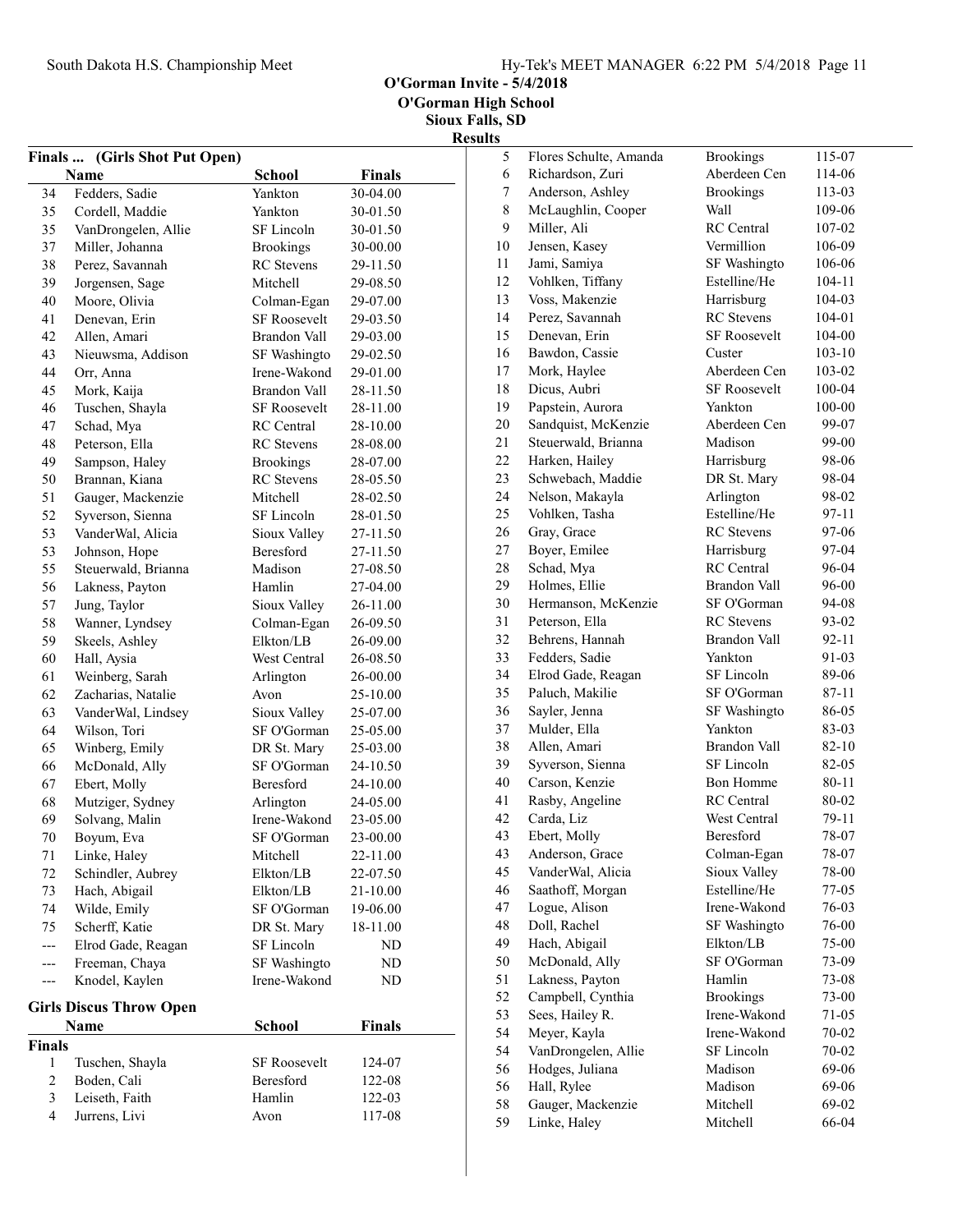O'Gorman Invite - 5/4/2018

Sioux Falls, SD

### Results

|                | Finals  (Girls Discus Throw Open)   |                                     |                |  |
|----------------|-------------------------------------|-------------------------------------|----------------|--|
|                | <b>Name</b>                         | <b>School</b>                       | <b>Finals</b>  |  |
| 60             | Weinberg, Sarah                     | Arlington                           | 66-01          |  |
| 61             | Jorgensen, Sage                     | Mitchell                            | $65 - 11$      |  |
| 62             | Winberg, Emily                      | DR St. Mary                         | 64-06          |  |
| 63             | Jung, Taylor                        | Sioux Valley                        | 64-01          |  |
| 64             | Flanagan, Abigail                   | Sioux Valley                        | 61-11          |  |
| 65             | Schindler, Aubrey                   | Elkton/LB                           | 57-09          |  |
| 66             | Mutziger, Sydney                    | Arlington                           | 57-03          |  |
| 67             | Larson, Laura                       | Hamlin                              | 56-03          |  |
| 68             | Wilde, Emily                        | SF O'Gorman                         | 54-11          |  |
| 69             | Moore, Olivia                       | Colman-Egan                         | 51-05          |  |
| 70             | Boyum, Eva                          | SF O'Gorman                         | 50-03          |  |
| 71             | Engelkes, Raelynn                   | Colman-Egan                         | 50-02          |  |
| 72             | Scherff, Katie                      | DR St. Mary                         | $48 - 11$      |  |
| 73             | Dinges, Genevieve                   | West Central                        | $47 - 10$      |  |
| 74             | Neill, Makayla                      | Elkton/LB                           | $41 - 00$      |  |
| 75             | Weber, Allison                      | West Central                        | 38-09          |  |
| $---$          | Boden, Aubrey                       | Beresford                           | ND             |  |
| ---            | Wilson, Tori                        | SF O'Gorman                         | ND             |  |
| ---            | Kortemeyer, Kellyn                  | Custer                              | ND             |  |
| ---            | Zacher, Leah                        | Custer                              | ND             |  |
| ---            | Loken, Sydney                       | Ipswich                             | ND             |  |
|                |                                     |                                     |                |  |
|                | <b>Boys 100 Meter Dash Class AA</b> |                                     |                |  |
|                | Name                                | <b>School</b>                       | <b>Finals</b>  |  |
| <b>Finals</b>  |                                     |                                     |                |  |
| 1              | Salava, Tiegen                      | SF Lincoln                          | 11.20          |  |
| $\sqrt{2}$     | Severson, Trevor                    | Douglas Patr                        | 11.39          |  |
| 3              | Knudtson, Alexander                 | <b>RC</b> Central                   | 11.50          |  |
| $\overline{4}$ | Shaw, Jerome                        | SF Lincoln                          | 11.51          |  |
| 5              | Bender, Nathan                      | <b>RC</b> Stevens                   | 11.52          |  |
| 6              | Jones, Makhi                        | Aberdeen Cen                        | 11.56          |  |
| 7              | Roewart, Jhei                       | Harrisburg                          | 11.56          |  |
| 8              | Mayer, Ben                          | Bismarck Cen                        | 11.61          |  |
| 9              | Rogers, TeJon                       | <b>RC</b> Central                   | 11.66          |  |
| 10             | Hafner, Jacob                       | <b>RC</b> Stevens                   | 11.67          |  |
| 11             | Pujado, Andrew                      | SF O'Gorman                         | 11.78          |  |
| 12             | Rystrom, Trevor                     | Aberdeen Cen                        | 11.84          |  |
| 13             | Hughes, Joey                        | SF Roosevelt                        | 11.86          |  |
| 14             | Spray, Joe                          | <b>RC</b> Stevens                   | 11.86          |  |
| 15             | Mutschelknaus, Mark                 | <b>Brandon Vall</b><br>Brandon Vall | 11.88          |  |
| 16             | Rolfson, Mason                      | <b>RC</b> Central                   | 11.89          |  |
| 17             | Rasby, Evenau                       |                                     | 11.97          |  |
| 18             | Ruesch, Matthew                     | SF Washingto                        | 11.98          |  |
| 19             | Krouse, Drew                        | SF O'Gorman                         | 12.04          |  |
| 20             | Tuba, Yohannes                      | SF Lincoln                          | 12.06          |  |
| 21             | Moon, Noah                          | SF O'Gorman                         | 12.08          |  |
| 22             | Kpai, Randolph                      | SF Washingto                        | 12.13          |  |
| 23             | Versluys, Dylan                     | SF Washingto                        | 12.13          |  |
| 24<br>25       | Blackwell, Xavier                   | Mitchell                            | 12.32          |  |
| 26             | Burns, Theo                         | <b>Brookings</b><br>Yankton         | 12.48<br>12.69 |  |
| 27             | Dutrow, Reid<br>Hogg, Carter        | Aberdeen Cen                        | 12.72          |  |
| 28             | LaFave, Thomas                      | Yankton                             | 12.81          |  |
|                |                                     |                                     |                |  |

| 29            | Wang, Ziming                        | <b>Brookings</b>    | 12.81         |
|---------------|-------------------------------------|---------------------|---------------|
| 30            | Johnson, Presley                    | <b>SF Roosevelt</b> | 12.85         |
| 31            | Barnes, Luke                        | Yankton             | 13.25         |
| 32            | Wilson, Wesley                      | <b>Brandon Vall</b> | 13.57         |
|               | <b>Boys 200 Meter Dash Class AA</b> |                     |               |
|               | Name                                | <b>School</b>       | <b>Finals</b> |
| <b>Finals</b> |                                     |                     |               |
| 1             | Salava, Tiegen                      | SF Lincoln          | 23.55         |
| 2             | Rogers, TeJon                       | <b>RC</b> Central   | 23.61         |
| 3             | Hagler, Richard                     | <b>SF Roosevelt</b> | 23.72         |
| 4             | Nave, Jymell                        | SF Lincoln          | 23.99         |
| 5             | Knudtson, Alexander                 | <b>RC</b> Central   | 24.06         |
| 6             | Sorenson, Chance                    | Douglas Patr        | 24.12         |
| 7             | Hester, Demareio                    | <b>SF Roosevelt</b> | 24.28         |
| $\,$ $\,$     | Pujado, Andrew                      | SF O'Gorman         | 24.44         |
| 9             | Mayer, Ben                          | Bismarck Cen        | 24.50         |
| 10            | Diedrich, Aiden                     | SF O'Gorman         | 24.53         |
| 11            | Tuba, Yohannes                      | SF Lincoln          | 24.64         |
| 12            | Lushbough, Damon                    | <b>RC</b> Stevens   | 24.76         |
| 13            | Hughes, Joey                        | <b>SF Roosevelt</b> | 24.93         |
| 14            | Wurtz, Jamin                        | <b>RC</b> Stevens   | 25.01         |
| 15            | Diboni, Stone                       | <b>RC</b> Stevens   | 25.06         |
| 16            | Wilcox, Garyn                       | SF O'Gorman         | 25.44         |
| 17            | Martin, Oakley                      | <b>Bismarck Cen</b> | 25.46         |
| 18            | Ruesch, Matthew                     | SF Washingto        | 25.46         |
| 19            | Versluys, Dylan                     | SF Washingto        | 25.65         |
| 20            | Jones, Gunnar                       | SF O'Gorman         | 25.67         |
| 21            | Mutschelknaus, Mark                 | <b>Brandon Vall</b> | 25.69         |
| 22            | Martens, Josh                       | Harrisburg          | 25.98         |
| 23            | Pixler, Jayden                      | Harrisburg          | 26.04         |
| 24            | LaFave, Thomas                      | Yankton             | 26.07         |
| 25            | Wang, Ziming                        | <b>Brookings</b>    | 26.13         |
| 26            | Strom, Carson                       | SF Washingto        | 26.23         |
| 27            | Eichacker, Ryan                     | Yankton             | 26.25         |
| 28            | Lynch, Joe                          | SF O'Gorman         | 26.28         |
| 29            | Blackwell, Xavier                   | Mitchell            | 26.36         |
| 30            | Rohlfs, Sam                         | Aberdeen Cen        | 26.44         |
| 31            | McCafferty, Aiden                   | Aberdeen Cen        | 26.45         |
| 32            | Wilber, Jay                         | <b>Brookings</b>    | 26.97         |
| 33            | Herrbolt, Sam                       | Yankton             | 26.99         |
| 34            | Pfister, Dawson                     | Aberdeen Cen        | 27.42         |
| 35            | Crow, Thomas                        | <b>Brandon Vall</b> | 28.03         |

#### Boys 400 Meter Dash Class AA

|               | Name             | <b>School</b> | <b>Finals</b> |
|---------------|------------------|---------------|---------------|
| <b>Finals</b> |                  |               |               |
|               | Becker, Jacob    | SF Lincoln    | 52.58         |
| 2             | Taylor, Sam      | Bismarck Cen  | 53.07         |
| 3             | Baker, Brock     | Aberdeen Cen  | 53.71         |
| 4             | Behrens, Luke    | SF Washingto  | 53.80         |
| 5             | Milliron, Tyler  | SF Washingto  | 53.92         |
| 6             | Fischer, Jackson | SF Lincoln    | 54.07         |
| 7             | Hassan, Ayanleh  | SF Lincoln    | 54.14         |
| 8             | Kearney, Hunter  | SF Washingto  | 54.47         |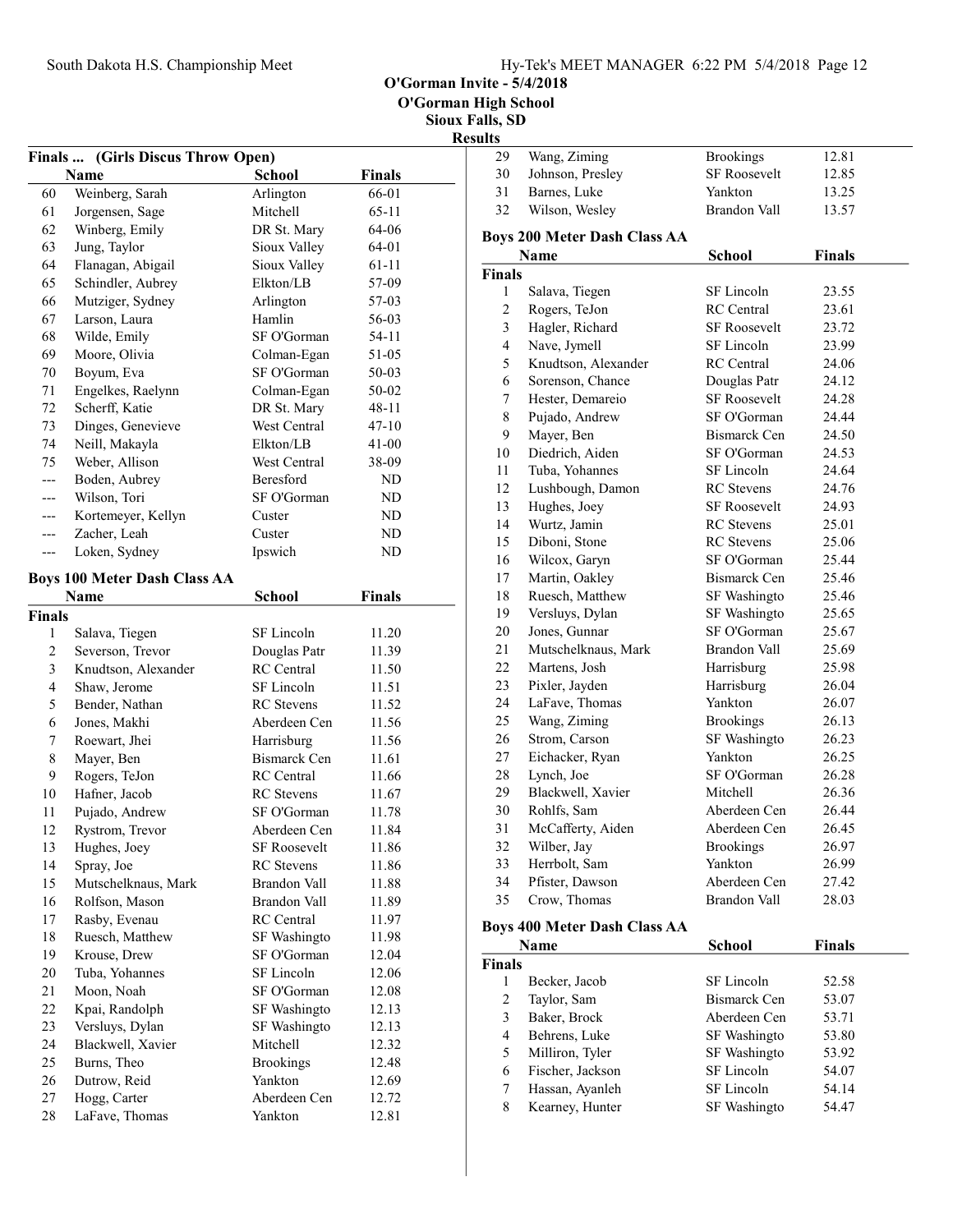O'Gorman Invite - 5/4/2018

Sioux Falls, SD **Results** 

#### Finals ... (Boys 400 Meter Dash Class AA) Name School Finals 9 54.79 DeVries, Blake RC Central 10 Stehman, Zane RC Stevens 55.17 11 Henderson, Evan Harrisburg 55.28 12 Marchiando, Sam RC Stevens 55.35 13 Simons, Brytan RC Stevens 55.45 14 Frick, Austin Yankton 55.51 15 Jensen, Cole Brandon Vall 55.71 16 56.01 Pullins, Jacob RC Central 17 56.30 Niewenhuis, Tanner Brandon Vall 18 Stys, Patryk SF O'Gorman 56.58 19 Moon, Noah SF O'Gorman 56.74 20 56.80 Eichacker, Ryan Yankton 21 Ramazani, Kevin SF Roosevelt 56.99 22 Petersen, Jaden Brookings 57.11 23 Lee, Ian SF O'Gorman 57.36 24 Jones, Makhi Aberdeen Cen 57.71 25 Fredinburg, Connor SF Roosevelt 57.76 26 Mills, Ethan SF Roosevelt 58.18 27 Palmer, Grant Harrisburg 59.18 28 Blackwell, Xavier Mitchell 59.61 29 59.68 Lynch, Joe SF O'Gorman 30 59.95 Caraway, Cody Brookings 31 Schweitzer, Owen Harrisburg 1:00.22 32 1:00.68 Johnson, Caden Brandon Vall 33 Eberline, David Brookings 1:01.50 34 Pfister, Dawson Aberdeen Cen 1:01.74 35 Nielsen, Drew SF O'Gorman 1:06.67 Boys 800 Meter Run Class AA Name School Finals Finals 1 2:02.81 Conrad, Isaac Brookings 2 Uher, Jarod Mitchell 2:03.70 3 2:03.75 Slaba, Jayden SF Roosevelt 4 2:07.96 Jarding, Jacob Mitchell 5 Jaimes, Diego SF Roosevelt 2:09.06 6 2:09.14 Rumsey, Cole Yankton 7 2:09.30 Eberle, Joe RC Central 8 Olson, Ben Harrisburg 2:09.77 9 Kindel, Mason Bismarck Cen 2:10.56 10 Roggenbuck, Caleb SF Roosevelt 2:12.00 11 Dansby, Jaedn RC Central 2:12.03 12 Halaweish, Hossam Brookings 2:13.18 13 Breidenbach, Alexander SF Washingto 2:14.13 14 Gide, Dan SF Washingto 2:14.73 15 Larson, Kevin Douglas Patr 2:15.83 16 Hentschel, Zach Brandon Vall 2:17.33 17 Papka, Evan Harrisburg 2:18.02 18 Mendel, Zeb SF Lincoln 2:19.89 19 Johnson, Zach Aberdeen Cen 2:21.04

20 Baker, Rob SF Lincoln 2:21.65 21 Lee, Ian SF O'Gorman 2:21.82 22 Huitt, Bryce SF Washingto 2:22.93

| s  |                  |                     |         |
|----|------------------|---------------------|---------|
| 23 | Merchen, Tim     | Yankton             | 2:23.57 |
| 24 | Mauer, Jared     | Mitchell            | 2:24.93 |
| 25 | Burris, Austin   | Aberdeen Cen        | 2:26.12 |
| 26 | Lambertz, Lane   | <b>Brandon Vall</b> | 2:27.76 |
| 27 | VanBerkum, Cody  | Harrisburg          | 2:27.78 |
| 28 | Pinkleman, Logan | Yankton             | 2:33.52 |
| 29 | Nielsen, Drew    | SF O'Gorman         | 2:36.93 |
| 30 | May, Daniel      | <b>Brookings</b>    | 2:37.00 |
| 31 | Scholten, Jack   | <b>Brandon Vall</b> | 2:41.05 |

#### Boys 110 Meter Hurdles Class AA

|               | Name              | School              | Finals |
|---------------|-------------------|---------------------|--------|
| <b>Finals</b> |                   |                     |        |
| 1             | Wermers, Ray      | Yankton             | 16.05  |
| 2             | Twomey, Kayleb    | <b>RC</b> Central   | 16.09  |
| 3             | Treadway, Braedon | SF Lincoln          | 16.77  |
| 4             | Timmer, Peyton    | Harrisburg          | 16.80  |
| 5             | Keohane, Erik     | <b>RC</b> Central   | 16.82  |
| 6             | Zweifel, Jacob    | <b>SF Roosevelt</b> | 17.24  |
| 7             | Rollinger, Ethan  | Harrisburg          | 17.84  |
| 8             | Pfeiffer, Levi    | Brandon Vall        | 17.86  |
| 9             | Southwick, Sam    | SF Lincoln          | 17.94  |
| 10            | Baloun, Seth      | <b>SF Roosevelt</b> | 18.21  |
| 11            | McCubbin, Kamren  | SF Washingto        | 18.58  |
| 12            | Eichacker, Nathan | Yankton             | 18.83  |
| 13            | Woods, Carson     | SF Lincoln          | 19.05  |
| 14            | Fixsen, Caleb     | <b>Brookings</b>    | 19.74  |
| 15            | Lillie, Kyler     | Yankton             | 19.85  |
| 16            | Erickson, Ethan   | SF O'Gorman         | 20.20  |
| 17            | Larson, Joe       | SF O'Gorman         | 20.29  |
| 18            | Hulstein, Cole    | SF Washingto        | 21.38  |

#### Boys 300 Meter Hurdles Class AA

|               | Name                | School              | <b>Finals</b> |  |
|---------------|---------------------|---------------------|---------------|--|
| <b>Finals</b> |                     |                     |               |  |
| 1             | Keohane, Erik       | <b>RC</b> Central   | 42.91         |  |
| 2             | Norton, Zach        | SF O'Gorman         | 43.23         |  |
| 3             | Bad Moccasin, Avery | Aberdeen Cen        | 43.75         |  |
| 4             | Southwick, Sam      | SF Lincoln          | 43.99         |  |
| 5             | Zweifel, Jacob      | <b>SF Roosevelt</b> | 45.22         |  |
| 6             | Larson, Tate        | Mitchell            | 45.65         |  |
| 7             | Treadway, Braedon   | SF Lincoln          | 46.02         |  |
| 8             | Fleming, Paxon      | <b>SF Roosevelt</b> | 46.14         |  |
| 9             | McCafferty, Aiden   | Aberdeen Cen        | 46.44         |  |
| 10            | Pfeiffer, Levi      | Brandon Vall        | 46.74         |  |
| 11            | McCubbin, Kamren    | SF Washingto        | 47.26         |  |
| 12            | Woods, Carson       | SF Lincoln          | 47.34         |  |
| 13            | Fixsen, Caleb       | <b>Brookings</b>    | 47.57         |  |
| 14            | Larson, Joe         | SF O'Gorman         | 47.81         |  |
| 15            | Lillie, Kyler       | Yankton             | 49.81         |  |
| 16            | Erickson, Ethan     | SF O'Gorman         | 49.83         |  |
| 17            | Eichacker, Nathan   | Yankton             | 50.82         |  |
| 18            | Kosmatka, Jerry     | Yankton             | 50.89         |  |
| 19            | Hulstein, Cole      | SF Washingto        | 52.37         |  |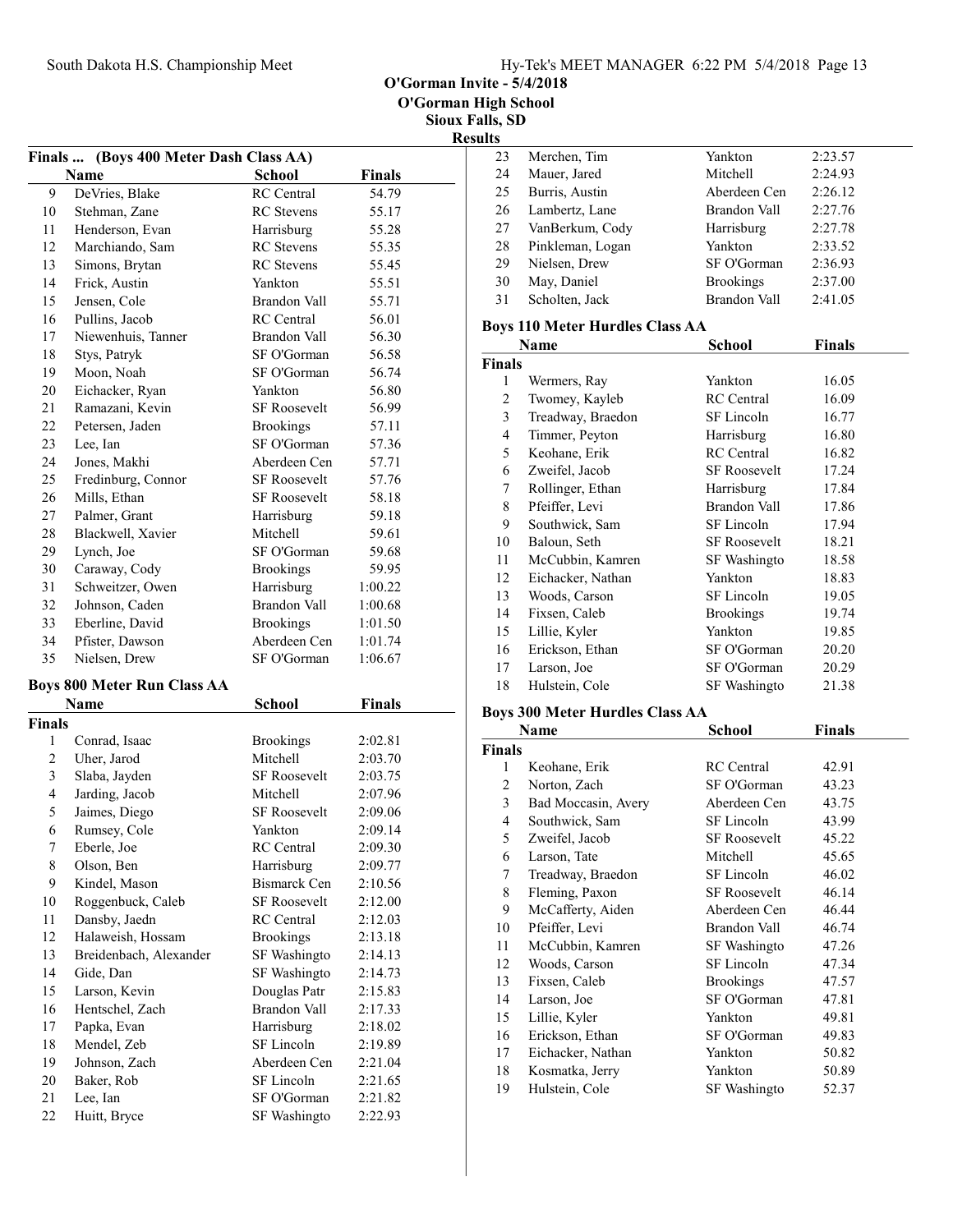O'Gorman High School

#### Sioux Falls, SD

#### Results

| <b>Boys 4x100 Meter Relay Class AA</b> |                                 |                |                        |  |
|----------------------------------------|---------------------------------|----------------|------------------------|--|
|                                        | Team                            | <b>Relay</b>   | Finals                 |  |
| Finals                                 |                                 |                |                        |  |
| 1                                      | Douglas Patriots                | А              | 44.58                  |  |
|                                        | 1) Hughes, Austin               |                | 2) Popovich, Derrien   |  |
|                                        | 3) Sorenson, Chance             |                | 4) Severson, Trevor    |  |
| 2                                      | <b>SF Roosevelt</b>             | А              | 44.92                  |  |
|                                        | 1) Hagler, Richard              |                | 2) Lyongola, Melki     |  |
|                                        | 3) Amanuel, Fanuel              |                | 4) Hester, Demareio    |  |
| 3                                      | <b>SF</b> Lincoln               | А              | 44.95                  |  |
|                                        | 1) Shaw, Jerome                 | 2) Kayee, Leo  |                        |  |
|                                        | 3) Tuba, Yohannes               |                | 4) Weldon, Damarcus    |  |
| 4                                      | <b>RC</b> Stevens               | А              | 44.97                  |  |
|                                        | 1) Hafner, Jacob                |                | 2) Bender, Nathan      |  |
|                                        | 3) Spray, Joe                   |                | 4) Diboni, Stone       |  |
| 5                                      | <b>RC</b> Central               | А              | 45.01                  |  |
|                                        | 1) Cogan, Dominic               |                | 2) Keohane, Erik       |  |
|                                        | 3) Rogers, TeJon                |                | 4) Knudtson, Alexander |  |
| 6                                      | Aberdeen Central                | А              | 45.79                  |  |
|                                        | 1) Rystrom, Trevor              |                | 2) Lout, Brandon       |  |
|                                        | 3) Rohlfs, Jackson              |                | 4) Stoebner, Dillon    |  |
| 7                                      | SF Washington                   | А              | 46.56                  |  |
|                                        | 1) Tran, Anthony                |                | 2) Megosha, Menase     |  |
|                                        | 3) Crownover, Brayden           |                | 4) Stahl, Matthew      |  |
| 8                                      | SF O'Gorman                     | A              | 46.59                  |  |
|                                        | 1) Pavelko, Conor               | 2) Cox, Ethan  |                        |  |
|                                        | 3) Pujado, Andrew               |                | 4) Kunkel, John        |  |
| 9                                      | Yankton                         | A              | 47.18                  |  |
|                                        | 1) Antrobus, Hunter             |                | 2) Wolfgram, Jack      |  |
|                                        | 3) GalvinHofer, Josh            | 4) Mors, Matt  |                        |  |
| 10                                     | <b>Brookings</b>                | А              | 47.66                  |  |
|                                        | 1) Bertolini, Joseph            | 2) Lam, Eric   |                        |  |
|                                        | 3) Resmen, Walker               | 4) Wilber, Jay |                        |  |
| 11                                     | <b>Brandon Valley</b>           | A              | 51.86                  |  |
|                                        | 1) Westcott, Tyler              |                | 2) Elkin, Marshall     |  |
|                                        | 3) Haas, Wyatt                  |                | 4) Wilson, Wesley      |  |
|                                        |                                 |                |                        |  |
|                                        | Boys 4x200 Meter Relay Class AA |                |                        |  |
|                                        | Team                            | Relay          | Finals                 |  |
| Finals                                 |                                 |                |                        |  |
| 1                                      | SF Lincoln                      | Α              | 1:32.23                |  |
|                                        | 1) Salava, Tiegen               |                | 2) Becker, Jacob       |  |
|                                        | 3) Nave, Jymell                 |                | 4) Christians, Tyson   |  |
| 2                                      | Douglas Patriots                | Α              | 1:33.80                |  |

2 Douglas Patriots A<br>1) Hughes, Austin

1) Wilcox, Garyn<br>3) Kunkel, John

1) Hughes, Austin 2) Popovich, Derrien<br>3) Sorenson, Chance 4) Severson, Trevor

3 RC Stevens A 1:35.28<br>1) Diboni, Stone 2) Lushbough, Damon 1) Diboni, Stone 2) Lushbough, Damon<br>
3) Spray, Joe 4) Wurtz, Jamin

4 SF O'Gorman A<br>
1) Wilcox, Garyn 2) Cox, Ethan

4) Severson, Trevor

 $\frac{4}{3}$  Wurtz, Jamin<br>1:37.47

4) Diedrich, Aiden

| ults          |                                        |       |                       |  |
|---------------|----------------------------------------|-------|-----------------------|--|
| 5             | Harrisburg                             | A     | 1:38.10               |  |
|               | 1) Martens, Nick                       |       | 2) Pixler, Jayden     |  |
|               | 3) Palmer, Grant                       |       | 4) Henderson, Evan    |  |
| 6             | SF Washington                          | A     | 1:38.19               |  |
|               | 1) Tran, Anthony                       |       | 2) Megosha, Menase    |  |
|               | 3) Crownover, Brayden                  |       | 4) Stahl, Matthew     |  |
| 7             | Yankton                                | A     | 1:38.22               |  |
|               | 1) Antrobus, Hunter                    |       | 2) Wolfgram, Jack     |  |
|               | 3) Frick, Austin                       |       | 4) Mors, Matt         |  |
| 8             | <b>RC</b> Central                      | A     | 1:38.91               |  |
|               | 1) Rasby, Evenau                       |       | 2) Porter, Liam       |  |
|               | 3) Swallow, Julian                     |       | 4) Cogan, Dominic     |  |
| 9             | Aberdeen Central                       | A     | 1:39.00               |  |
|               | 1) Hilsendeger, Jake                   |       | 2) Schnaidt, Jordan   |  |
|               | 3) Rystrom, Trevor                     |       | 4) Stoebner, Dillon   |  |
| 10            | <b>Brandon Valley</b>                  | A     | 1:39.07               |  |
|               | 1) Mutschelknaus, Mark                 |       | 2) Niewenhuis, Tanner |  |
|               | 3) Haas, Wyatt                         |       | 4) Rolfson, Mason     |  |
| 11            | <b>Brookings</b>                       | A     | 1:40.15               |  |
|               | 1) Lam, Eric                           |       | 2) Bayer, Noah        |  |
|               | 3) Resmen, Walker                      |       | 4) Bertolini, Joseph  |  |
|               | <b>SF Roosevelt</b>                    | A     | DO                    |  |
|               | 1) Hagler, Richard                     |       | 2) Lyongola, Melki    |  |
|               | 3) Amanuel, Fanuel                     |       | 4) Hester, Demareio   |  |
|               | <b>Boys 4x400 Meter Relay Class AA</b> |       |                       |  |
|               | Team                                   | Relay | <b>Finals</b>         |  |
| <b>Finals</b> |                                        |       |                       |  |
| 1             | SF Lincoln                             | A     | 3:38.48               |  |
|               | 1) Sarbacker, Isaac                    |       | 2) Hassan, Ayanleh    |  |
|               | 3) Fischer, Jackson                    |       | 4) Fischer, Gavin     |  |
|               |                                        |       |                       |  |

|   | 1) Sarbacker, Isaac   |   | 2) Hassan, Ayanleh       |
|---|-----------------------|---|--------------------------|
|   | 3) Fischer, Jackson   |   | 4) Fischer, Gavin        |
| 2 | SF O'Gorman           | A | 3:42.31                  |
|   | 1) Larson, Joe        |   | 2) Cox, Ethan            |
|   | 3) Jones, Logan       |   | 4) Norton, Zach          |
| 3 | Aberdeen Central      | A | 3:43.62                  |
|   | 1) Rohlfs, Jackson    |   | 2) Schlosser-Bina, Avery |
|   | 3) Baker, Brock       |   | 4) Stillman, Alex        |
| 4 | <b>RC</b> Stevens     | A | 3:46.00                  |
|   | 1) Lushbough, Damon   |   | 2) Marchiando, Sam       |
|   | 3) Stehman, Zane      |   | 4) Wurtz, Jamin          |
| 5 | <b>SF</b> Washington  | A | 3:46.84                  |
|   | 1) Kearney, Hunter    |   | 2) Maalim, Aweys         |
|   | 3) Huitt, Bryce       |   | 4) Feterl, Jayden        |
| 6 | <b>SF Roosevelt</b>   | A | 3:48.53                  |
|   | 1) Roggenbuck, Caleb  |   | 2) Mills, Ethan          |
|   | 3) Jaimes, Diego      |   | 4) Mix, Ryan             |
| 7 | Yankton               | A | 3:48.75                  |
|   | 1) Kuchta, Cooper     |   | 2) Wolfgram, Jack        |
|   | 3) Antrobus, Hunter   |   | 4) Eichacker, Ryan       |
| 8 | <b>Brandon Valley</b> | A | 3:56.13                  |
|   | 1) Pfeiffer, Levi     |   | 2) House, Ethan          |
|   | 3) Lamberts, Lane     |   | 4) Thompson, Blake       |
|   |                       |   |                          |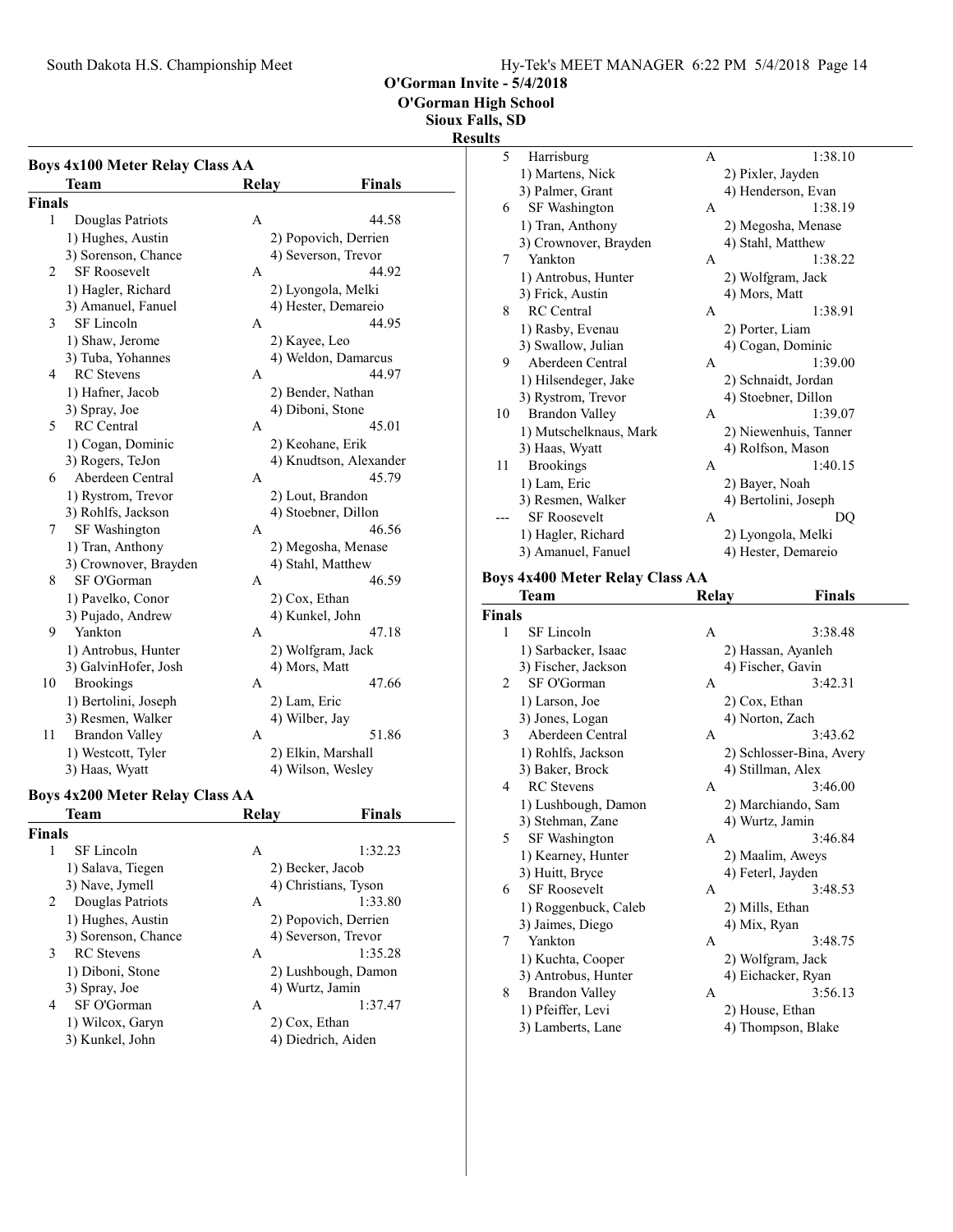South Dakota H.S. Championship Meet Hy-Tek's MEET MANAGER 6:22 PM 5/4/2018 Page 15

O'Gorman Invite - 5/4/2018

O'Gorman High School

Sioux Falls, SD

#### Results

| Team<br>Finals<br><b>Relay</b><br><b>Finals</b><br>1<br>SF Lincoln<br>3:54.12<br>A<br>1) Fischer, Jackson<br>2) Sarbacker, Isaac<br>3) Salava, Tiegen<br>4) Schroeder, Ryan<br>Aberdeen Central<br>3:54.23<br>2<br>А<br>1) Rohlfs, Jackson<br>2) Rystrom, Trevor<br>3) Stillman, Alex<br>4) Schlosser-Bina, Avery<br>3<br>SF O'Gorman<br>4:00.81<br>A<br>1) Wilcox, Garyn<br>2) Byrd, Jacob<br>3) Krouse, Drew<br>4) Stys, Patryk<br>4<br>SF Washington<br>4:01.69<br>A<br>1) Feterl, Jayden<br>2) Strom, Carson<br>3) Maalim, Aweys<br>4) Walter, Alexander<br><b>RC</b> Central<br>4:01.94<br>5<br>A<br>1) Rasby, Evenau<br>2) Porter, Liam<br>3) Pullins, Jacob<br>4) Lindsey, Eric<br><b>SF Roosevelt</b><br>6<br>А<br>4:02.93<br>1) Mix, Ryan<br>2) Mills, Ethan<br>3) Cornett, Jackson<br>4) Stanton, Zach<br><b>Brandon Valley</b><br>A<br>4:13.47<br>7<br>1) Klein, Elijah<br>2) House, Ethan<br>3) Thompson, Blake<br>4) Dykstra, Zach<br>8<br>Yankton<br>4:19.06<br>А<br>1) Dutrow, Reid<br>2) Barnes, Luke<br>3) Herrbolt, Sam<br>4) Cutler, Jared<br><b>Boys 100 Meter Dash Class A</b><br>Name<br>School<br>Finals<br><b>Finals</b><br>1<br>St. Thomas M<br>11.15<br>Rafferty, Thomas<br>2<br>Milton, Jayshawn<br>Lower Brule<br>11.38<br>3<br>Niemann, Chance<br>Hamlin<br>11.56<br>4<br>Kobza, Kyle<br>11.83<br>Custer<br>5<br>Flandreau Fl<br>Hahn, Trevor<br>11.88<br>6<br>Hernandez, Daniel<br>11.88<br>Custer<br>McGillick, Matthew<br>7<br>St. Thomas M<br>11.91<br>8<br>Hamlin<br>Antonen, Kirby<br>11.98<br>9<br>Feldhaus, Dreysen<br>Madison<br>11.99<br>Irene-Wakond<br>Oien, Cody<br>12.03<br>10<br>11<br>Hamlin<br>Poppen, Cade<br>12.07<br>12<br>Schwartz, Tyler<br>Sioux Valley<br>12.08<br>13<br>Solis, Jose<br>Madison<br>12.16<br>14<br>Lewis, Ray<br>Vermillion<br>12.17<br>15<br>Leighton, Ramsey<br>Madison<br>12.19<br>16<br>Sedlacek, Daniel<br>Custer<br>12.19<br>17<br>Docken, Alex<br>Beresford<br>12.21<br>Estelline/He<br>18<br>Satter, Dawson<br>12.23<br>19<br>Lucas, Daymein<br>Sioux Valley<br>12.27<br>20<br>House, Bailey<br>Lower Brule<br>12.42<br>21<br>Sees, Ben<br>Irene-Wakond<br>12.42<br>22<br>Duncan, Wyatt<br>Avon<br>12.55 | <b>Boys 1600 Sprint Medley Class AA</b> |  |  |  |  |  |
|--------------------------------------------------------------------------------------------------------------------------------------------------------------------------------------------------------------------------------------------------------------------------------------------------------------------------------------------------------------------------------------------------------------------------------------------------------------------------------------------------------------------------------------------------------------------------------------------------------------------------------------------------------------------------------------------------------------------------------------------------------------------------------------------------------------------------------------------------------------------------------------------------------------------------------------------------------------------------------------------------------------------------------------------------------------------------------------------------------------------------------------------------------------------------------------------------------------------------------------------------------------------------------------------------------------------------------------------------------------------------------------------------------------------------------------------------------------------------------------------------------------------------------------------------------------------------------------------------------------------------------------------------------------------------------------------------------------------------------------------------------------------------------------------------------------------------------------------------------------------------------------------------------------------------------------------------------------------------------------------------------------------------------------------------------------------------------------------------------------------------------------------------------------------------------------|-----------------------------------------|--|--|--|--|--|
|                                                                                                                                                                                                                                                                                                                                                                                                                                                                                                                                                                                                                                                                                                                                                                                                                                                                                                                                                                                                                                                                                                                                                                                                                                                                                                                                                                                                                                                                                                                                                                                                                                                                                                                                                                                                                                                                                                                                                                                                                                                                                                                                                                                      |                                         |  |  |  |  |  |
|                                                                                                                                                                                                                                                                                                                                                                                                                                                                                                                                                                                                                                                                                                                                                                                                                                                                                                                                                                                                                                                                                                                                                                                                                                                                                                                                                                                                                                                                                                                                                                                                                                                                                                                                                                                                                                                                                                                                                                                                                                                                                                                                                                                      |                                         |  |  |  |  |  |
|                                                                                                                                                                                                                                                                                                                                                                                                                                                                                                                                                                                                                                                                                                                                                                                                                                                                                                                                                                                                                                                                                                                                                                                                                                                                                                                                                                                                                                                                                                                                                                                                                                                                                                                                                                                                                                                                                                                                                                                                                                                                                                                                                                                      |                                         |  |  |  |  |  |
|                                                                                                                                                                                                                                                                                                                                                                                                                                                                                                                                                                                                                                                                                                                                                                                                                                                                                                                                                                                                                                                                                                                                                                                                                                                                                                                                                                                                                                                                                                                                                                                                                                                                                                                                                                                                                                                                                                                                                                                                                                                                                                                                                                                      |                                         |  |  |  |  |  |
|                                                                                                                                                                                                                                                                                                                                                                                                                                                                                                                                                                                                                                                                                                                                                                                                                                                                                                                                                                                                                                                                                                                                                                                                                                                                                                                                                                                                                                                                                                                                                                                                                                                                                                                                                                                                                                                                                                                                                                                                                                                                                                                                                                                      |                                         |  |  |  |  |  |
|                                                                                                                                                                                                                                                                                                                                                                                                                                                                                                                                                                                                                                                                                                                                                                                                                                                                                                                                                                                                                                                                                                                                                                                                                                                                                                                                                                                                                                                                                                                                                                                                                                                                                                                                                                                                                                                                                                                                                                                                                                                                                                                                                                                      |                                         |  |  |  |  |  |
|                                                                                                                                                                                                                                                                                                                                                                                                                                                                                                                                                                                                                                                                                                                                                                                                                                                                                                                                                                                                                                                                                                                                                                                                                                                                                                                                                                                                                                                                                                                                                                                                                                                                                                                                                                                                                                                                                                                                                                                                                                                                                                                                                                                      |                                         |  |  |  |  |  |
|                                                                                                                                                                                                                                                                                                                                                                                                                                                                                                                                                                                                                                                                                                                                                                                                                                                                                                                                                                                                                                                                                                                                                                                                                                                                                                                                                                                                                                                                                                                                                                                                                                                                                                                                                                                                                                                                                                                                                                                                                                                                                                                                                                                      |                                         |  |  |  |  |  |
|                                                                                                                                                                                                                                                                                                                                                                                                                                                                                                                                                                                                                                                                                                                                                                                                                                                                                                                                                                                                                                                                                                                                                                                                                                                                                                                                                                                                                                                                                                                                                                                                                                                                                                                                                                                                                                                                                                                                                                                                                                                                                                                                                                                      |                                         |  |  |  |  |  |
|                                                                                                                                                                                                                                                                                                                                                                                                                                                                                                                                                                                                                                                                                                                                                                                                                                                                                                                                                                                                                                                                                                                                                                                                                                                                                                                                                                                                                                                                                                                                                                                                                                                                                                                                                                                                                                                                                                                                                                                                                                                                                                                                                                                      |                                         |  |  |  |  |  |
|                                                                                                                                                                                                                                                                                                                                                                                                                                                                                                                                                                                                                                                                                                                                                                                                                                                                                                                                                                                                                                                                                                                                                                                                                                                                                                                                                                                                                                                                                                                                                                                                                                                                                                                                                                                                                                                                                                                                                                                                                                                                                                                                                                                      |                                         |  |  |  |  |  |
|                                                                                                                                                                                                                                                                                                                                                                                                                                                                                                                                                                                                                                                                                                                                                                                                                                                                                                                                                                                                                                                                                                                                                                                                                                                                                                                                                                                                                                                                                                                                                                                                                                                                                                                                                                                                                                                                                                                                                                                                                                                                                                                                                                                      |                                         |  |  |  |  |  |
|                                                                                                                                                                                                                                                                                                                                                                                                                                                                                                                                                                                                                                                                                                                                                                                                                                                                                                                                                                                                                                                                                                                                                                                                                                                                                                                                                                                                                                                                                                                                                                                                                                                                                                                                                                                                                                                                                                                                                                                                                                                                                                                                                                                      |                                         |  |  |  |  |  |
|                                                                                                                                                                                                                                                                                                                                                                                                                                                                                                                                                                                                                                                                                                                                                                                                                                                                                                                                                                                                                                                                                                                                                                                                                                                                                                                                                                                                                                                                                                                                                                                                                                                                                                                                                                                                                                                                                                                                                                                                                                                                                                                                                                                      |                                         |  |  |  |  |  |
|                                                                                                                                                                                                                                                                                                                                                                                                                                                                                                                                                                                                                                                                                                                                                                                                                                                                                                                                                                                                                                                                                                                                                                                                                                                                                                                                                                                                                                                                                                                                                                                                                                                                                                                                                                                                                                                                                                                                                                                                                                                                                                                                                                                      |                                         |  |  |  |  |  |
|                                                                                                                                                                                                                                                                                                                                                                                                                                                                                                                                                                                                                                                                                                                                                                                                                                                                                                                                                                                                                                                                                                                                                                                                                                                                                                                                                                                                                                                                                                                                                                                                                                                                                                                                                                                                                                                                                                                                                                                                                                                                                                                                                                                      |                                         |  |  |  |  |  |
|                                                                                                                                                                                                                                                                                                                                                                                                                                                                                                                                                                                                                                                                                                                                                                                                                                                                                                                                                                                                                                                                                                                                                                                                                                                                                                                                                                                                                                                                                                                                                                                                                                                                                                                                                                                                                                                                                                                                                                                                                                                                                                                                                                                      |                                         |  |  |  |  |  |
|                                                                                                                                                                                                                                                                                                                                                                                                                                                                                                                                                                                                                                                                                                                                                                                                                                                                                                                                                                                                                                                                                                                                                                                                                                                                                                                                                                                                                                                                                                                                                                                                                                                                                                                                                                                                                                                                                                                                                                                                                                                                                                                                                                                      |                                         |  |  |  |  |  |
|                                                                                                                                                                                                                                                                                                                                                                                                                                                                                                                                                                                                                                                                                                                                                                                                                                                                                                                                                                                                                                                                                                                                                                                                                                                                                                                                                                                                                                                                                                                                                                                                                                                                                                                                                                                                                                                                                                                                                                                                                                                                                                                                                                                      |                                         |  |  |  |  |  |
|                                                                                                                                                                                                                                                                                                                                                                                                                                                                                                                                                                                                                                                                                                                                                                                                                                                                                                                                                                                                                                                                                                                                                                                                                                                                                                                                                                                                                                                                                                                                                                                                                                                                                                                                                                                                                                                                                                                                                                                                                                                                                                                                                                                      |                                         |  |  |  |  |  |
|                                                                                                                                                                                                                                                                                                                                                                                                                                                                                                                                                                                                                                                                                                                                                                                                                                                                                                                                                                                                                                                                                                                                                                                                                                                                                                                                                                                                                                                                                                                                                                                                                                                                                                                                                                                                                                                                                                                                                                                                                                                                                                                                                                                      |                                         |  |  |  |  |  |
|                                                                                                                                                                                                                                                                                                                                                                                                                                                                                                                                                                                                                                                                                                                                                                                                                                                                                                                                                                                                                                                                                                                                                                                                                                                                                                                                                                                                                                                                                                                                                                                                                                                                                                                                                                                                                                                                                                                                                                                                                                                                                                                                                                                      |                                         |  |  |  |  |  |
|                                                                                                                                                                                                                                                                                                                                                                                                                                                                                                                                                                                                                                                                                                                                                                                                                                                                                                                                                                                                                                                                                                                                                                                                                                                                                                                                                                                                                                                                                                                                                                                                                                                                                                                                                                                                                                                                                                                                                                                                                                                                                                                                                                                      |                                         |  |  |  |  |  |
|                                                                                                                                                                                                                                                                                                                                                                                                                                                                                                                                                                                                                                                                                                                                                                                                                                                                                                                                                                                                                                                                                                                                                                                                                                                                                                                                                                                                                                                                                                                                                                                                                                                                                                                                                                                                                                                                                                                                                                                                                                                                                                                                                                                      |                                         |  |  |  |  |  |
|                                                                                                                                                                                                                                                                                                                                                                                                                                                                                                                                                                                                                                                                                                                                                                                                                                                                                                                                                                                                                                                                                                                                                                                                                                                                                                                                                                                                                                                                                                                                                                                                                                                                                                                                                                                                                                                                                                                                                                                                                                                                                                                                                                                      |                                         |  |  |  |  |  |
|                                                                                                                                                                                                                                                                                                                                                                                                                                                                                                                                                                                                                                                                                                                                                                                                                                                                                                                                                                                                                                                                                                                                                                                                                                                                                                                                                                                                                                                                                                                                                                                                                                                                                                                                                                                                                                                                                                                                                                                                                                                                                                                                                                                      |                                         |  |  |  |  |  |
|                                                                                                                                                                                                                                                                                                                                                                                                                                                                                                                                                                                                                                                                                                                                                                                                                                                                                                                                                                                                                                                                                                                                                                                                                                                                                                                                                                                                                                                                                                                                                                                                                                                                                                                                                                                                                                                                                                                                                                                                                                                                                                                                                                                      |                                         |  |  |  |  |  |
|                                                                                                                                                                                                                                                                                                                                                                                                                                                                                                                                                                                                                                                                                                                                                                                                                                                                                                                                                                                                                                                                                                                                                                                                                                                                                                                                                                                                                                                                                                                                                                                                                                                                                                                                                                                                                                                                                                                                                                                                                                                                                                                                                                                      |                                         |  |  |  |  |  |
|                                                                                                                                                                                                                                                                                                                                                                                                                                                                                                                                                                                                                                                                                                                                                                                                                                                                                                                                                                                                                                                                                                                                                                                                                                                                                                                                                                                                                                                                                                                                                                                                                                                                                                                                                                                                                                                                                                                                                                                                                                                                                                                                                                                      |                                         |  |  |  |  |  |
|                                                                                                                                                                                                                                                                                                                                                                                                                                                                                                                                                                                                                                                                                                                                                                                                                                                                                                                                                                                                                                                                                                                                                                                                                                                                                                                                                                                                                                                                                                                                                                                                                                                                                                                                                                                                                                                                                                                                                                                                                                                                                                                                                                                      |                                         |  |  |  |  |  |
|                                                                                                                                                                                                                                                                                                                                                                                                                                                                                                                                                                                                                                                                                                                                                                                                                                                                                                                                                                                                                                                                                                                                                                                                                                                                                                                                                                                                                                                                                                                                                                                                                                                                                                                                                                                                                                                                                                                                                                                                                                                                                                                                                                                      |                                         |  |  |  |  |  |
|                                                                                                                                                                                                                                                                                                                                                                                                                                                                                                                                                                                                                                                                                                                                                                                                                                                                                                                                                                                                                                                                                                                                                                                                                                                                                                                                                                                                                                                                                                                                                                                                                                                                                                                                                                                                                                                                                                                                                                                                                                                                                                                                                                                      |                                         |  |  |  |  |  |
|                                                                                                                                                                                                                                                                                                                                                                                                                                                                                                                                                                                                                                                                                                                                                                                                                                                                                                                                                                                                                                                                                                                                                                                                                                                                                                                                                                                                                                                                                                                                                                                                                                                                                                                                                                                                                                                                                                                                                                                                                                                                                                                                                                                      |                                         |  |  |  |  |  |
|                                                                                                                                                                                                                                                                                                                                                                                                                                                                                                                                                                                                                                                                                                                                                                                                                                                                                                                                                                                                                                                                                                                                                                                                                                                                                                                                                                                                                                                                                                                                                                                                                                                                                                                                                                                                                                                                                                                                                                                                                                                                                                                                                                                      |                                         |  |  |  |  |  |
|                                                                                                                                                                                                                                                                                                                                                                                                                                                                                                                                                                                                                                                                                                                                                                                                                                                                                                                                                                                                                                                                                                                                                                                                                                                                                                                                                                                                                                                                                                                                                                                                                                                                                                                                                                                                                                                                                                                                                                                                                                                                                                                                                                                      |                                         |  |  |  |  |  |
|                                                                                                                                                                                                                                                                                                                                                                                                                                                                                                                                                                                                                                                                                                                                                                                                                                                                                                                                                                                                                                                                                                                                                                                                                                                                                                                                                                                                                                                                                                                                                                                                                                                                                                                                                                                                                                                                                                                                                                                                                                                                                                                                                                                      |                                         |  |  |  |  |  |
|                                                                                                                                                                                                                                                                                                                                                                                                                                                                                                                                                                                                                                                                                                                                                                                                                                                                                                                                                                                                                                                                                                                                                                                                                                                                                                                                                                                                                                                                                                                                                                                                                                                                                                                                                                                                                                                                                                                                                                                                                                                                                                                                                                                      |                                         |  |  |  |  |  |
|                                                                                                                                                                                                                                                                                                                                                                                                                                                                                                                                                                                                                                                                                                                                                                                                                                                                                                                                                                                                                                                                                                                                                                                                                                                                                                                                                                                                                                                                                                                                                                                                                                                                                                                                                                                                                                                                                                                                                                                                                                                                                                                                                                                      |                                         |  |  |  |  |  |
|                                                                                                                                                                                                                                                                                                                                                                                                                                                                                                                                                                                                                                                                                                                                                                                                                                                                                                                                                                                                                                                                                                                                                                                                                                                                                                                                                                                                                                                                                                                                                                                                                                                                                                                                                                                                                                                                                                                                                                                                                                                                                                                                                                                      |                                         |  |  |  |  |  |
|                                                                                                                                                                                                                                                                                                                                                                                                                                                                                                                                                                                                                                                                                                                                                                                                                                                                                                                                                                                                                                                                                                                                                                                                                                                                                                                                                                                                                                                                                                                                                                                                                                                                                                                                                                                                                                                                                                                                                                                                                                                                                                                                                                                      |                                         |  |  |  |  |  |
|                                                                                                                                                                                                                                                                                                                                                                                                                                                                                                                                                                                                                                                                                                                                                                                                                                                                                                                                                                                                                                                                                                                                                                                                                                                                                                                                                                                                                                                                                                                                                                                                                                                                                                                                                                                                                                                                                                                                                                                                                                                                                                                                                                                      |                                         |  |  |  |  |  |
|                                                                                                                                                                                                                                                                                                                                                                                                                                                                                                                                                                                                                                                                                                                                                                                                                                                                                                                                                                                                                                                                                                                                                                                                                                                                                                                                                                                                                                                                                                                                                                                                                                                                                                                                                                                                                                                                                                                                                                                                                                                                                                                                                                                      |                                         |  |  |  |  |  |
|                                                                                                                                                                                                                                                                                                                                                                                                                                                                                                                                                                                                                                                                                                                                                                                                                                                                                                                                                                                                                                                                                                                                                                                                                                                                                                                                                                                                                                                                                                                                                                                                                                                                                                                                                                                                                                                                                                                                                                                                                                                                                                                                                                                      |                                         |  |  |  |  |  |
|                                                                                                                                                                                                                                                                                                                                                                                                                                                                                                                                                                                                                                                                                                                                                                                                                                                                                                                                                                                                                                                                                                                                                                                                                                                                                                                                                                                                                                                                                                                                                                                                                                                                                                                                                                                                                                                                                                                                                                                                                                                                                                                                                                                      |                                         |  |  |  |  |  |
|                                                                                                                                                                                                                                                                                                                                                                                                                                                                                                                                                                                                                                                                                                                                                                                                                                                                                                                                                                                                                                                                                                                                                                                                                                                                                                                                                                                                                                                                                                                                                                                                                                                                                                                                                                                                                                                                                                                                                                                                                                                                                                                                                                                      |                                         |  |  |  |  |  |
|                                                                                                                                                                                                                                                                                                                                                                                                                                                                                                                                                                                                                                                                                                                                                                                                                                                                                                                                                                                                                                                                                                                                                                                                                                                                                                                                                                                                                                                                                                                                                                                                                                                                                                                                                                                                                                                                                                                                                                                                                                                                                                                                                                                      |                                         |  |  |  |  |  |
|                                                                                                                                                                                                                                                                                                                                                                                                                                                                                                                                                                                                                                                                                                                                                                                                                                                                                                                                                                                                                                                                                                                                                                                                                                                                                                                                                                                                                                                                                                                                                                                                                                                                                                                                                                                                                                                                                                                                                                                                                                                                                                                                                                                      |                                         |  |  |  |  |  |
|                                                                                                                                                                                                                                                                                                                                                                                                                                                                                                                                                                                                                                                                                                                                                                                                                                                                                                                                                                                                                                                                                                                                                                                                                                                                                                                                                                                                                                                                                                                                                                                                                                                                                                                                                                                                                                                                                                                                                                                                                                                                                                                                                                                      |                                         |  |  |  |  |  |
|                                                                                                                                                                                                                                                                                                                                                                                                                                                                                                                                                                                                                                                                                                                                                                                                                                                                                                                                                                                                                                                                                                                                                                                                                                                                                                                                                                                                                                                                                                                                                                                                                                                                                                                                                                                                                                                                                                                                                                                                                                                                                                                                                                                      |                                         |  |  |  |  |  |
|                                                                                                                                                                                                                                                                                                                                                                                                                                                                                                                                                                                                                                                                                                                                                                                                                                                                                                                                                                                                                                                                                                                                                                                                                                                                                                                                                                                                                                                                                                                                                                                                                                                                                                                                                                                                                                                                                                                                                                                                                                                                                                                                                                                      |                                         |  |  |  |  |  |
|                                                                                                                                                                                                                                                                                                                                                                                                                                                                                                                                                                                                                                                                                                                                                                                                                                                                                                                                                                                                                                                                                                                                                                                                                                                                                                                                                                                                                                                                                                                                                                                                                                                                                                                                                                                                                                                                                                                                                                                                                                                                                                                                                                                      |                                         |  |  |  |  |  |

23 Rinheimer, Chase Sioux Valley 12.59

| ılts |                                    |                  |        |  |  |
|------|------------------------------------|------------------|--------|--|--|
| 24   | Voss, Brock                        | Vermillion       | 12.63  |  |  |
| 25   | Loomis, Zach                       | Estelline/He     | 12.69  |  |  |
| 26   | LaCognata, John                    | Vermillion       | 12.71  |  |  |
| 27   | Klarenbeek, Brian                  | <b>Beresford</b> | 12.73  |  |  |
| 28   | Landsman, Alex                     | Elkton/LB        | 12.78  |  |  |
| 29   | Pauley, Matthew                    | Flandreau Fl     | 12.79  |  |  |
| 30   | Sik, Bryson                        | Elkton/LB        | 13.00  |  |  |
| 31   | Bailey, Brendon                    | Elkton/LB        | 13.11  |  |  |
| 32   | Larsen, Trevor                     | Arlington        | 13.12  |  |  |
| 33   | Moore, John                        | Estelline/He     | 13.21  |  |  |
| 34   | Egiluz, Aitor                      | <b>Beresford</b> | 13.39  |  |  |
| 35   | Eining, Josh                       | DR St. Mary      | 13.45  |  |  |
| 36   | Costine, Trey                      | Colman-Egan      | 13.65  |  |  |
| 37   | Gaspar, Alex                       | DR St. Mary      | 14.71  |  |  |
| 38   | Miles, Weston                      | Colman-Egan      | 14.98  |  |  |
| 39   | Logue, Evan                        | Irene-Wakond     | 15.76  |  |  |
|      | <b>Boys 200 Meter Dash Class A</b> |                  |        |  |  |
|      | Name                               | School           | Finals |  |  |

| <b>Finals</b>  |                      |                  |       |
|----------------|----------------------|------------------|-------|
| 1              | Lee, Dallas          | Irene-Wakond     | 24.39 |
| $\mathbf{2}$   | Kobza, Kyle          | Custer           | 24.44 |
| 3              | Andrews, Brandon     | <b>Beresford</b> | 24.79 |
| $\overline{4}$ | Hernandez, Daniel    | Custer           | 25.22 |
| 5              | Edberg, Mitchel      | West Central     | 25.37 |
| 6              | Sedlacek, Daniel     | Custer           | 25.49 |
| 7              | Hahn, Trevor         | Flandreau Fl     | 25.51 |
| 8              | Leighton, Ramsey     | Madison          | 25.56 |
| 9              | Solis, Jose          | Madison          | 25.57 |
| 10             | Lundberg, Hunter     | Elkton/LB        | 25.96 |
| 11             | Muller, Jaden        | <b>Beresford</b> | 26.38 |
| 12             | Trooien, Lucas       | Hamlin           | 26.49 |
| 13             | Dougherty, Mitchell  | Vermillion       | 26.66 |
| 14             | House, Bailey        | Lower Brule      | 26.68 |
| 15             | Spurrell, Gavin      | Irene-Wakond     | 26.76 |
| 16             | Voss, Brock          | Vermillion       | 26.95 |
| 17             | Reece, Chris         | Madison          | 27.10 |
| 18             | Duncan, Wyatt        | Avon             | 27.13 |
| 19             | Popham, Clay         | Hamlin           | 27.16 |
| 20             | Nelson, Spencer      | Irene-Wakond     | 27.21 |
| 21             | De Loera, Johnny     | Flandreau Fl     | 27.23 |
| 22             | Roozen, Connor       | Flandreau Fl     | 27.25 |
| 23             | Sik, Bryson          | Elkton/LB        | 27.62 |
| 24             | Egiluz, Aitor        | Beresford        | 27.79 |
| 25             | Olson, Raven         | Sioux Valley     | 27.83 |
| 26             | Little, Jalen        | Lower Brule      | 27.84 |
| 27             | VanderWal, Lane      | Sioux Valley     | 27.86 |
| 28             | Landsman, Alex       | Elkton/LB        | 27.87 |
| 29             | Larsen, Trevor       | Arlington        | 27.93 |
| 30             | Wallace, Christopher | Arlington        | 29.44 |
| 31             | Kansanback, Wade     | Colman-Egan      | 30.44 |
|                |                      |                  |       |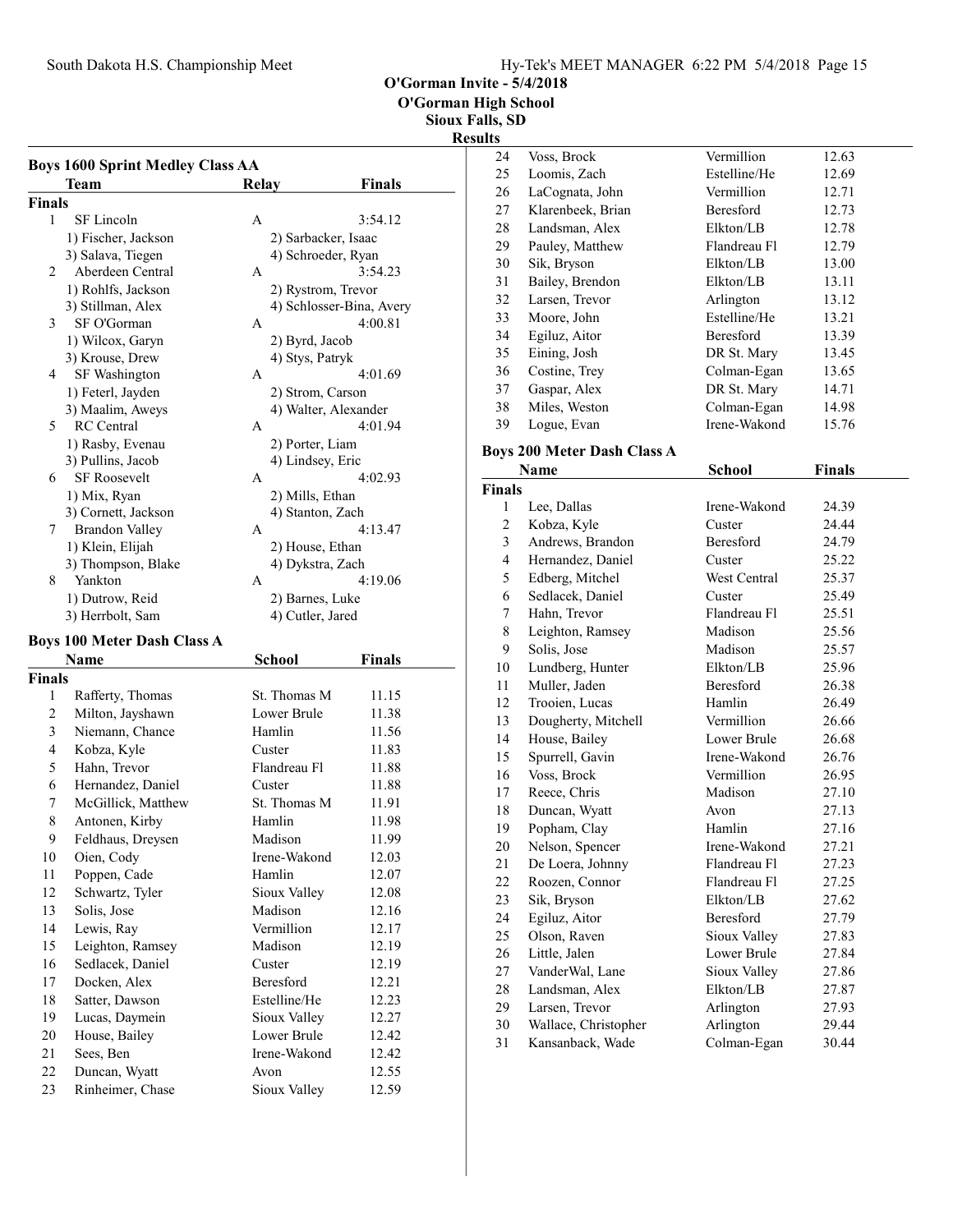South Dakota H.S. Championship Meet

|  | Hy-Tek's MEET MANAGER 6:22 PM 5/4/2018 Page 16 |  |  |
|--|------------------------------------------------|--|--|
|  |                                                |  |  |

O'Gorman Invite - 5/4/2018

O'Gorman High School

Sioux Falls, SD

|                | <b>Boys 400 Meter Dash Class A</b><br>Name | <b>School</b>            | <b>Finals</b>      |
|----------------|--------------------------------------------|--------------------------|--------------------|
|                |                                            |                          |                    |
| Finals<br>1    |                                            | Hamlin                   | 52.35              |
| $\overline{c}$ | Antonen, Kirby<br>Lee, Dallas              | Irene-Wakond             | 52.39              |
| 3              | Brown, Doyle                               | Madison                  | 55.49              |
| $\overline{4}$ | Hoffman, Matthew                           | Beresford                | 55.69              |
| 5              | DeRuyter, Grant                            | Elkton/LB                | 55.99              |
| 6              |                                            | Vermillion               |                    |
|                | Stockwell, Bryce                           | Vermillion               | 56.53              |
| 7<br>8         | Smith, Landon<br>Frank, Ashton             |                          | 57.66              |
|                |                                            | Avon                     | 58.46              |
| 9              | Eining, Ryan                               | DR St. Mary              | 59.94              |
| 10             | Cameron, Brady                             | Avon                     | 1:00.13            |
| 11             | Harming, Marcus                            | Elkton/LB                | 1:01.14            |
| 12             | Povea, Eduardo                             | Flandreau Fl             | 1:01.39            |
| 13             | Ness, Kaden                                | Beresford                | 1:01.65            |
| 14             | Abdullah, Monim                            | Beresford                | 1:02.79            |
| 15             | Logue, Garrett                             | Irene-Wakond             | 1:03.71            |
| 16             | Nelson, Ben                                | Irene-Wakond             | 1:03.83            |
| 17             | Olson, Raven                               | Sioux Valley             | 1:03.92            |
| 18             | Bales, Brody                               | Elkton/LB                | 1:04.10            |
| 19             | Geary, Dylan                               | Arlington                | 1:04.63            |
| 20             | Tolley, Dawson                             | Colman-Egan              | 1:05.98            |
| 21             | Brown, Zach                                | West Central             | 1:05.99            |
| 22             | Kansanback, Wade                           | Colman-Egan              | 1:08.64            |
| 23             | Papiernik, Gabe                            | Sioux Valley             | 1:09.60            |
| 24             | Rowley, Bevon                              | Lower Brule              | 1:13.29            |
|                | <b>Boys 800 Meter Run Class A</b>          |                          |                    |
|                | Name                                       | <b>School</b>            | <b>Finals</b>      |
| Finals         |                                            |                          |                    |
| 1              | Glanzer, Kyle                              | Mt. Vernon/P             | 2:00.87            |
| $\mathfrak{2}$ | Brown, Doyle                               | Madison                  | 2:12.57            |
| 3              | Ulrich, Carter                             | West Central             | 2:14.10            |
| 4              | Wragge, Kaleb                              | Custer                   | 2:14.77            |
| 5              | Parry, Will                                | Arlington                | 2:15.05            |
| 6              | Vincent, Kelton                            | Sioux Valley             | 2:16.17            |
| 7              | Hawkes, Ammon                              | Madison                  | 2:16.32            |
| 8              | Limmer, Jake                               | Beresford                | 2:17.80            |
| 9              | Wilson, Hayden                             | Beresford                | 2:22.27            |
| 10             | Chen, Jerry                                | Beresford                | 2:23.93            |
| 11             | Sees, Mike                                 | Irene-Wakond             | 2:24.44            |
| 12             | Kohl, Jaymin                               | Flandreau Fl             | 2:26.62            |
| 13             | Jaw, Lin                                   | Vermillion               | 2:27.99            |
| 14             | Geary, Dylan                               | Arlington                | 2:31.54            |
| 15             | Freeburg, Jack                             | Vermillion               | 2:33.29            |
| 16             | Muhonen, John                              | Arlington                | 2:34.06            |
| 17             | Berg, Charlie                              | West Central             | 2:37.18            |
| 18             | Logue, Garrett                             | Irene-Wakond             | 2:37.78            |
|                | Arnold, Sage                               | Hamlin                   | 2:38.64            |
| 19             |                                            |                          |                    |
|                |                                            | Vermillion               |                    |
| 20             | Rasmussen, Evan                            |                          | 2:39.94            |
| 21<br>22       | Zwart, Ben<br>Nelson, Daniel               | Colman-Egan<br>Elkton/LB | 2:40.97<br>2:43.13 |

| 24             | Papiernik, Gabe                       | Sioux Valley         | 2:45.63       |
|----------------|---------------------------------------|----------------------|---------------|
| 25             | Grimsrud, Caden                       | Elkton/LB            | 2:46.02       |
|                | <b>Boys 110 Meter Hurdles Class A</b> |                      |               |
|                | Name                                  | <b>School</b>        | <b>Finals</b> |
| <b>Finals</b>  |                                       |                      |               |
| 1              | Poppen, Cade                          | Hamlin               | 15.50         |
| 2              | Heesche, Noah                         | <b>Bon Homme</b>     | 16.05         |
| 3              | Reilly, Caileb                        | Madison              | 17.10         |
| $\overline{4}$ | Klarenbeek, Brian                     | <b>Beresford</b>     | 17.77         |
| 5              | Christensen. Brad                     | <b>Beresford</b>     | 17.85         |
| 6              | Grantham, Nash                        | Hamlin               | 18.23         |
| 7              | Voelker, Ryan                         | Colman-Egan          | 18.40         |
| 8              | Witte, Michael                        | Flandreau Fl         | 18.47         |
| 9              | Lucas, Daymein                        | Sioux Valley         | 19.33         |
| 10             | Jaacks, Isaac                         | Elkton/LB            | 19.73         |
| 11             | Brown, Brock                          | Hamlin               | 20.24         |
| 12             | Gullickson, Austin                    | Colman-Egan          | 21.12         |
| 13             | Griffin, Hunter                       | DR St. Mary          | 21.65         |
| 14             | Eining, Thomas                        | DR St. Mary          | 22.13         |
| 15             | whitethorn, Blake                     | Madison              | 22.46         |
| 16             | Bailey, Brendon                       | Elkton/LB            | 26.92         |
|                |                                       |                      |               |
|                | <b>Boys 300 Meter Hurdles Class A</b> |                      |               |
|                | <b>Name</b>                           | <b>School</b>        | <b>Finals</b> |
| <b>Finals</b>  |                                       |                      |               |
| $\mathbf{1}$   | Block, Logan                          | Custer               | 44.30         |
| 2              | Bierne, Hunter                        | Hamlin               | 45.19         |
| 3              | Christensen, Brad                     | <b>Beresford</b>     | 45.59         |
| 4              | Eidsness, Derek                       | West Central         | 45.66         |
| 5              | Groos, Bodee                          | Colman-Egan          | 45.70         |
| 6              | Voelker, Ryan                         | Colman-Egan          | 45.71         |
| 7              | Geraets, Ethan                        | DR St. Mary          | 46.24         |
| 8              | Witte, Michael                        | Flandreau Fl         | 47.87         |
| 9              | Hodges, Jarred                        | Madison              | 48.22         |
| 10             | Jaacks, Isaac                         | Elkton/LB            | 49.59         |
| 11             | Sees, Mike                            | Irene-Wakond         | 51.12         |
| 12             | Gullickson, Austin                    | Colman-Egan          | 51.16         |
| 13             | Limmer, Josh                          | Beresford            | 51.90         |
| 14             | Grantham, Nash                        | Hamlin               | 52.02         |
| 15             | Harris, Marshall                      | Beresford            | 52.52         |
| 16             | Eining, Thomas                        | DR St. Mary          | 53.61         |
| 17             | Brown, Brock                          | Hamlin               | 54.31         |
| 18             | Nelson, Ben                           | Irene-Wakond         | 54.69         |
|                | whitethorn, Blake                     | Madison              | 56.34         |
| 19             | Miller, Jacob                         | Elkton/LB            | 58.60         |
| 20             |                                       |                      |               |
|                |                                       |                      |               |
|                | <b>Boys 4x100 Meter Relay Class A</b> |                      |               |
|                | Team                                  | <b>Relay</b>         | Finals        |
| <b>Finals</b>  |                                       |                      |               |
| 1              | Madison<br>1) Giles, Josh             | A<br>2) Janke, Jadon | 44.66         |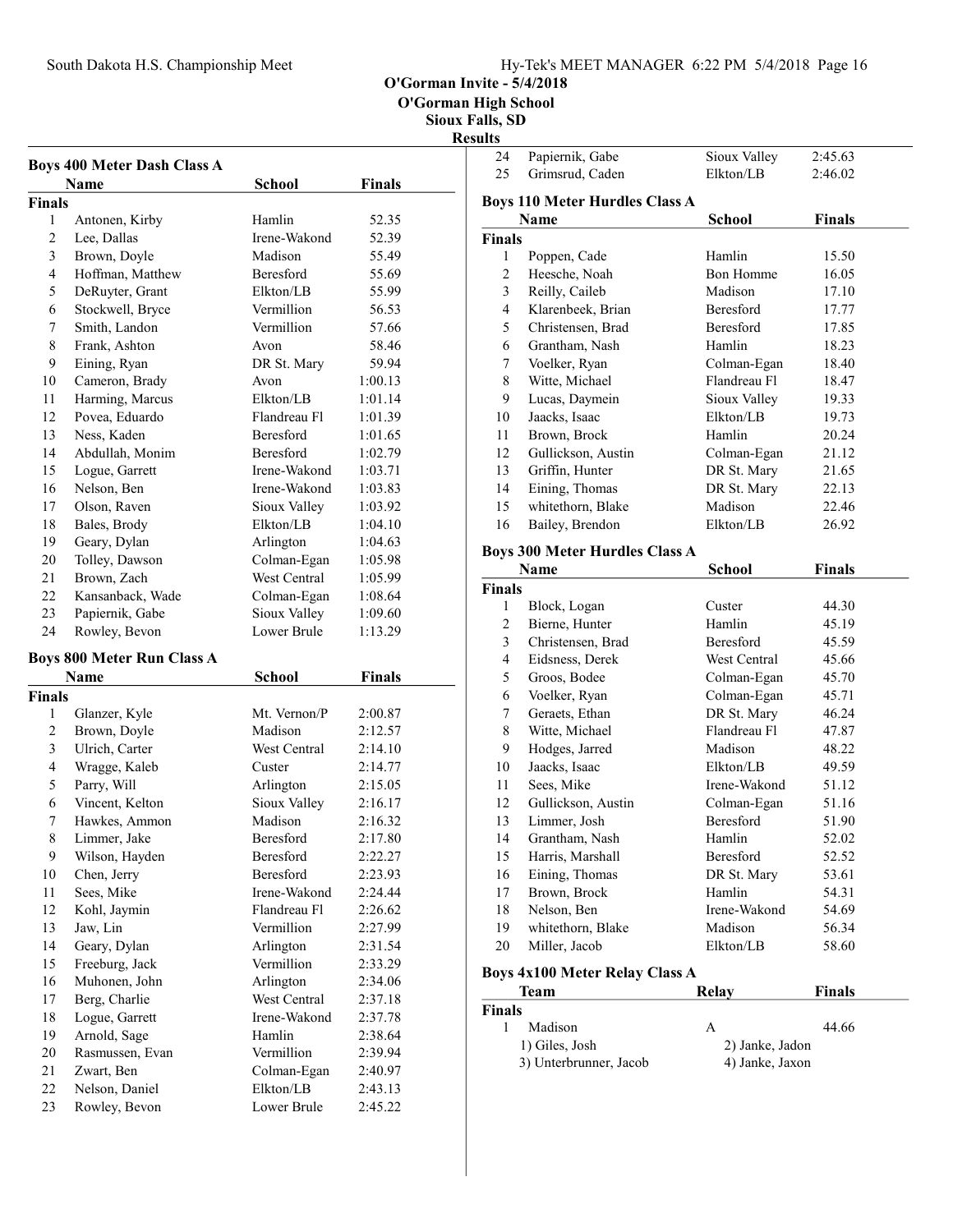O'Gorman High School

Sioux Falls, SD

#### Results

| Finals  (Boys 4x100 Meter Relay Class A) |                         |              |                        |               |  |  |
|------------------------------------------|-------------------------|--------------|------------------------|---------------|--|--|
|                                          | <b>Team</b>             | <b>Relay</b> |                        | <b>Finals</b> |  |  |
| $\overline{c}$                           | Avon                    | A            |                        | 46.87         |  |  |
|                                          | 1) Wynia, Tate          |              | 2) Jager, Nick         |               |  |  |
|                                          | 3) Duncan, Wyatt        |              | 4) Frank, Weston       |               |  |  |
| 3                                        | Custer                  | A            |                        | 46.90         |  |  |
|                                          | 1) Hernandez, Daniel    |              | 2) Kobza, Kyle         |               |  |  |
|                                          | 3) Block, Logan         |              | 4) Sedlacek, Daniel    |               |  |  |
| 4                                        | Irene-Wakonda           | A            |                        | 47.36         |  |  |
|                                          | 1) Lee, Dallas          |              | 2) Bahm, Dieken        |               |  |  |
|                                          | 3) Oien, Cody           |              | 4) Sokolowski, Brendan |               |  |  |
| 5                                        | West Central            | A            |                        | 47.54         |  |  |
|                                          | 1) Waxdahl, Dylan       |              | 2) Hanisch, Clayton    |               |  |  |
|                                          | 3) Edberg, Mitchel      |              | 4) Colon, Isaiah       |               |  |  |
| 6                                        | Beresford               | A            |                        | 47.62         |  |  |
|                                          | 1) Borah, Hunter        |              | 2) Christensen, Brad   |               |  |  |
|                                          | 3) Andrews, Brandon     |              | 4) Muller, Jaden       |               |  |  |
| 7                                        | Sioux Valley            | A            |                        | 48.05         |  |  |
|                                          | 1) Lucas, Daymein       |              | 2) Rinheimer, Chase    |               |  |  |
|                                          | 3) Olson, Trevor        |              | 4) Schwartz, Tyler     |               |  |  |
| 8                                        | <b>Flandreau Fliers</b> | A            |                        | 48.33         |  |  |
|                                          | 1) Witte, Michael       |              | 2) Ten Eyck, Brendan   |               |  |  |
|                                          | 3) Hahn, Trevor         |              | 4) Julson, Andrew      |               |  |  |
| 9                                        | Hamlin                  | А            |                        | 48.60         |  |  |
|                                          | 1) Noem, Jackson        |              | 2) Popham, Clay        |               |  |  |
|                                          | 3) Chambers, Chase      |              | 4) Trooien, Lucas      |               |  |  |
| 10                                       | Elkton/LB               | A            |                        | 49.17         |  |  |
|                                          | 1) Lundberg, Hunter     |              | 2) Sopko, Devin        |               |  |  |
|                                          | 3) Sik, Bryson          |              | 4) Smallfield, Ryan    |               |  |  |
| 11                                       | Estelline/Hendricks     | А            |                        | 49.72         |  |  |
|                                          | 1) Hausman, Marcis      |              | 2) Dahl, Davon         |               |  |  |
|                                          | 3) Loomis, Zach         |              | 4) Satter, Dawson      |               |  |  |
| 12                                       | DR St. Mary             | А            |                        | 57.95         |  |  |
|                                          | 1) Bares, Seth          |              | 2) Bares, Jon          |               |  |  |
|                                          | 3) Eining, Thomas       |              | 4) Herber, Max         |               |  |  |
|                                          |                         |              |                        |               |  |  |

## Boys 4x200 Meter Relay Class A

| Team                   | Relay          | <b>Finals</b>      |
|------------------------|----------------|--------------------|
| <b>Finals</b>          |                |                    |
| Hamlin                 | A              | 1:36.10            |
| 1) Bierne, Hunter      |                | 2) Niemann, Chance |
| 3) Antonen, Kirby      |                | 4) Poppen, Cade    |
| Avon                   | A              | 1:36.12            |
| 1) Wynia, Tate         | 2) Jager, Nick |                    |
| 3) Cihak, Jacob        |                | 4) Frank, Weston   |
| Irene-Wakonda          | A              | 1:37.33            |
| 1) Lee, Dallas         | 2) Nelson, Ben |                    |
| 3) Sokolowski, Brendan |                | 4) Bahm, Dieken    |
| Sioux Valley           | A              | 1:39.80            |
| 1) Schwartz, Tyler     |                | 2) Olson, Trevor   |
| 3) Schiller, Jaxton    |                | 4) Schuster, Ryan  |
| West Central           | A              | 1:41.36            |
| 1) Haas, Andrew        |                | 2) Edberg, Mitchel |
| 3) Holloway, TJ        |                | 4) Colon, Isaiah   |
|                        |                |                    |

| 6  | Elkton/LB               | A | 1:41.38                 |
|----|-------------------------|---|-------------------------|
|    | 1) Lundberg, Hunter     |   | 2) Sopko, Devin         |
|    | 3) Greer, Noah          |   | 4) Smallfield, Ryan     |
| 7  | Madison                 | A | 1:41.82                 |
|    | 1) Feldhaus, Dreysen    |   | 2) Reece, Chris         |
|    | 3) Solis, Jose          |   | 4) Leighton, Ramsey     |
| 8  | Colman-Egan             | A | 1:42.72                 |
|    | 1) Bowen, Eli           |   | 2) Tolley, Nate         |
|    | 3) McKay, Sam           |   | 4) Groos, Bodee         |
| 9  | Beresford               | A | 1:43.05                 |
|    | 1) Limmer, Josh         |   | 2) Muller, Jaden        |
|    | 3) Larson, Jonah        |   | 4) Limmer, Jake         |
| 10 | Arlington               | A | 1:46.24                 |
|    | 1) Sylvanie, Kyle       |   | 2) Parry, Will          |
|    | 3) Larsen, Trevor       |   | 4) Wallace, Christopher |
| 11 | Estelline/Hendricks     | A | 1:48.27                 |
|    | 1) Loomis, Zach         |   | 2) Brown, Nick          |
|    | 3) Dahl, Davon          |   | 4) Satter, Dawson       |
| 12 | <b>Flandreau Fliers</b> | A | 1:48.67                 |
|    | 1) De Loera, Johnny     |   | 2) Weber, Braden        |
|    | 3) Roozen, Connor       |   | 4) Bietz, Tristan       |
| 13 | DR St. Mary             | A | 2:00.82                 |
|    | 1) Bares, Seth          |   | 2) Bares, Jon           |
|    | 3) Eining, Thomas       |   | 4) Herber, Max          |

#### Boys 4x400 Meter Relay Class A

|               | <b>Team</b>         | Relay            | <b>Finals</b>         |  |
|---------------|---------------------|------------------|-----------------------|--|
| <b>Finals</b> |                     |                  |                       |  |
| 1             | Avon                | A                | 3:38.56               |  |
|               | 1) Cihak, Jacob     | 2) Jager, Nick   |                       |  |
|               | 3) Wynia, Tate      | 4) Frank, Weston |                       |  |
| 2             | Sioux Valley        | A                | 3:47.69               |  |
|               | 1) Schiller, Jaxton |                  | 2) Nielson, Maxwell   |  |
|               | 3) Schuster, Ryan   |                  | 4) Vincent, Kelton    |  |
| 3             | <b>Beresford</b>    | A                | 3:49.02               |  |
|               | 1) Larson, Jonah    |                  | 2) Weiland, Caleb     |  |
|               | 3) Brewers, Hayden  | 4) Limmer, Jake  |                       |  |
| 4             | Irene-Wakonda       | A                | 3:51.86               |  |
|               | 1) Bahm, Dieken     | 2) Sees, Ben     |                       |  |
|               | 3) Sees, Mike       |                  | 4) Erickson, Alfonso  |  |
| 5             | Vermillion          | A                | 3:56.90               |  |
|               | 1) Stockwell, Bryce |                  | 2) LaCognata, John    |  |
|               | 3) Davoux, Camerin  | 4) Jaw, Lin      |                       |  |
| 6             | West Central        | A                | 3:57.24               |  |
|               | 1) Scott, Justin    | 2) Brown, Zach   |                       |  |
|               | 3) Johnson, Aaron   |                  | 4) Eidsness, Derek    |  |
| 7             | Madison             | A                | 3:59.44               |  |
|               | 1) Bergheim, Carter | 2) Brooks, Jacob |                       |  |
|               | 3) Avery, Mason     | 4) Dahl, Aspen   |                       |  |
| 8             | Elkton/LB           | A                | 4:02.39               |  |
|               | 1) Bales, Brody     |                  | 2) DeRuyter, Grant    |  |
|               | 3) Jaacks, Isaac    |                  | 4) Erickson, Aiden    |  |
| 9             | Colman-Egan         | А                | 4:38.46               |  |
|               | 1) Tolley, Dawson   | 2) Zwart, Ben    |                       |  |
|               | 3) Costine, Gavin   |                  | 4) Gullickson, Austin |  |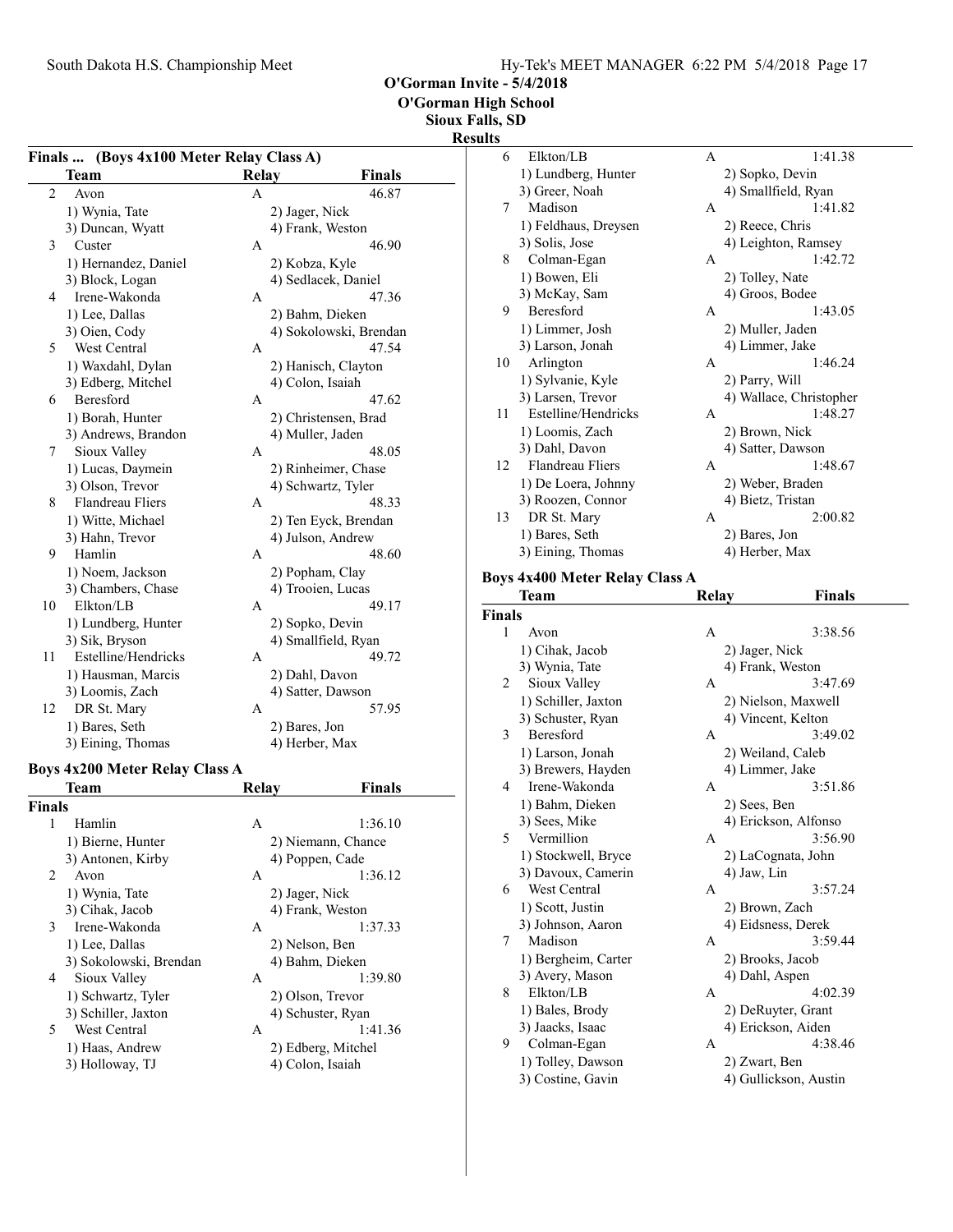South Dakota H.S. Championship Meet Hy-Tek's MEET MANAGER 6:22 PM 5/4/2018 Page 18

O'Gorman Invite - 5/4/2018

O'Gorman High School

Sioux Falls, SD

|                | <b>Boys 1600 Sprint Medley Class A</b><br>Team | Relay                      | Finals        |
|----------------|------------------------------------------------|----------------------------|---------------|
| <b>Finals</b>  |                                                |                            |               |
| 1              | Sioux Valley                                   | Α                          | 3:59.47       |
|                | 1) Schwartz, Tyler                             | 2) Olson, Trevor           |               |
|                | 3) Schiller, Jaxton                            | 4) Nielson, Maxwell        |               |
| 2              | Beresford                                      | А                          | 4:00.17       |
|                | 1) Kropuenske, Nate                            | 2) Antonson, Jack          |               |
|                | 3) Larson, Jonah                               | 4) Brewers, Hayden         |               |
| 3              | Vermillion                                     | А                          | 4:09.83       |
|                | 1) Dougherty, Mitchell                         | 2) LaCognata, John         |               |
|                | 3) Davoux, Camerin                             | 4) Dobney, Jakob           |               |
| 4              | Elkton/LB                                      | A                          | 4:13.67       |
|                | 1) Lundberg, Hunter                            | 2) Sopko, Devin            |               |
|                | 3) Krog, Taryn                                 | 4) DeRuyter, Grant         |               |
| 5              | Avon                                           | А                          | 4:17.58       |
|                | 1) Jager, Nick                                 | 2) Duncan, Wyatt           |               |
|                | 3) Frank, Ashton                               | 4) Cameron, Brady          |               |
| 6              | Irene-Wakonda                                  | A                          | 4:18.72       |
|                | 1) Oien, Cody                                  | 2) Spurrell, Gavin         |               |
|                | 3) Nelson, Spencer                             | 4) Sees, Joe               |               |
| 7              | Madison                                        | А                          | 4:18.80       |
|                | 1) Feldhaus, Dreysen                           | 2) Reece, Chris            |               |
|                | 3) Stoller, Truman                             | 4) Olson, Sam              |               |
| 8              | Lower Brule                                    | A                          | 4:20.60       |
|                | 1) House, Bailey                               | 2) Bromwich, Eeon          |               |
|                | 3) Milton, Jayshawn                            | 4) Little, Jalen           |               |
| 9.             | West Central                                   | А                          | 4:20.87       |
|                | 1) Holloway, TJ                                | 2) Edberg, Mitchel         |               |
|                | 3) Scott, Justin                               | 4) Mueller, Josh           |               |
| 10             | Hamlin                                         | A                          | 4:21.76       |
|                | 1) Noem, Jackson                               | 2) Popham, Clay            |               |
|                | 3) Trooien, Lucas                              | 4) Noem, Booker            |               |
| 11             | Colman-Egan                                    | А                          | 4:39.49       |
|                | 1) Bowen, Eli                                  | 2) Voelker, Dalton         |               |
|                | 3) McKay, Sam                                  | 4) Anderson, Shedon        |               |
|                | <b>Boys 1600 Meter Run Open</b>                |                            |               |
|                | Name                                           | School                     | <b>Finals</b> |
| <b>Finals</b>  |                                                |                            |               |
| 1              | Wragge, Kaleb                                  | Custer                     | 4:40.68       |
| $\overline{2}$ | Mendel, Zeb                                    | SF Lincoln                 | 4:40.70       |
| 3              | Fitzgerald, Parker                             | Harrisburg                 | 4:45.57       |
| 4              | Stebbins, Ethan                                | Douglas Patr               | 4:49.13       |
| 5              | Hackman, Tyler                                 | SF O'Gorman                | 4:50.40       |
| 6              | Cap, Justin                                    | Yankton                    | 4:52.46       |
| 7              | Ulrich, Carter                                 | West Central               | 4:54.65       |
| 8              | Wipf, Nick                                     | Harrisburg                 | 4:56.27       |
| 9              | Okken, Pierce                                  | Harrisburg                 | 4:56.73       |
|                |                                                |                            |               |
| 10             | Baker, Rob                                     | SF Lincoln<br>Estelline/He | 4:57.52       |
| 11             | Benning, Riley                                 |                            | 5:00.77       |
| 12             | Little, Jalen                                  | Lower Brule                | 5:01.94       |
| 13             | George, William                                | Douglas Patr               | 5:01.97       |
| 14             | Mehlhoff, Josh                                 | Aberdeen Cen               | 5:02.52       |

|                | <b>Results</b> |                                 |                     |         |
|----------------|----------------|---------------------------------|---------------------|---------|
|                | 15             | Davis, Dallas                   | Beresford           | 5:03.32 |
|                | 16             | Rafferty, Trevor                | Yankton             | 5:03.54 |
| $\overline{a}$ | 17             | Burris, Austin                  | Aberdeen Cen        | 5:03.55 |
|                | 18             | Stanton, Zach                   | <b>SF Roosevelt</b> | 5:03.59 |
|                | 19             | Steiger, Lucas                  | <b>RC</b> Stevens   | 5:04.13 |
|                | 20             | Pfeifle, Mark                   | SF Lincoln          | 5:04.24 |
|                | 21             | Libis, Connor                   | DR St. Mary         | 5:05.94 |
|                | 22             | Dalhoff, Ross                   | Vermillion          | 5:07.84 |
|                | 23             | Waddell, Connor                 | <b>SF Roosevelt</b> | 5:07.99 |
|                | 24             | Merchen, Tim                    | Yankton             | 5:09.77 |
|                | 25             | Davis, Connor                   | SF Washingto        | 5:09.94 |
|                | 26             | Vincent, Kelton                 | Sioux Valley        | 5:10.20 |
|                | 27             | Woolridge, Jacob                | <b>SF Roosevelt</b> | 5:10.57 |
|                | 28             | Harming, Miles                  | Elkton/LB           | 5:13.82 |
|                | 29             | Lindsey, Eric                   | <b>RC</b> Central   | 5:14.46 |
|                | 30             | Caraway, Cody                   | <b>Brookings</b>    | 5:15.90 |
|                | 31             | Kohl, Jaymin                    | Flandreau Fl        | 5:15.92 |
|                | 32             | House, Aaron                    | <b>Brandon Vall</b> | 5:16.86 |
|                | 33             | Elkin, Colter                   | <b>Brandon Vall</b> | 5:18.65 |
|                | 34             | Weiland, Caleb                  | <b>Beresford</b>    | 5:18.83 |
|                | 35             | Groen, Dustin                   | Brandon Vall        | 5:18.96 |
|                | 36             | Doll, Nathaniel                 | SF Washingto        | 5:19.54 |
|                | 37             | Hobbie, Benjamin                | Flandreau Fl        | 5:20.51 |
|                | 38             | Erickson, Alfonso               | Irene-Wakond        | 5:20.56 |
|                | 39             | Hobbie, Gabriel                 | Flandreau Fl        | 5:21.23 |
|                | 40             | Martinez, Brady                 | Vermillion          | 5:23.70 |
|                | 41             | Pedersen, Casey                 | <b>Brookings</b>    | 5:24.79 |
|                | 42             | Dohrer, Mickale                 | Madison             | 5:24.83 |
|                | 43             | Whisler, Ryne                   | Vermillion          | 5:25.36 |
|                | 44             | Libby, Conner                   | Irene-Wakond        | 5:25.86 |
|                | 45             | Erstad, Ryker                   | Arlington           | 5:28.73 |
|                | 46             | Noem, Booker                    | Hamlin              | 5:37.14 |
|                | 47             | Rodman, Lucas                   | SF Washingto        | 5:37.76 |
|                | 48             | Dennis, Noah                    | DR St. Mary         | 5:38.50 |
|                | 49             | Buschenfeld, Jacob              | Estelline/He        | 5:43.28 |
|                | 50             | Bermhardsson, Erik              | Mitchell            | 5:50.20 |
|                | 51             | Anderson, Shedon                | Colman-Egan         | 5:55.47 |
|                | 52             | Muhonen, John                   | Arlington           | 5:56.21 |
|                | 53             | Bautista, Gavin                 | Beresford           | 6:01.18 |
|                | 54             | May, Daniel                     | <b>Brookings</b>    | 6:04.34 |
|                | 55             | Nigbert, Keaton                 | Madison             | 6:05.54 |
|                | 56             | Anderson, Shandon               | Colman-Egan         | 6:12.73 |
|                |                | <b>Boys 3200 Meter Run Open</b> |                     |         |

| Name          |                  | School              | <b>Finals</b> |
|---------------|------------------|---------------------|---------------|
| <b>Finals</b> |                  |                     |               |
| 1             | Schroeder, Jared | SF Lincoln          | 10:10.32      |
| 2             | Mohamud, Ayub    | SF Washingto        | 10:31.43      |
| 3             | Ferri, Colin     | <b>SF Roosevelt</b> | 10:43.64      |
| 4             | Steiger, Lucas   | <b>RC</b> Stevens   | 10:47.39      |
| 5             | Jacobs, Luke     | Aberdeen Cen        | 10:53.73      |
| 6             | Dixon, Slater    | SF Lincoln          | 10:56.75      |
| 7             | Baneta, Abdisa   | SF Washingto        | 10:56.76      |
| 8             | Ruhaak, Riley    | Vermillion          | 10:58.49      |
| 9             | Mehlhoff, Josh   | Aberdeen Cen        | 11:05.73      |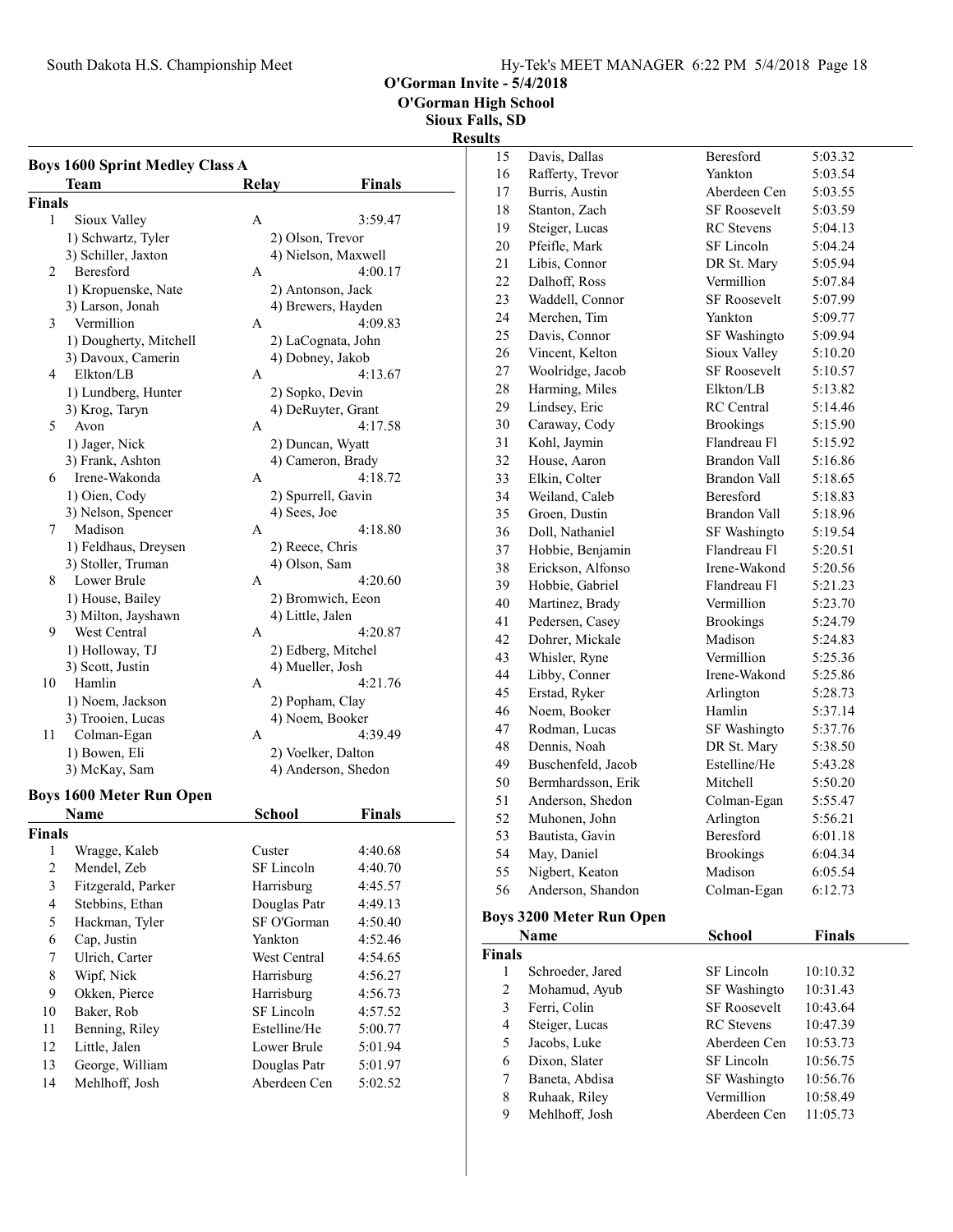O'Gorman Invite - 5/4/2018

Sioux Falls, SD

|               | Finals  (Boys 3200 Meter Run Open) |                      |               |  |
|---------------|------------------------------------|----------------------|---------------|--|
|               | <b>Name</b>                        | <b>School</b>        | <b>Finals</b> |  |
| 10            | George, William                    | Douglas Patr         | 11:06.51      |  |
| 11            | Vestal, Schaffer                   | <b>Brookings</b>     | 11:07.04      |  |
| 12            | Hentschel, Zach                    | Brandon Vall         | 11:09.22      |  |
| 13            | Stanford, Avery                    | SF Washingto         | 11:15.14      |  |
| 14            | Dooley, Wyatt                      | Custer               | 11:15.47      |  |
| 15            | Reeser, Brysen                     | <b>SF Roosevelt</b>  | 11:17.94      |  |
| 16            | Davis, Dallas                      | Beresford            | 11:18.40      |  |
| 17            | Reese, Carson                      | <b>SF Roosevelt</b>  | 11:18.44      |  |
| 18            | Yu, Ethan                          | SF Lincoln           | 11:30.79      |  |
| 19            | Hobbie, Gabriel                    | Flandreau Fl         | 11:38.95      |  |
| 20            | Welker, Mason                      | Yankton              | 11:44.90      |  |
| 21            | Martinez, Brady                    | Vermillion           | 11:50.62      |  |
| 22            | Dailey, Lars                       | Flandreau Fl         | 12:12.74      |  |
| 23            | Eck, Quentin                       | <b>Brookings</b>     | 12:14.58      |  |
| 24            | Freeburg, Jack                     | Vermillion           | 12:18.97      |  |
| 25            | Shulte, Caleb                      | West Central         | 12:23.15      |  |
| 26            | Olbertson, Trystan                 | Beresford            | 12:25.43      |  |
| 27            | Schumacher, Justin                 | West Central         | 12:33.84      |  |
| 28            | Klungseth, Cody                    | Beresford            | 12:41.86      |  |
| 29            | Gross, Cade                        | Sioux Valley         | 13:31.21      |  |
| 30            |                                    | Elkton/LB            | 14:20.04      |  |
|               | Miller, Jacob                      |                      |               |  |
|               | <b>Boys 4x800 Meter Relay Open</b> |                      | <b>Finals</b> |  |
| <b>Finals</b> | Team                               | <b>Relay</b>         |               |  |
| 1             | Beresford                          | A                    | 8:30.28       |  |
|               | 1) Atwood, Alec                    | 2) Kropuenske, Nate  |               |  |
|               | 3) Hoffman, Matthew                | 4) Andrews, Brandon  |               |  |
| 2             | <b>RC</b> Central                  | A                    | 8:36.12       |  |
|               | 1) Moehlman, Calvin                | 2) Dansby, Jaedn     |               |  |
|               | 3) Eberle, Joe                     | 4) DeVries, Blake    |               |  |
| 3             | Yankton                            | A                    | 8:36.23       |  |
|               | 1) Rafferty, Trevor                | 2) Rumsey, Cole      |               |  |
|               | 3) Cap, Justin                     | 4) Kuchta, Cooper    |               |  |
| 4             | Aberdeen Central                   | A                    | 8:41.32       |  |
|               | 1) Schlosser-Bina, Avery           | 2) Stillman, Alex    |               |  |
|               | 3) Jacobs, Luke                    | 4) Johnson, Zach     |               |  |
| 5.            | SF Washington                      | A                    | 8:45.13       |  |
|               | 1) Mohamud, Ayub                   | 2) Baneta, Abdisa    |               |  |
|               | 3) Gide, Dan                       | 4) Walter, Alexander |               |  |
| 6             | SF Roosevelt                       | A                    | 8:47.04       |  |
|               | 1) Jaimes, Diego                   | 2) Ferri, Colin      |               |  |
|               | 3) Reeser, Brysen                  | 4) Eckert, Jacob     |               |  |
| 7             | Douglas Patriots                   | А                    | 8:47.67       |  |
|               | 1) Wilson, Jackson                 | 2) Stebbins, Ethan   |               |  |
|               | 3) George, William                 | 4) Larson, Kevin     |               |  |
| 8             | SF Lincoln                         | A                    | 8:49.26       |  |
|               | 1) Schroeder, Jared                | 2) Hassan, Ayanleh   |               |  |
|               | 3) Dixon, Slater                   | 4) Schroeder, Ryan   |               |  |
| 9             | DR St. Mary                        | A                    | 9:01.38       |  |
|               | 1) Eining, Ryan                    | 2) Libis, Connor     |               |  |
|               |                                    |                      |               |  |

| 1118, Ə <i>d</i> |                            |                      |               |  |
|------------------|----------------------------|----------------------|---------------|--|
| ults             |                            |                      |               |  |
| 10               | Vermillion                 | A                    | 9:02.73       |  |
|                  | 1) Lavin, Hunter           | 2) Smith, Landon     |               |  |
|                  | 3) Jaw, Lin                | 4) Dobney, Jakob     |               |  |
| 11               | Harrisburg                 | A                    | 9:05.11       |  |
|                  | 1) Olson, Ben              | 2) Spader, Michael   |               |  |
|                  | 3) Barnhart, Avery         | 4) Schweitzer, Owen  |               |  |
| 12               | Irene-Wakonda              | А                    | 9:26.38       |  |
|                  | 1) Sees, Mike              | 2) Libby, Conner     |               |  |
|                  | 3) Sees, Joe               | 4) Erickson, Alfonso |               |  |
| 13               | <b>Flandreau Fliers</b>    | A                    | 9:34.82       |  |
|                  | 1) Hobbie, Gabriel         | 2) Dailey, Lars      |               |  |
|                  | 3) Kohl, Jaymin            | 4) LeBrun, Connor    |               |  |
| 14               | Arlington                  | A                    | 9:51.38       |  |
|                  | 1) Parry, Will             | 2) Sylvanie, Kyle    |               |  |
|                  | 3) Erstad, Ryker           | 4) Geary, Dylan      |               |  |
| 15               | Hamlin                     | A                    | 9:53.98       |  |
|                  | 1) MacDonnell, Jacob       | 2) Noem, Booker      |               |  |
|                  | 3) Arnold, Hunter          | 4) Trooien, Lucas    |               |  |
| 16               | Madison                    | A                    | 9:55.42       |  |
|                  | 1) Appelwick, Evan         | 2) Bulfer, Thomas    |               |  |
|                  | 3) Dahl, Aspen             | 4) Dohrer, Mickale   |               |  |
| 17               | West Central               | A                    | 10:12.78      |  |
|                  | 1) Shulte, Caleb           | 2) Berg, Charlie     |               |  |
|                  | 3) Schumacher, Justin      | 4) Mueller, Josh     |               |  |
| 18               | Colman-Egan                | A                    | 10:48.82      |  |
|                  | 1) Zwart, Ben              | 2) Costine, Gavin    |               |  |
|                  | 3) Anderson, Shandon       | 4) Anderson, Shedon  |               |  |
|                  | <b>Boys High Jump Open</b> |                      |               |  |
|                  | Name                       | <b>School</b>        | <b>Finals</b> |  |
| <b>Finals</b>    |                            |                      |               |  |
| 1                | Redd, Sharif               | SF Lincoln           | 6-04.00       |  |
| 2                | Poppen, Cade               | Hamlin               | J6-04.00      |  |
| 3                | Altenburg, Chase           | Harrisburg           | J6-04.00      |  |
| 4                | Mors, Matt                 | Yankton              | 6-02.00       |  |
| 5                | Jones, Makhi               | Aberdeen Cen         | $6 - 00.00$   |  |
| 6                |                            | RC Stevens           |               |  |
|                  | Nesland, Carter            |                      | J6-00.00      |  |
| 6                | Eidsness, Derek            | West Central         | J6-00.00      |  |
| 7                | Sutcliffe, Sam             | SF O'Gorman          | J6-00.00      |  |
| 8                | Grantham, Nash             | Hamlin               | $J6-00.00$    |  |
| 9                | Lynch, Joe                 | SF O'Gorman          | J6-00.00      |  |
| 11               | Gaspar, Logan              | DR St. Mary          | 5-10.00       |  |
| 11               | Haas, Andrew               | West Central         | 5-10.00       |  |
| 11               | Swallow, Micah             | RC Central           | 5-10.00       |  |
| 11               | Liddle, Greg               | Aberdeen Cen         | 5-10.00       |  |
| 11               | Kleinwalterink, Kya        | Harrisburg           | 5-10.00       |  |
| 11               | Swallow, Julian            | <b>RC</b> Central    | 5-10.00       |  |
| 11               | Swedlund, Seth             | <b>Brookings</b>     | 5-10.00       |  |

11 5-10.00 Fordham, Dae'Jon Douglas Patr 11 Byrd, Jacob SF O'Gorman 5-10.00 20 Nave, Jymell SF Lincoln 5-08.00 20 Meisman, Kohl RC Central 5-08.00 20 Gilbertson, Nathan SF Washingto 5-08.00<br>20 Severson, David Douglas Patr 5-08.00

20 5-08.00 VanHulzen, Landon Brandon Vall

Severson, David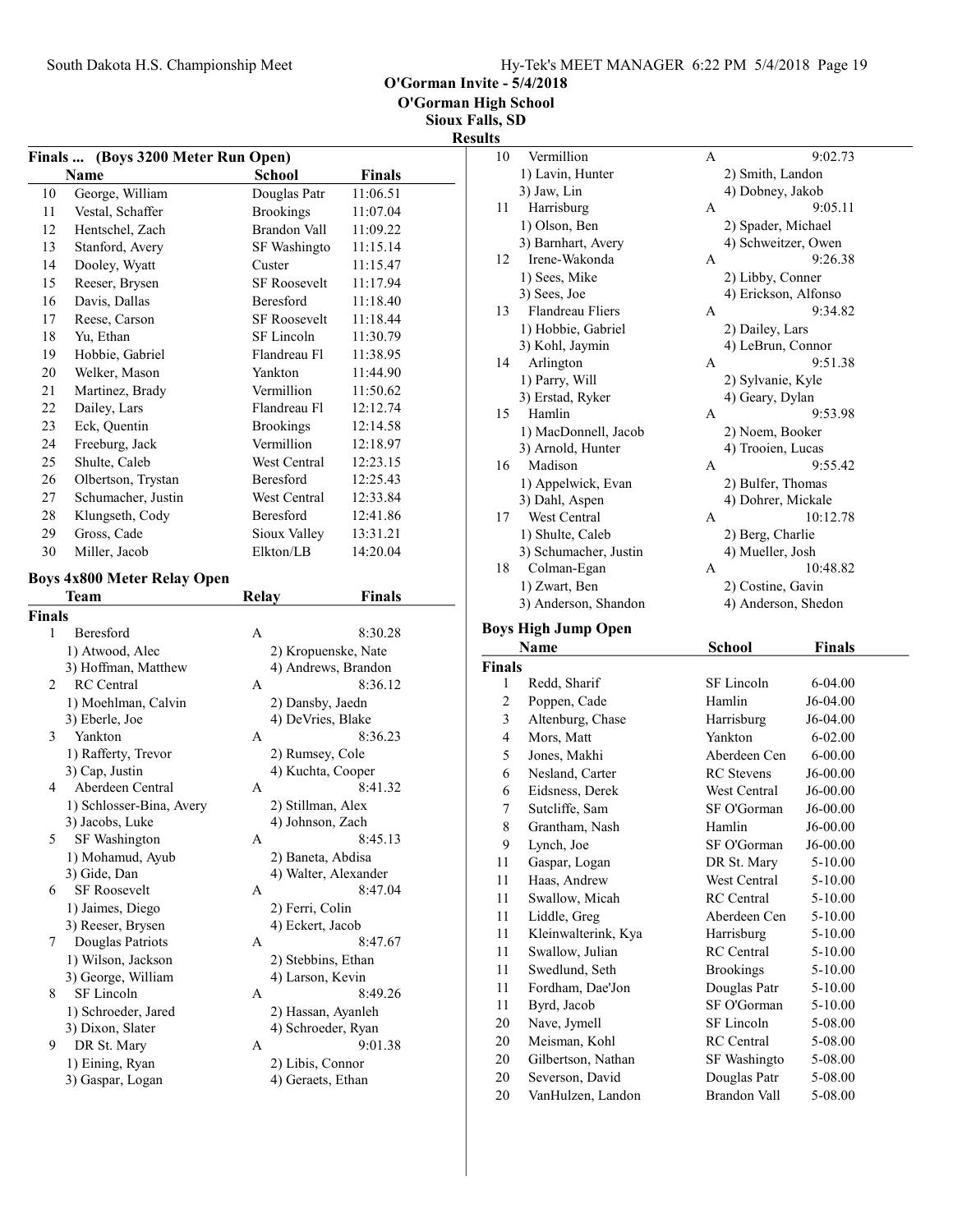O'Gorman Invite - 5/4/2018

| <b>Finals</b>           | (Boys High Jump Open)       |                     |               |  |
|-------------------------|-----------------------------|---------------------|---------------|--|
|                         | Name                        | <b>School</b>       | <b>Finals</b> |  |
| 20                      | DeRuyter, Grant             | Elkton/LB           | 5-08.00       |  |
| 20                      | Krog, Taryn                 | Elkton/LB           | 5-08.00       |  |
| 27                      | Sievert, Cole               | Mitchell            | 5-06.00       |  |
| 27                      | VanderWal, Lane             | Sioux Valley        | 5-06.00       |  |
| 27                      | Wuestewald, Jacob           | SF O'Gorman         | 5-06.00       |  |
| 27                      | Olson, Trevor               | Sioux Valley        | 5-06.00       |  |
| 27                      | Bergheim, Carter            | Madison             | 5-06.00       |  |
| 27                      | Poppenga, Carson            | <b>Beresford</b>    | 5-06.00       |  |
| 27                      | Lout, Brandon               | Aberdeen Cen        | 5-06.00       |  |
| 34                      | Fleming, Paxon              | <b>SF Roosevelt</b> | 5-04.00       |  |
| 34                      | Johnson, Presley            | <b>SF Roosevelt</b> | 5-04.00       |  |
| 34                      | Sylvanie, Kyle              | Arlington           | 5-04.00       |  |
| 34                      | Miles, Shon                 | West Central        | 5-04.00       |  |
| 34                      | Pease, Duncan               | <b>Beresford</b>    | 5-04.00       |  |
| 34                      | Brooks, Jacob               | Madison             | 5-04.00       |  |
| 34                      | Haar, Andrew                | Harrisburg          | 5-04.00       |  |
| 41                      | Ramm, Logan                 | SF Washingto        | 5-02.00       |  |
| 41                      | Niyonshuti, Patrick         | <b>SF Roosevelt</b> | 5-02.00       |  |
| 41                      | Muirhead, Hayden            | SF O'Gorman         | 5-02.00       |  |
| 41                      | Lambertz, Lawson            | Brandon Vall        | 5-02.00       |  |
| 41                      | Bayer, Noah                 | <b>Brookings</b>    | 5-02.00       |  |
| 41                      | Cole, Drew                  | <b>Brookings</b>    | 5-02.00       |  |
| 41                      | Bietz, Tristan              | Flandreau Fl        | 5-02.00       |  |
| 48                      | Avery, Mason                | Madison             | 4-10.00       |  |
| 49                      | Perez, Jayme                | Beresford           | 4-08.00       |  |
| $\overline{a}$          | Palmer, Sam                 | DR St. Mary         | NH            |  |
| ---                     | Arnold, Caden               | Hamlin              | NH            |  |
| ---                     | Miles, Weston               | Colman-Egan         | NH            |  |
| ---                     | Morin-Baxter, Isaiah        | <b>RC</b> Stevens   | NH            |  |
| ---                     | Kneebone, Nathan            | Flandreau Fl        | NΗ            |  |
| ---                     | Johannsen, Jayden           | SF Washingto        | NΗ            |  |
| ---                     | Parry, Will                 | Arlington           | NH            |  |
| ---                     | Hanson, Dalton              | Sioux Valley        | NH            |  |
|                         | <b>Boys Pole Vault Open</b> |                     |               |  |
|                         | Name                        | <b>School</b>       | <b>Finals</b> |  |
| Finals                  |                             |                     |               |  |
| $\mathbf{1}$            | Jarrott, Will               | Aberdeen Cen        | 13-03.00      |  |
| $\overline{c}$          | Carpenter, Sutton           | Mitchell            | J13-03.00     |  |
| 3                       | Jones, Sam                  | Mitchell            | 12-09.00      |  |
| $\overline{\mathbf{4}}$ | Oien, Cody                  | Irene-Wakond        | J12-09.00     |  |
| 5                       | Bertolotto, Bobby           | Custer              | J12-09.00     |  |
| 6                       | Nelson, Kiel                | Mitchell            | 12-03.00      |  |
| 7                       | Moon, Nathan                | SF Roosevelt        | J12-03.00     |  |
| 7                       | Kramer, Brandon             | SF Lincoln          | J12-03.00     |  |
| 9                       | Jungclaus, Wyatt            | <b>RC</b> Central   | 11-09.00      |  |
| 10                      | Hejna, Anton                | Bon Homme           | 11-06.00      |  |
| 10                      | Mahoney, Dalton             | <b>RC</b> Stevens   | 11-06.00      |  |
| 10                      | Bald Eagle, Caden           | Aberdeen Cen        | 11-06.00      |  |
| 10                      | Erickson, Austin            | Brandon Vall        | 11-06.00      |  |
| 10                      | Lehman, Sam                 | <b>Brookings</b>    | 11-06.00      |  |
| 10                      | Palmer, Oakley              | Yankton             | 11-06.00      |  |
| 16                      | Larson, Jack                | <b>RC</b> Stevens   | 11-00.00      |  |

| 17             | Sokolowski, Brendan                     | Irene-Wakond                      | 10-06.00             |
|----------------|-----------------------------------------|-----------------------------------|----------------------|
| 17             | Hawkes, Ammon                           | Madison                           | 10-06.00             |
| 17             | Hodges, Jarred                          | Madison                           | 10-06.00             |
| 17             | Beavers, Beau                           | SF Lincoln                        | 10-06.00             |
| 21             | Lacey, Ethan                            | <b>Brandon Vall</b>               | 10-00.00             |
| 21             | Nielson, Hunter                         | Elkton/LB                         | 10-00.00             |
| 21             | Rausch, Ethan                           | SF O'Gorman                       | 10-00.00             |
| 21             | Ellis, Ayden                            | <b>Brookings</b>                  | 10-00.00             |
| 25             | Sorensen, Austin                        | SF Lincoln                        | 9-06.00              |
| 25             | Fischer, Eli                            | Aberdeen Cen                      | 9-06.00              |
| 25             | Cutler, Jared                           | Yankton                           | 9-06.00              |
| 25             | Dorris, Mason                           | <b>SF Roosevelt</b>               | 9-06.00              |
| 25             | Clark, Bryce                            | <b>SF Roosevelt</b>               | 9-06.00              |
| 25             | Spurrell, Gavin                         | Irene-Wakond                      | 9-06.00              |
| 25             | Olson, Sam                              | Madison                           | 9-06.00              |
| 32             | Nelson, Daniel                          | Elkton/LB                         | $9 - 00.00$          |
| 32             | Miller, Jacob                           | Elkton/LB                         | 9-00.00              |
| ---            | Turuk, Guguk                            | SF Washingto                      | NH                   |
| ---            | Jellis, Devan                           | <b>Brandon Vall</b>               | NH                   |
| ---            | Neu, Jonny                              | Yankton                           | NΗ                   |
|                | Twomey, Kayleb                          | <b>RC</b> Central                 | NΗ                   |
| ---            | Riggins, Tyler                          | Estelline/He                      | NH                   |
| ---            | Kost, Kolby                             | <b>RC</b> Central                 | NH                   |
| ---            | Wegner, Harrison                        | Estelline/He                      | NH                   |
| ---            | Clausen, Tycho                          | SF O'Gorman                       | NH                   |
| ---            | Hausman, Marcis                         | Estelline/He                      | NΗ                   |
|                | <b>Boys Long Jump Open</b>              |                                   |                      |
|                |                                         |                                   |                      |
|                | <b>Name</b>                             | <b>School</b>                     | <b>Finals</b>        |
| <b>Finals</b>  |                                         |                                   |                      |
| 1              | Sutcliffe, Sam                          | SF O'Gorman                       | 20-11.50             |
| $\overline{c}$ | Sorenson, Chance                        | Douglas Patr                      | J20-11.50            |
| 3              | Alex, Michael                           | SF Lincoln                        | 20-06.50             |
| 4              | Cihak, Jacob                            | Avon                              | 20-05.50             |
| 5              | Pavelko, Conor                          | SF O'Gorman                       | 20-04.00             |
| 6              | Johnson, Jalen                          | <b>RC</b> Stevens                 | 20-03.00             |
| 7              | Swallow, Julian                         | <b>RC</b> Central                 | 19-11.50             |
| 8              | Blok, Jordan                            | Brandon Vall                      | 19-11.00             |
| 9              | Niewenhuis, Tanner                      | <b>Brandon Vall</b>               | 19-10.00             |
| 10             | DeJong, Kory                            | Avon                              | 19-09.00             |
| 11             | Groos, Kade                             | Colman-Egan                       | 19-08.00             |
| 12             | Weldon, Damarcus                        | SF Lincoln                        | 19-07.50             |
| 13             | Cheer, Hunter                           | Harrisburg                        | 19-07.00             |
| 14             | Antonson, Jack                          | Beresford                         | 19-06.00             |
| 15             | Roewart, Jhei                           | Harrisburg                        | 19-05.50             |
| 16             | Kleinwalterink, Kya                     | Harrisburg                        | 19-03.50             |
| 17             | Popkes, Nate                            | SF Lincoln                        | 19-03.00             |
| 18             | Bierne, Hunter                          | Hamlin                            | 19-02.00             |
| 19             | Nesland, Carter                         | <b>RC</b> Stevens                 | 19-01.50             |
| 20             | Johnson, Aaron                          | West Central                      | 19-00.00             |
| 21             | Krog, Taryn                             | Elkton/LB                         | 18-11.50             |
| 22<br>23       | Hafner, Jacob                           | <b>RC</b> Stevens<br>Aberdeen Cen | 18-10.00             |
| 24             | Lout, Brandon<br>FrancoMarroquin, Keven | SF Washingto                      | 18-09.00<br>18-08.50 |
| 25             | Severson, David                         | Douglas Patr                      | 18-08.00             |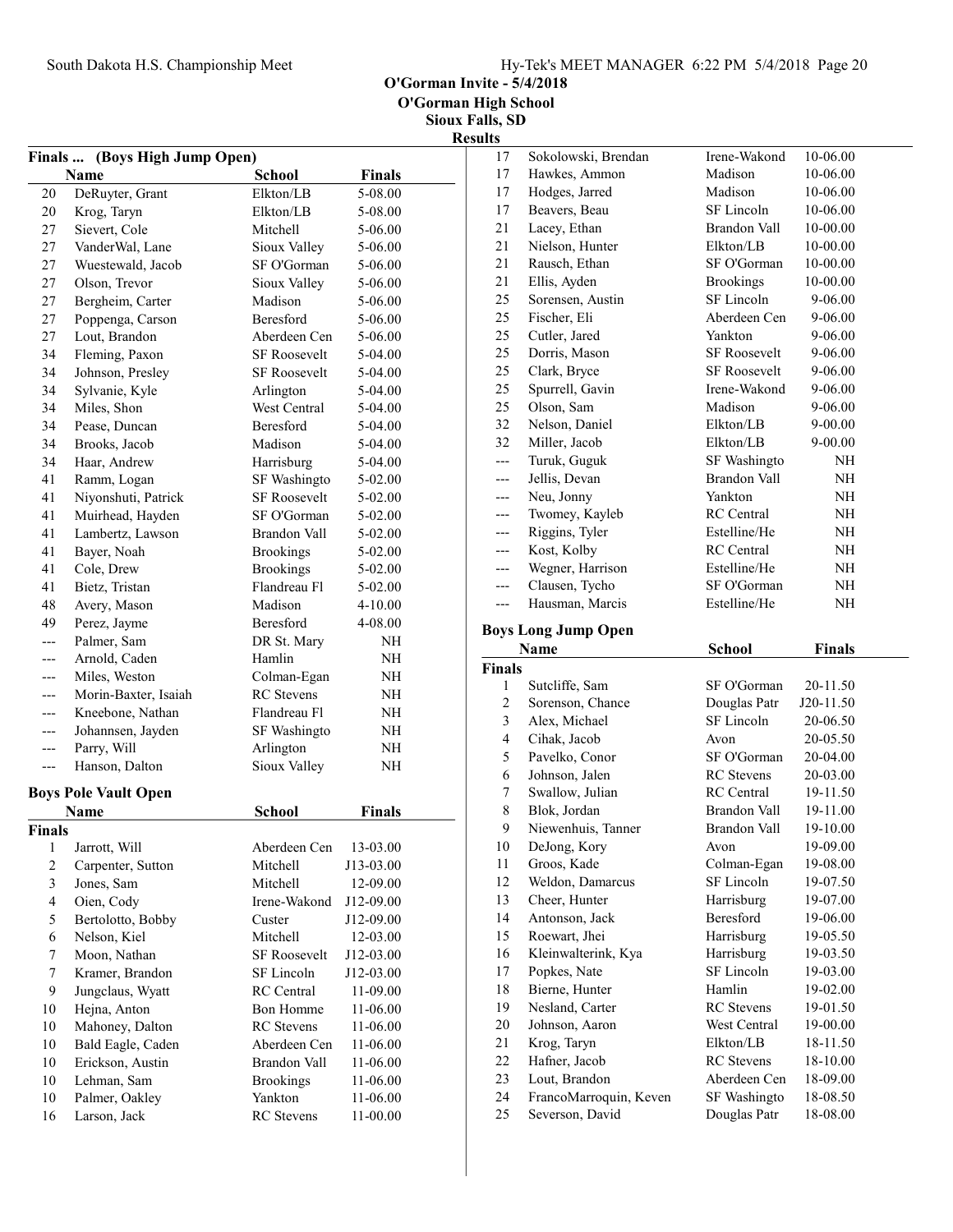O'Gorman Invite - 5/4/2018

| <b>Finals …</b> | (Boys Long Jump Open)        |                     |               |
|-----------------|------------------------------|---------------------|---------------|
|                 | Name                         | <b>School</b>       | <b>Finals</b> |
| 26              | Woods, Joe                   | <b>RC</b> Central   | 18-06.50      |
| 27              | Stoebner, Dillon             | Aberdeen Cen        | 18-04.00      |
| 28              | Borah, Hunter                | Beresford           | 18-03.50      |
| 29              | Hogg, Carter                 | Aberdeen Cen        | 18-03.00      |
| 30              | Bergheim, Carter             | Madison             | 18-02.00      |
| 31              | VanderWal, Lane              | Sioux Valley        | 18-01.00      |
| 31              | Sievert, Cole                | Mitchell            | 18-01.00      |
| 33              | Tolley, Nate                 | Colman-Egan         | 18-00.50      |
| 34              | Kneebone, Nathan             | Flandreau Fl        | 17-11.00      |
| 35              | Greer, Noah                  | Elkton/LB           | 17-10.50      |
| 35              |                              | Yankton             | 17-10.50      |
|                 | GalvinHofer, Josh            | <b>SF Roosevelt</b> |               |
| 37              | Johnson, Presley             | <b>SF Roosevelt</b> | 17-09.50      |
| 38              | Niyonshuti, Patrick          |                     | 17-07.50      |
| 38              | Sohler, Corbin               | Yankton             | 17-07.50      |
| 40              | Jones, Logan                 | SF O'Gorman         | 17-07.00      |
| 40              | Geraets, Weston              | DR St. Mary         | 17-07.00      |
| 42              | Pfeiffer, Levi               | <b>Brandon Vall</b> | 17-05.50      |
| 43              | Fordham, Dae'Jon             | Douglas Patr        | 17-04.00      |
| 43              | Zokou, Ange Aime Junior      | <b>Brookings</b>    | 17-04.00      |
| 45              | Fleming, Paxon               | <b>SF Roosevelt</b> | 17-02.00      |
| 46              | Garcia, Pablo                | Estelline/He        | 17-01.00      |
| 47              | Brooks, Jacob                | Madison             | 17-00.50      |
| 48              | Stoller, Truman              | Madison             | 16-11.50      |
| 49              | De Loera, Johnny             | Flandreau Fl        | 16-08.00      |
| 50              | Bayer, Noah                  | <b>Brookings</b>    | 16-07.00      |
| 51              | Kroehnert, Lucas             | SF Washingto        | 16-05.00      |
| 52              | Langston, Carson             | SF O'Gorman         | 16-03.50      |
| 53              | Eining, Josh                 | DR St. Mary         | 16-03.00      |
| 54              | Kuehl, Dylan                 | Elkton/LB           | 16-02.50      |
| 55              | Tunge, Luke                  | SF O'Gorman         | 16-01.00      |
| 55              | Waxdahl, Dylan               | West Central        | 16-01.00      |
| 57              | Kuiper, Will                 | Beresford           | 16-00.50      |
| 58              | Bietz, Tristan               | Flandreau Fl        | 15-09.00      |
| 58              | Griffin, Hunter              | DR St. Mary         | 15-09.00      |
| 60              | Williams, Joey               | <b>Brookings</b>    | 15-04.00      |
| 61              | MacDonnell, Jacob            | Hamlin              | 14-09.50      |
| 62              | Logue, Evan                  | Irene-Wakond        | 12-01.50      |
| ---             | Arnold, Caden                | Hamlin              | ND            |
|                 | Jurrens, Ben                 | Yankton             | ND            |
|                 | Cheeseman, Corbin            | Mitchell            | ND            |
|                 | Crownover, Brayden           | SF Washingto        | ND            |
| --              | Rowley, Bevon                | Lower Brule         | ND            |
| ---             | Hanson, Dalton               | Sioux Valley        | ND            |
| ---             | Gray, Bryan                  | West Central        | ND            |
| ---             | Rinheimer, Chase             | Sioux Valley        | ND            |
|                 |                              |                     |               |
|                 | <b>Boys Triple Jump Open</b> |                     |               |
|                 | <b>Name</b>                  | School              | Finals        |
| Finals          |                              |                     |               |
| 1               | Jurrens, Ben                 | Yankton             | 42-04.00      |
| $\overline{c}$  | Liddle, Greg                 | Aberdeen Cen        | 41-11.50      |
| 3               | Pavelko, Conor               | SF O'Gorman         | 41-07.00      |
| $\overline{4}$  | Hafner, Jacob                | <b>RC</b> Stevens   | 41-04.00      |

| ultə          |                           |                     |          |
|---------------|---------------------------|---------------------|----------|
| 5             | Nesland, Carter           | <b>RC</b> Stevens   | 41-00.00 |
| 6             | VanderWal, Lane           | Sioux Valley        | 40-10.00 |
| 7             | Rohlfs, Sam               | Aberdeen Cen        | 40-08.00 |
| 8             | Bierne, Hunter            | Hamlin              | 40-07.00 |
| 9             | Martens, Seth             | Aberdeen Cen        | 40-06.00 |
| 10            | Geraets, Weston           | DR St. Mary         | 40-05.00 |
| 11            | Diedrich, Aiden           | SF O'Gorman         | 40-03.50 |
| 12            | Meisman, Kohl             | <b>RC</b> Central   | 40-00.00 |
| 13            | Pitman, George            | <b>RC</b> Stevens   | 39-04.50 |
| 14            | Hill, Ryan                | Harrisburg          | 39-03.50 |
| 15            | Kleinwalterink, Kya       | Harrisburg          | 39-02.00 |
| 16            | Niewenhuis, Tanner        | Brandon Vall        | 38-10.50 |
| 17            | Jones, Gunnar             | SF O'Gorman         | 38-10.00 |
| 18            | Blok, Jordan              | Brandon Vall        | 38-07.00 |
| 19            | Kneebone, Nathan          | Flandreau Fl        | 38-04.50 |
| 20            | GalvinHofer, Josh         | Yankton             | 38-04.00 |
| 21            | Moon, Nathan              | <b>SF Roosevelt</b> | 38-01.00 |
| 22            | Brooks, Jacob             | Madison             | 37-03.50 |
| 23            | Antonson, Jack            | <b>Beresford</b>    | 36-09.50 |
| 24            | Povea, Eduardo            | Flandreau Fl        | 36-09.00 |
| 25            | Tolley, Nate              | Colman-Egan         | 36-08.00 |
| 26            | Stoller, Truman           | Madison             | 36-06.00 |
| 27            | Wilson, Hayden            | <b>Beresford</b>    | 36-05.50 |
| 28            | Brost, Carter             | SF Lincoln          | 36-03.00 |
| 29            | Niyonshuti, Patrick       | <b>SF Roosevelt</b> | 36-00.50 |
| 30            | Kroehnert, Lucas          | SF Washingto        | 35-10.00 |
| 31            | Bergheim, Carter          | Madison             | 35-06.50 |
| 32            | Eining, Josh              | DR St. Mary         | 35-06.00 |
| 33            | Sylvanie, Kyle            | Arlington           | 35-05.00 |
| 34            | Waxdahl, Dylan            | West Central        | 35-04.50 |
| 35            | Dougherty, Robert         | SF Washingto        | 34-09.50 |
| 36            | Shea, Michael             | SF O'Gorman         | 34-07.00 |
| 37            | Johnson, Aaron            | West Central        | 34-05.50 |
| 38            | Pease, Duncan             | Beresford           | 33-09.50 |
| 39            | Cody, Carson              | <b>Brookings</b>    | 33-07.00 |
| 40            | Wallace, Christopher      | Arlington           | 33-06.00 |
| 41            | Alic, Muhamed             | <b>SF Roosevelt</b> | 33-05.50 |
| 42            | MacDonnell, Jacob         | Hamlin              | 33-00.50 |
| 43            | Williams, Joey            | <b>Brookings</b>    | 32-10.00 |
| 44            | Kuehl, Dylan              | Elkton/LB           | 32-06.50 |
| 45            | Cheeseman, Corbin         | Mitchell            | 32-05.00 |
| 46            | Griffin, Hunter           | DR St. Mary         | 31-10.50 |
| 47            | Erickson, Austin          | Brandon Vall        | 31-10.00 |
| 48            | Woodley, Dillion          | SF Washingto        | 31-05.50 |
| ---           | Redd, Sharif              | SF Lincoln          | ND       |
| ---           | Bailey, Brendon           | Elkton/LB           | ND       |
| ---           | Wegner, Harrison          | Estelline/He        | ND       |
| ---           | Arnold, Caden             | Hamlin              | ND.      |
| ---           | Sutcliffe, Sam            | SF O'Gorman         | ND       |
| ---           | Alex, Michael             | SF Lincoln          | ND       |
|               | <b>Boys Shot Put Open</b> |                     |          |
|               | Name                      | School              | Finals   |
| <b>Finals</b> |                           |                     |          |

| шаю |                  |                     |          |
|-----|------------------|---------------------|----------|
|     | McCormick, Mason | <b>SF Roosevelt</b> | 51-00.50 |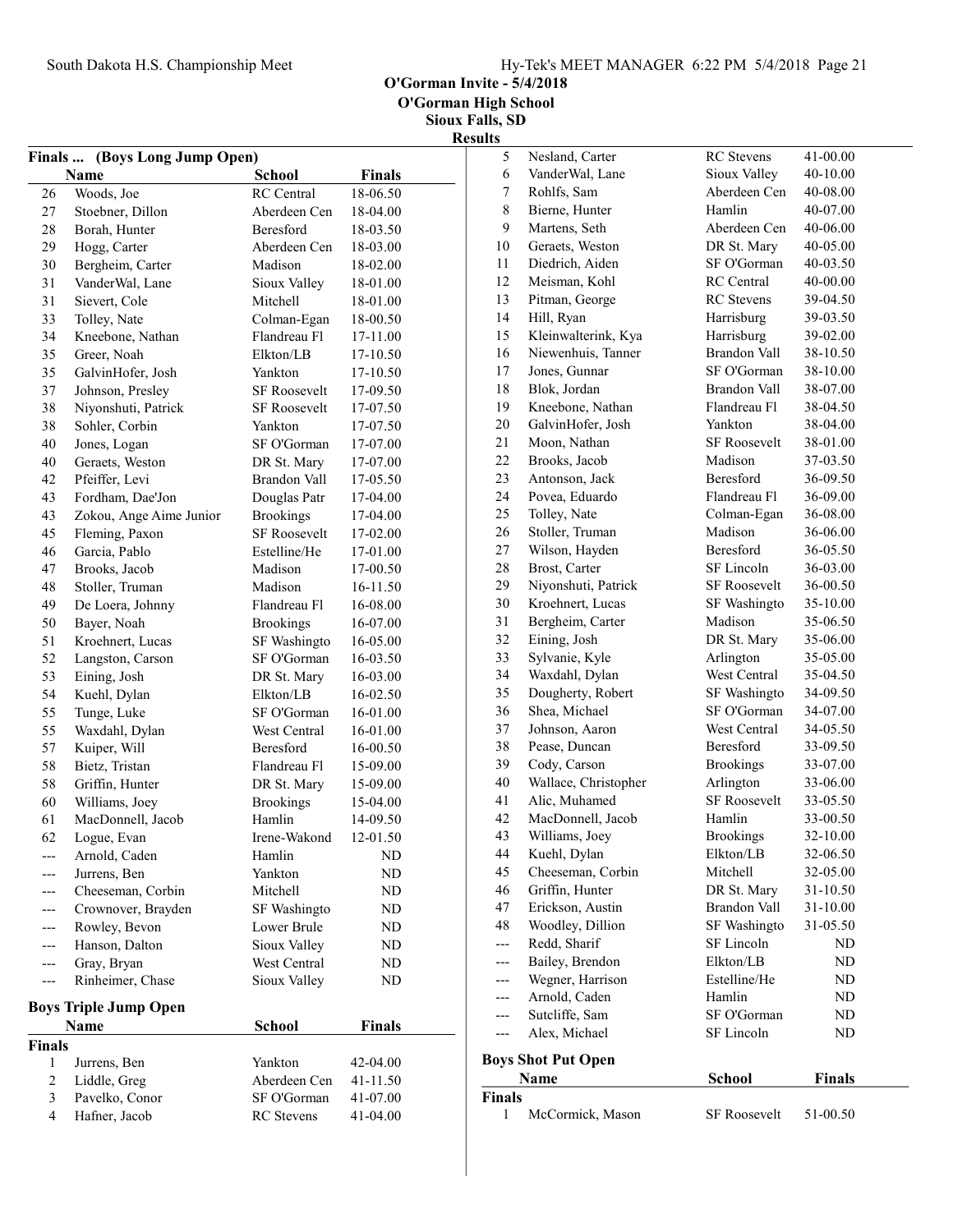O'Gorman Invite - 5/4/2018

Sioux Falls, SD

|                |                              |                     |          | <b>Results</b> |
|----------------|------------------------------|---------------------|----------|----------------|
|                | Finals  (Boys Shot Put Open) |                     |          | 5              |
|                | Name                         | <b>School</b>       | Finals   | 5              |
| $\overline{2}$ | Patterson, Zechariah         | <b>RC</b> Stevens   | 48-04.50 | 5              |
| 3              | Kuch, Jacob                  | Aberdeen Cen        | 47-08.50 | 5              |
| $\overline{4}$ | Kohls, Ben                   | <b>SF Roosevelt</b> | 45-10.25 | 5              |
| 5              | Olson, Nick                  | Aberdeen Cen        | 45-09.50 | 6              |
| 6              | Stoebner, Collin             | Aberdeen Cen        | 45-05.50 | 6              |
| 7              | Kolbeck, Alex                | Brandon Vall        | 45-04.50 | 6              |
| $\,$ 8 $\,$    | Lindenberg, Jacob            | <b>RC</b> Central   | 44-11.00 | 6              |
| 9              | May, Timothy                 | Douglas Patr        | 44-10.50 | 6              |
| 10             | Newton, Tyson                | Brandon Vall        | 44-08.00 | 6              |
| 11             | Landis, Alec                 | Colman-Egan         | 44-01.00 | 6              |
| 12             | Perkins, Isaac               | <b>RC</b> Stevens   | 44-00.50 | 6              |
| 13             | Doeden, Jacob                | SF O'Gorman         | 43-05.75 | 6              |
| 14             | Walker, Brock                | SF Washingto        | 42-08.00 | 6              |
| 14             | Halling, Seth                | Harrisburg          | 42-08.00 | 7              |
| 16             | Ashmore, Reed                | Custer              | 42-04.50 | <sup>-</sup>   |
| 17             | Stoltenberg, Brennan         | Sioux Valley        | 42-01.00 |                |
| 18             | Fitzgerald, Tanner           | Yankton             | 41-09.50 |                |
| 19             | Winter, Wyatt                | Mitchell            | 41-05.00 |                |
| 20             | Dickens, Brandon             | SF Washingto        | 40-09.00 |                |
| 21             | Brink, Joel                  | <b>RC</b> Stevens   | 40-08.50 |                |
| 22             | Shipley, Bear                | Madison             | 40-08.00 |                |
| 23             | Oppold, Alex                 | SF Lincoln          | 40-07.50 |                |
| 24             | Christie, Tucker             | <b>Brookings</b>    | 40-07.25 |                |
| 25             | Meylor, Ed                   | SF O'Gorman         | 40-04.75 | Boy            |
| 26             | Amato, Mason                 | <b>SF Roosevelt</b> | 40-04.50 |                |
| 27             | Wilson, Jackson              | SF Washingto        | 40-04.00 | Fin            |
| 28             | Schafer, Drake               | SF O'Gorman         | 40-03.50 |                |
| 29             | Berthelsen, Lucas            | SF O'Gorman         | 40-02.50 |                |
| 30             | Roe, Cole                    | Hamlin              | 40-02.00 |                |
| 31             | Haak, Lance                  | Yankton             | 39-11.75 |                |
| 32             | Ricke, John                  | Madison             | 39-11.00 |                |
| 33             | Jennings, Austin             | Mitchell            | 39-10.75 |                |
| 34             | Miller, Gus                  | <b>Brookings</b>    | 39-07.75 |                |
| 35             | Rausch, Ethan                | SF O'Gorman         | 39-07.50 |                |
| 36             | Mullet, Jaxen                | Brandon Vall        | 39-03.75 |                |
| 37             | Van Beek, Tate               | Irene-Wakond        | 39-03.50 | 1              |
| 38             | Dangler, Bryce               | Yankton             | 38-09.25 | 1              |
| 39             | Johnson, Nolan               | Madison             | 38-05.50 | 1              |
| 40             | Voelker, Dalton              | Colman-Egan         | 38-04.00 | 1              |
| 41             | Livermore, Josh              | West Central        | 37-11.00 | 1              |
| 41             | Martens, Josh                | Harrisburg          | 37-11.00 | 1              |
| 43             | Eichacker, Mitch             | SF Lincoln          | 37-09.75 | 1              |
| 44             | Johnson, Kyle                | Flandreau Fl        | 37-07.50 | 1              |
| 45             | Wagner, Zaine                | Beresford           | 36-10.75 | 1              |
| 46             | Walton, Jaiden               | Douglas Patr        | 36-06.25 | 1              |
| 47             | Becker, Kyle                 | West Central        | 36-05.00 | $\overline{c}$ |
| 48             | Smith, Cameron               | Vermillion          | 36-01.25 | $\overline{c}$ |
| 49             | Kortemeyer, AJ               | Custer              | 35-06.25 | $\overline{c}$ |
| 50             | Krogman, DJ                  | Mitchell            | 35-06.00 | $\overline{c}$ |
| 51             | Trowbridge, Carter           | Hamlin              | 35-03.50 | $\overline{c}$ |
| 52             | Pauley, Matthew              | Flandreau Fl        | 35-01.00 | $\overline{c}$ |
| 53             | Engebretson, Sam             | SF Lincoln          | 35-00.50 | $\overline{2}$ |
| 54             | Moore, John                  | Estelline/He        | 34-03.50 | $\overline{c}$ |
|                |                              |                     |          |                |

| 55             | Lucas, Cal                    | Irene-Wakond        | 34-00.75      |
|----------------|-------------------------------|---------------------|---------------|
| 56             | Flegel, Jacoby                | Estelline/He        | 33-11.00      |
| 57             | Stegeman, Casey               | Arlington           | 32-06.25      |
| 58             | Sweeney, John                 | Vermillion          | 32-04.50      |
| 59             | McDonald, Brannon             | Irene-Wakond        | 32-04.00      |
| 60             | Guitierez, Pedro              | Estelline/He        | 32-02.50      |
| 61             | Hunter, Hayden                | Elkton/LB           | 31-10.75      |
| 62             | Peters, Braden                | Flandreau Fl        | 31-10.50      |
| 63             | Costine, Trey                 | Colman-Egan         | 31-08.50      |
| 64             | Hemmen, Jack                  | Elkton/LB           | 31-02.25      |
| 65             | Durham, Adam                  | Lower Brule         | 30-03.25      |
| 66             | DeVries, Lucas                | Elkton/LB           | 29-10.00      |
| 67             | Traxler, Gabe                 | Beresford           | 28-10.50      |
| 68             | Hage, Tyson                   | Vermillion          | 28-03.00      |
| 69             | Harden, Jacob                 | West Central        | 27-07.00      |
| 70             | Gaspar, Alex                  | DR St. Mary         | 26-04.00      |
| ---            | Greene-LeBrun, Austin         | DR St. Mary         | ND            |
| ---            | Jensen, Dillon                | <b>Brookings</b>    | ND            |
| ---            | Ellingson, Caden              | <b>Beresford</b>    | ND            |
| ---            | Wolles, Logan                 | DR St. Mary         | ND            |
| $---$          | Brouse, James                 | Lower Brule         | ND            |
| $---$          | Bromwich, Demas               | Lower Brule         | ND            |
| $---$          | Noem, Mitchell                | Hamlin              | ND            |
| $---$          | Larson, Jake                  | Harrisburg          | ND            |
|                |                               |                     |               |
|                | <b>Boys Discus Throw Open</b> |                     |               |
|                | Name                          | <b>School</b>       | <b>Finals</b> |
| Finals         |                               |                     |               |
|                |                               |                     |               |
| 1              | Jensen, Dillon                | <b>Brookings</b>    | 166-05        |
| $\overline{c}$ | McCormick, Mason              | <b>SF Roosevelt</b> | 150-06        |
| 3              | Patterson, Zechariah          | <b>RC</b> Stevens   | 139-02        |
| $\overline{4}$ | Ashmore, Reed                 | Custer              | 138-04        |
| 5              | Kolbeck, Alex                 | Brandon Vall        | 136-00        |
| 6              | Kuch, Jacob                   | Aberdeen Cen        | 135-04        |
| 7              | Weber, Burke                  | <b>Brandon Vall</b> | 130-07        |
| 8              | Landis, Alec                  | Colman-Egan         | 128-07        |
| 9              | Stoltenberg, Brennan          | Sioux Valley        | 127-02        |
| 10             | Brink, Joel                   | <b>RC</b> Stevens   | 126-06        |
| 11             | Lindenberg, Jacob             | <b>RC</b> Central   | 125-06        |
| 12             | Beck, Brady                   | SF O'Gorman         | 124-09        |
| 13             | Engebretson, Sam              | SF Lincoln          | 123-10        |
| 14             | Bourne, Jadan                 | <b>SF Roosevelt</b> | 123-00        |
| 15             | Popkes, Nate                  | SF Lincoln          | 121-06        |
| 16             | Dykstra, Keegan               | SF Lincoln          | 121-04        |
| 17             | Noem, Mitchell                | Hamlin              | 118-08        |
| 18             | Stegeman, Casey               | Arlington           | 117-09        |
| 19             | Walton, Jaiden                | Douglas Patr        | 117-01        |
| 20             | Pease, Wil                    | Yankton             | 116-11        |
| 21             | Haak, Lance                   | Yankton             | 116-02        |
| 22             | Stoebner, Collin              | Aberdeen Cen        | 114-11        |
| 23             | Kohls, Ben                    | <b>SF Roosevelt</b> | 114-04        |
| 24             | Christie, Tucker              | <b>Brookings</b>    | 112-10        |
| 25             | Ricke, John                   | Madison             | 112-05        |
| 26             |                               | Hamlin              | 111-10        |
| 27             | Roe, Cole<br>Johnson, Kyle    | Flandreau Fl        | 111-08        |